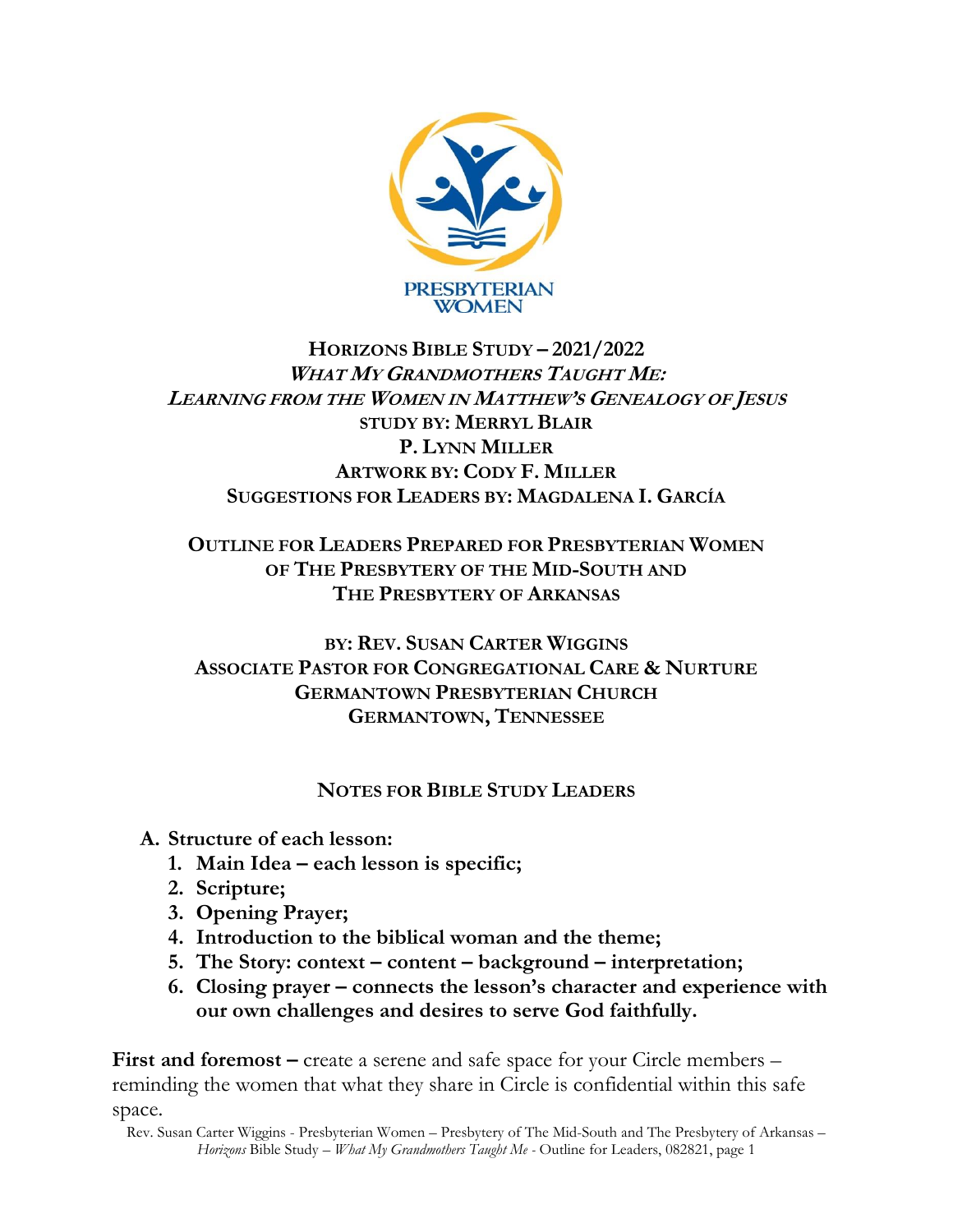**B. Suggestions for Leaders – following each lesson – (Use these in addition to the lesson itself)**

- **1. Main Idea;**
- **2. Scripture;**
- **3. Prepare – (space, supplies, what to bring);**
- **4. Explore;**
- **5. Respond;**
- **6. Close**

**><> ><> ><> ><> ><> ><> <>< <>< <>< <>< <>< <><**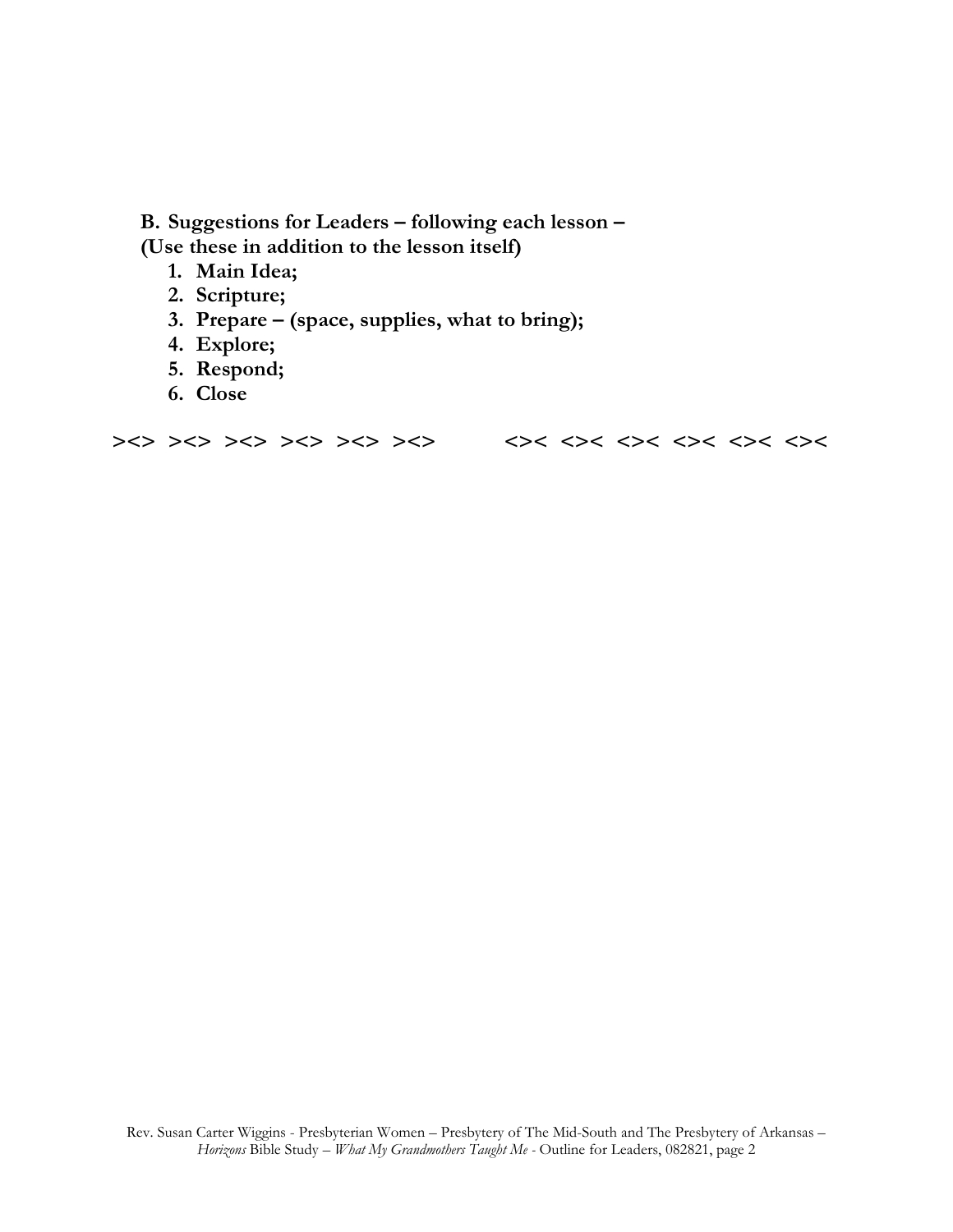### **LESSON ONE: <sup>F</sup>AMILY TREES "Abraham was the father of Isaac, and Isaac the father of Jacob, and Jacob the father of Judah and his brothers …"**

### **Remember to incorporate the Introduction (p. 9) into Lesson One (p. 13)**

#### **Lesson One -**

- **1. Main Idea –** Seeing how family stories shape our sense of identity.
- **2. Scripture –** Matthew 1 gives us the genealogy of Jesus' ancestors … his grandfathers and his grandmothers. This chapter is full of "begets."

The author **asks** *– Why on earth does Matthew begin an otherwise gripping narrative with this off-putting / hard to pronounce list?* 

## **3. Opening Prayer**

**4. Introduction – The author** takes you back to the beginning – to Genesis 1 – as an introduction to the cosmic story of God's creating activity as the backdrop for the particular story of Israel.

She wants our minds and hearts to be open to entering into this study … entering into the long family story of Israel – with its failures and fresh starts – with new eyes ... so that ... we may gain new perspectives on how, we too, are a part of the continuing story that God is telling.

She **asks:** *Which biblical characters might you include in your own personal family tree?*

#### **5. The Story – context – background - interpretation -**

To find the answer – Merryl takes you back into the families of the Old Testament … using 1 Samuel 11, Judges 21, Numbers 35, and 2 Samuel 12 and 19.

She draws us in, **asking:**

- *• What does family mean to you?*
- *• How has the family you came from helped you form an idea of who you are?*

All this to illustrate the importance of family relationships … and more importantly – for Jesus' genealogy – to provide the structure of the growth and spread of humankind. Genesis 2:4 begins this pattern: "These are the generations of the heavens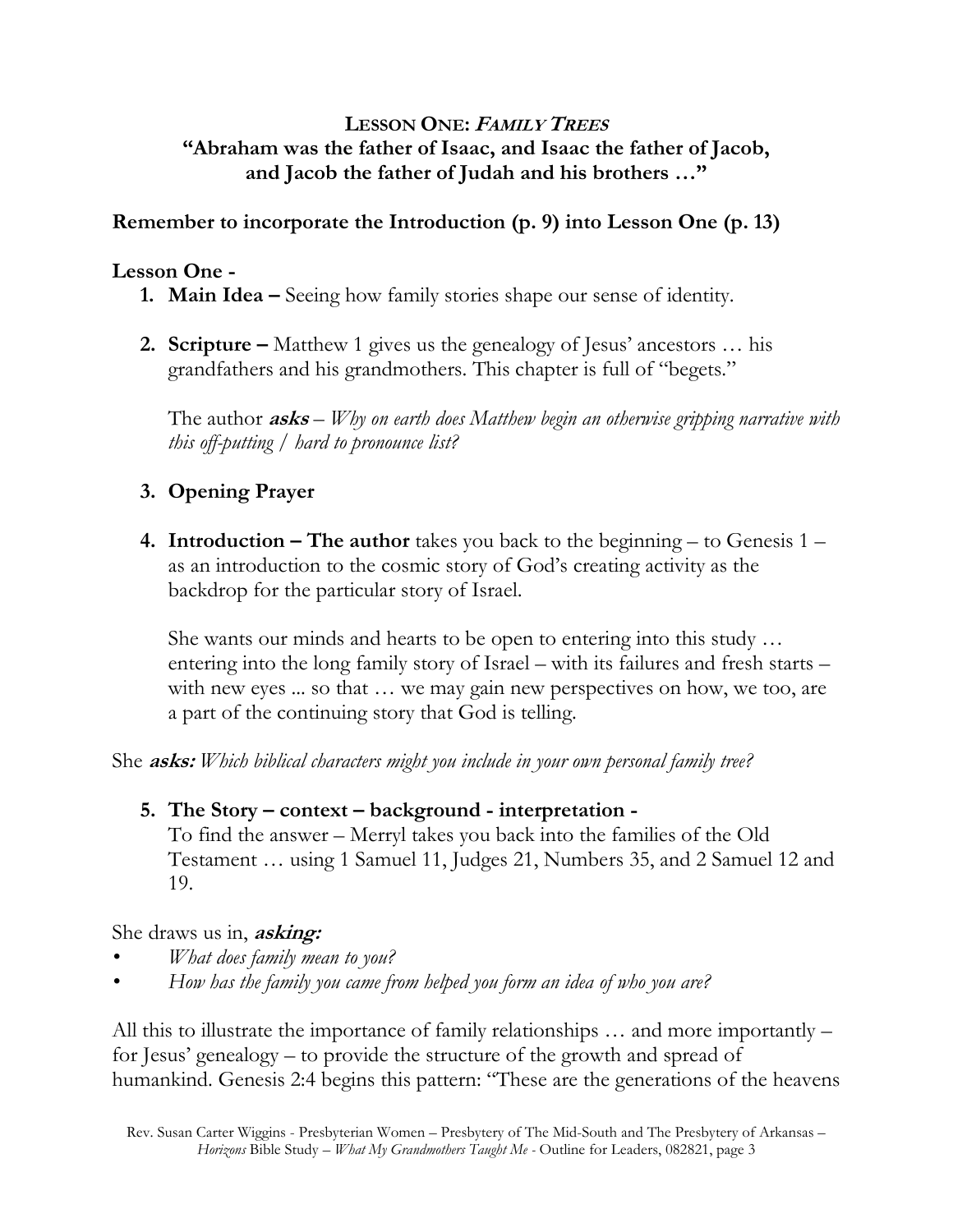and the earth when they were created; in the day that the Lord made the earth and the heavens."

This verse is the pivot between the creation narrative of Genesis 1 – with its majesty and rhythmic sequences – and the more narrative storytelling style of Genesis 2 – which gets down into the soil of the garden. The genealogy in this narrative suggests that – at the very base of all relationships – the human story is part of a cosmic story – and we can consider ourselves truly family ONLY if we can see that we are also related to the "heavens and the earth," and all that dwell in them.

Merryl does a masterful job – I think – in guiding us forth and back – forward while reminding of where we've been. And then, she asks just the right questions so that we can begin to sense that this is our story, too.

For example:

• What stories do you tell yourself when you feel a need to remember who you are meant to me?

Then, she returns to Matthew 1 … reminding us of which women are present in the genealogical list … as well as those who are absent: Rebecca, Leah, and Rachel – the mothers of the tribes of Israel!

So, why does Matthew include the particular women he includes?

• Each one calls for our attention – and we are invited to hear, wonder, and anticipate what Matthew might be about to tell us in the rest of the Gospel!

See how our appetites are already whetted – by both Matthew … and by our author?

## **6. Closing Prayer**

#### **LESSON ONE: SUGGESTIONS FOR LEADERS – P.19**

## **1. Prepare:**

- **a.** photos of their grandmothers;
- **b.** Recruit helpers;
- **c.** Invite a non-traditional family one with multiple generations living together, perhaps.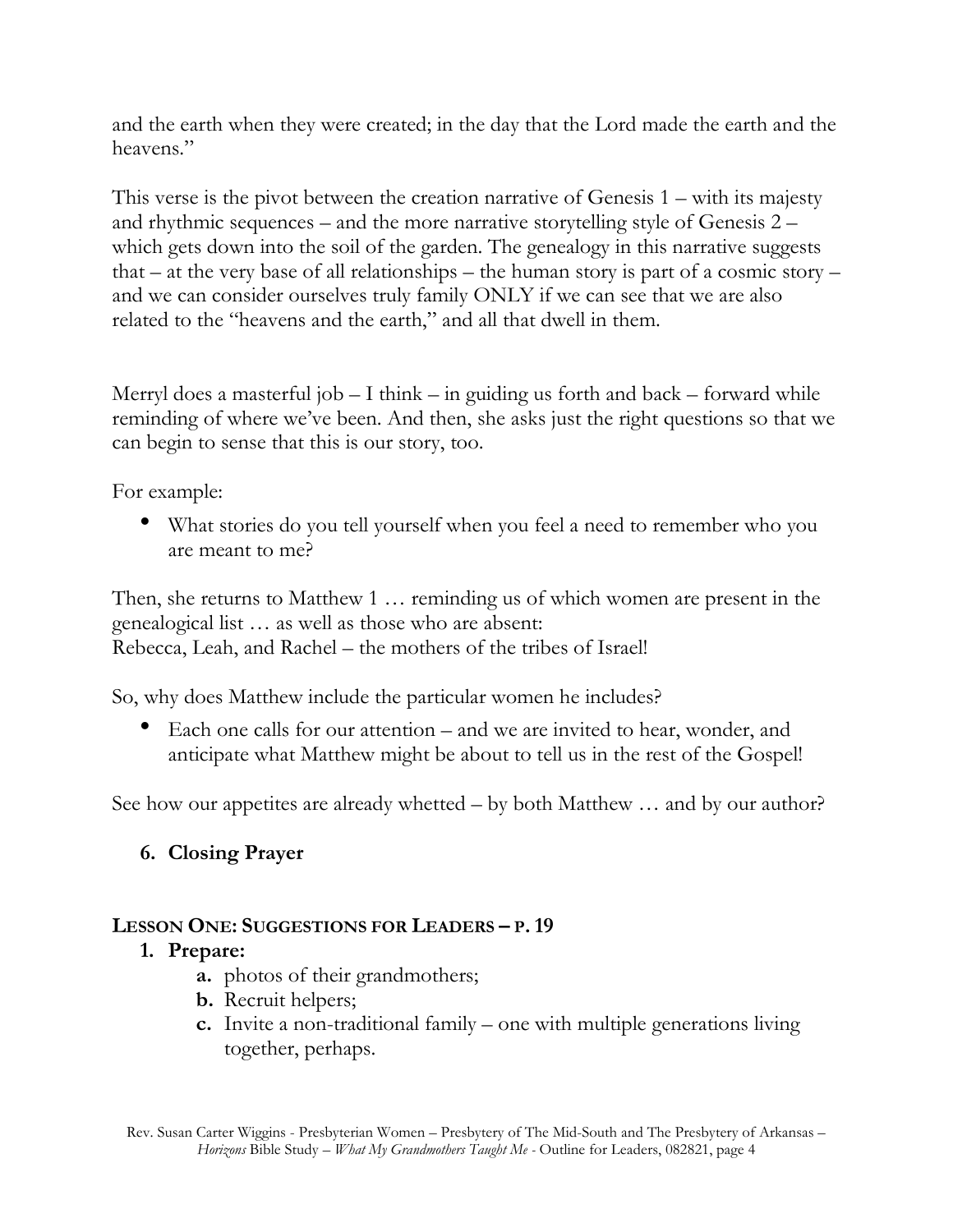## **2. Open:**

- **a.** Welcome;
- **b.** Light a Christ candle and welcome Christ into your midst
- **c.** Opening prayer
- **d.** Use Scope & Sequence (p. 6) and Introduction (p. 9) to introduce this year's Bible study;
- **e.** Share photos of your grandmothers;

# **3. Explore the Lesson**

Families in the Old Testament – invite the women to consider how the concept of family changes over generations – and from one culture to another …

# **Ask –**

- *How was the structure of your grandparents' families different from your parents' families?*
- *How do those families compare to your own family?*
- *What has changed over time?*
- *How do factors like geography, economics, gender roles, and cultural heritage influence family systems?*

Describe the importance of family in the ancient world …

Underscore the basic needs that the extended family provided … such as defense and protection … see p. 19

# $Ask -$

- In light of Genesis  $1 how can we honor God's intent that we live as one$ human family?
- What would it look like to provide defense and protection for everyone?
- What social programs and government policies have this goal in mind?

# **Genealogies in the Bible –**

Explain how genealogies are used in the Bible to make particular points … see p. 19;

Discuss the use of the verb "beget" used in biblical genealogies –  $Ask -$ 

• *How does this sexist language make you feel?*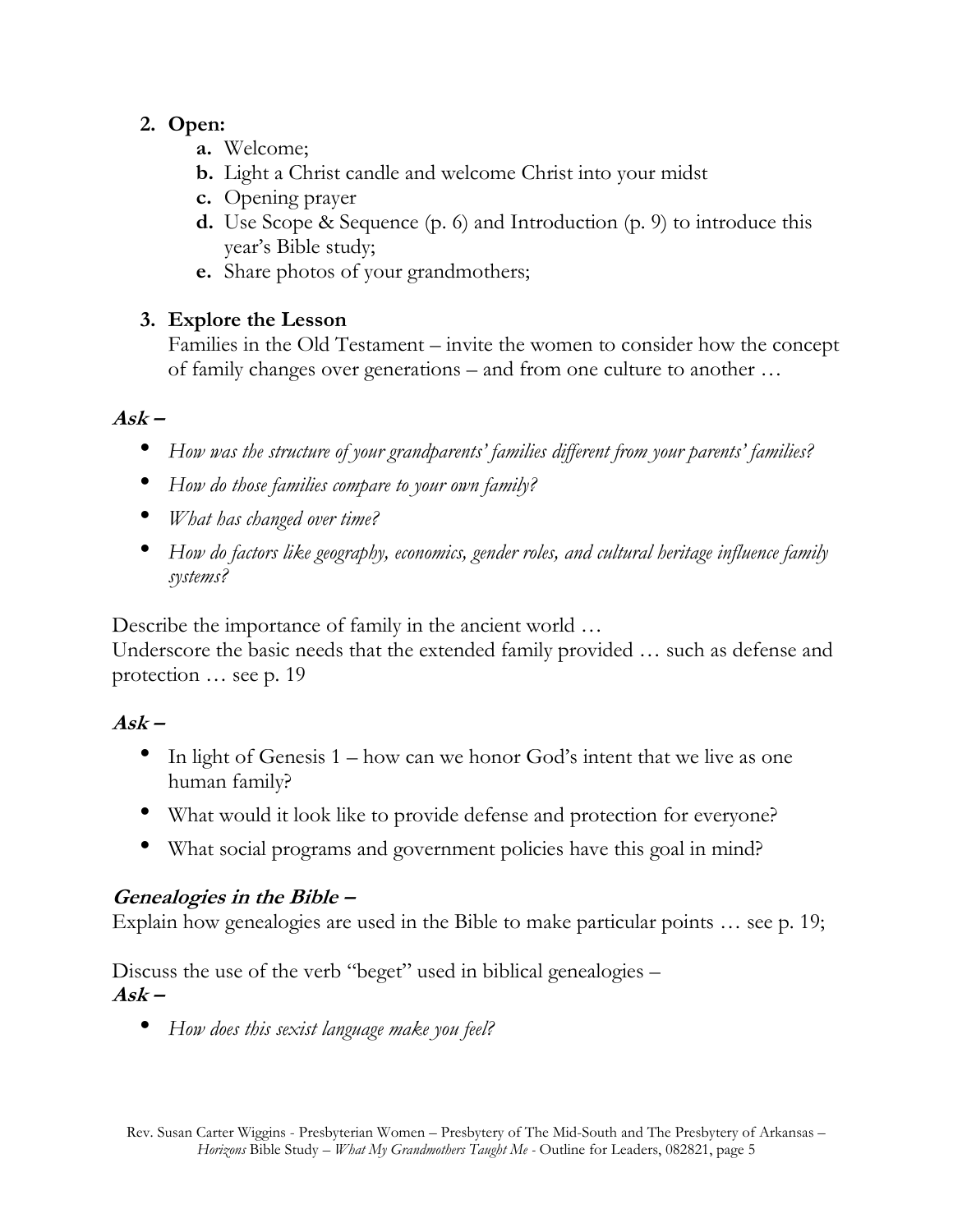### **The Women in Jesus' Family Tree –**

Read Matthew 1 – underline the women's names … **Ask –**

- *Why is it important to notice that Jesus' family tree includes women who are foreigners or have a questionable reputation?*
- *What does that anticipate about Jesus' mission?*
- *What are the implications of this inclusion for our own faith practices and communities?*

See. P. 19 for other ideas …

#### **4. Respond to the Lesson:**

One Human Family: Ask your guest family to share some of the challenges they face and how they protect each other (p. 19).

- Invite the Circle to research PW and PCUSA mission projects that provide defense and protection for the most vulnerable members of our human family … consider supporting these mission efforts as women united together.
- 5. **Close:** invite the Circle to bring a picture of a wedding party their own or that of a family member.

**6. Closing Prayer**

**><> ><> ><> ><> ><> ><> <>< <>< <>< <>< <>< <><**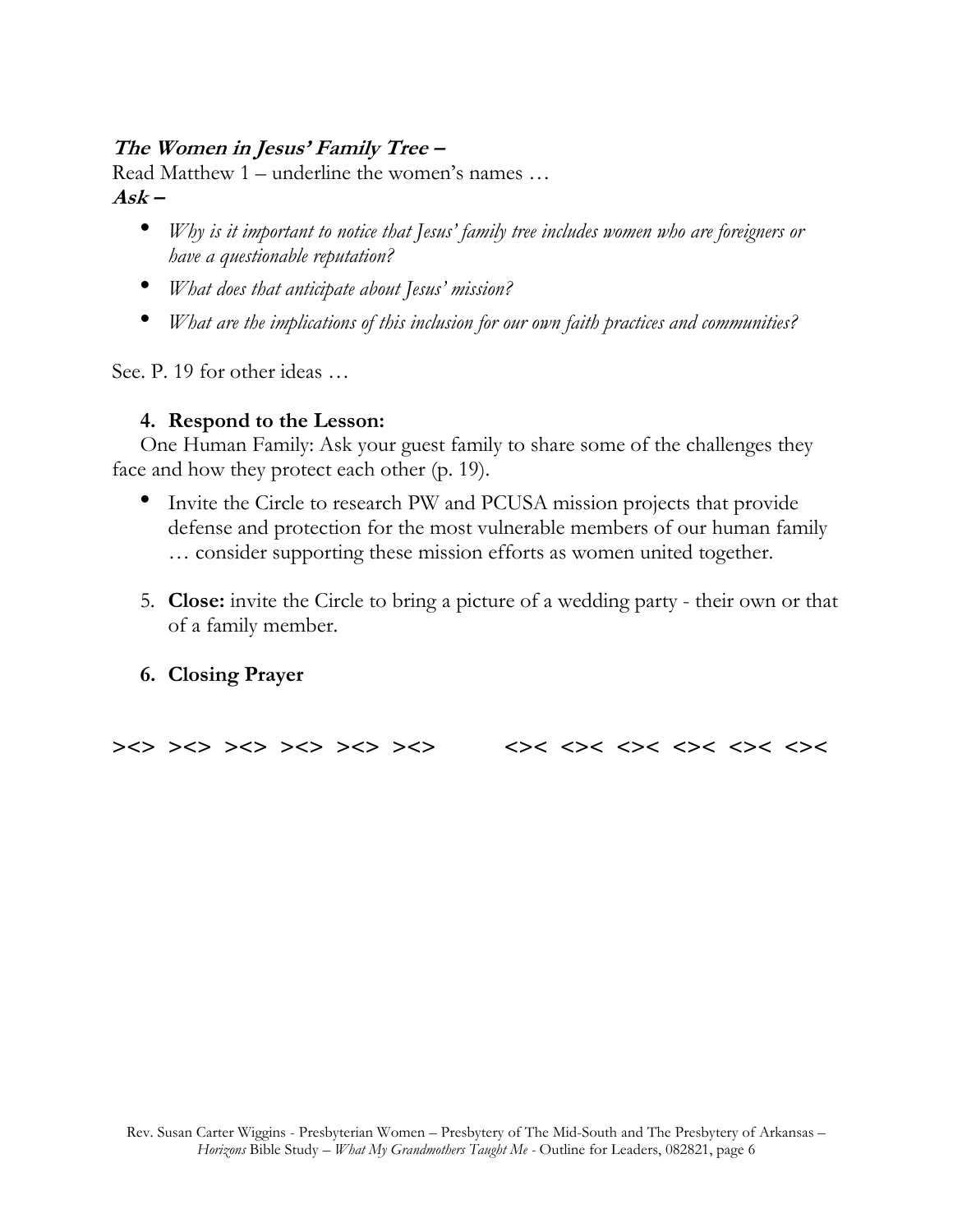### **LESSON TWO: TAMAR "… Judah the father of Perez and Zerah by Tamar …"**

- **1. Main Idea** Tamar's story takes us into the world of a powerless but resourceful outsider.
- **2. Scripture** Genesis 38 Tamar's story may be the least known among the women listed in Jesus' genealogy. Tamar's actions will be a strong lesson for the patriarch, Judah – and will contribute to the continuation of the family line that leads to David - and ultimately to Jesus.

## **3. Opening Prayer**

**4. Introduction** – Merryl tells us that Tamar's story bears close reading on its own terms and deserves to be heard in its Near East setting. As we pay close attention to Tamar, we may even be surprised and shocked to recognize themes we can still relate to.

Most especially – learning her story invites us to listen to the voices of marginal, powerless women who sacrificially do their utmost to keep their families alive and viable.

As we hear her story – we are invited to imagine Tamar's powerlessness – her sense of otherness – and to listen for the voices of those who are similarly powerless and friendless.

The author invites us to **ask** –

- *What prayer might you offer as you begin to journey with Tamar?*
- Consider a prayer for women who are abused lonely or lack power and choice in their *own lives.*

## **5. The Story – context – background – interpretation**

To begin – we go back to Joseph's story in Genesis 37. We are reminded that it is Jacob's son Judah who suggests to his brothers that they sell the favorite son Joseph into slavery instead of killing him. Keep this in mind as you continue into Tamar's story.

Next – Judah marries a Canaanite woman named Shua – and they have 3 sons.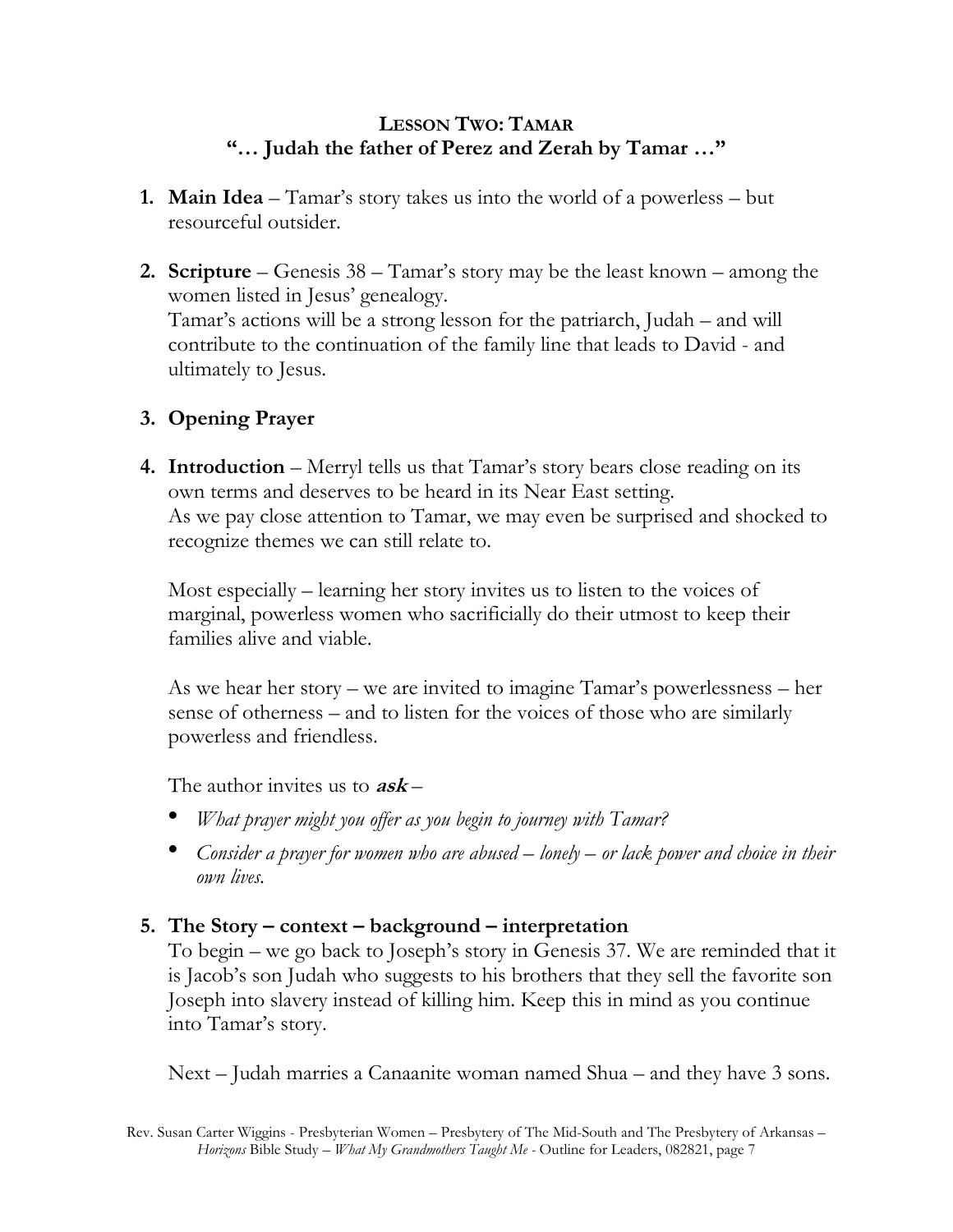**Note in Genesis 38:2** – "Judah 'takes a wife' for his son Er – this is the common ancient context for women – they are 'taken' – without agency of their own. Keep this in mind, too, as you continue into Tamar's story.

- Tamar's husband behaves in a displeasing way and dies.
- The Levirate marriage of one brother impregnating a deceased brother's wife in order to carry on the family line is introduced in Genesis 38:7.
	- o In Tamar's case, however, her brother-in-law refuses his duty, which displeased the Lord, and he also dies.
	- o Tamar is then sent back to her father-in-law's home to wait until another brother is old enough to marry her.
	- o Judah is afraid that the 3rd son will also die so he really has no intention of doing as he should by Tamar.
	- o Notice how foreign women are distrusted.
	- o Tamar is suspected of something she has not done.
	- o Tamar has no choice but to take her future into her own hands. Her survival depends on what she comes up with.

Merryl draws us into Tamar's story **asking** these questions:

- *We have encountered Tamar as a woman who is helpless in a man's world.*
- *Does this bring up memories of times when you have felt helpless within your own social structures?*
- *Were your choices severely limited because of your gender or race?*
- *Where have you mistrusted because of prejudice?*

Tamar's story continues … and Merryl continues to **ask** us good questions that cause us to ponder and reflect how we relate to her.

Here's another example: Merryl says,

- *It can be uncomfortable to consider a woman using her sexuality to get her own way.*
	- o *How might we look for the deeper issues and socially imposed constraints that can leave a woman so few choices for survival?*
	- o *What political and social change might this call us to work towards?*
- Tamar is seen as a trickster in her story. She is a marginal, powerless character who nevertheless uses her wits to turn the tables on those who have oppressed her. She steps from the margins into the center, to

Rev. Susan Carter Wiggins - Presbyterian Women – Presbytery of The Mid-South and The Presbytery of Arkansas – *Horizons* Bible Study – *What My Grandmothers Taught Me -* Outline for Leaders, 082821, page 8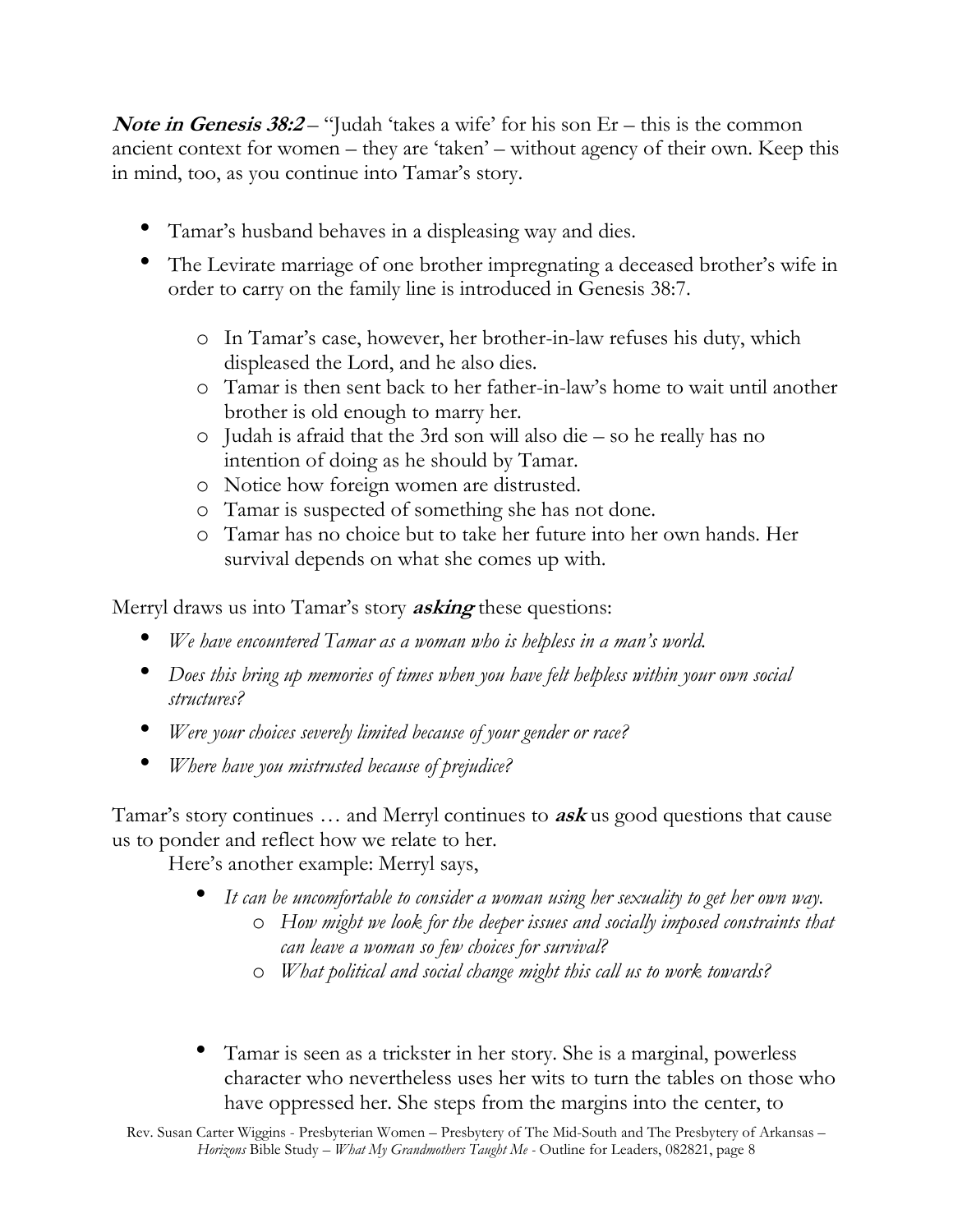subvert and surprise. Tamar is righteous because she recognizes the importance of the wider story and acts for the good of the family line – when no one else does! In so doing, she redeems herself and her dead husband … and furthermore, she redeems Judah!

- Through Tamar's story we learn that worldly power is not absolute that God's promises can be fulfilled through the most unexpected people – and that those the world considers worthy of contempt can show us God's grace – if only we have eyes to see.
- Tamar the trickster then one who moves from the margin to the center – and then becomes the righteous woman

### *How has the family you came from helped you form an idea of who you are?*

All this to illustrate the importance of family relationships … and more importantly – for Jesus' genealogy – to provide the structure of the growth and spread of humankind. Genesis 2:4 begins this pattern: "These are the generations of the heavens and the earth when they were created; in the day that the Lord made the earth and the heavens."

This verse is the pivot between the creation narrative of Genesis 1 – with its majesty and rhythmic sequences – and the more narrative storytelling style of Genesis 2 – which gets down into the soil of the garden. The genealogy in this narrative suggests that  $-$  at the very base of all relationships  $-$  the human story is part of a cosmic story – and we can consider ourselves truly family ONLY if we can see that we are also related to the "heavens and the earth," and all that dwell in them.

Merryl does a masterful job – I think – in guiding us forth and back – forward while reminding of where we've been. And then, she asks just the right questions so that we can begin to sense that this is our story, too.

#### **For example:**

• *What stories do you tell yourself when you feel a need to remember who you are meant to me?* Then, she returns to Matthew 1 … reminding us of which women are present in the genealogical list … as well as those who are absent: Rebecca, Leah, and Rachel – the mothers of the tribes of Israel! *So, why does Matthew include the particular women he includes?* 

Rev. Susan Carter Wiggins - Presbyterian Women – Presbytery of The Mid-South and The Presbytery of Arkansas – *Horizons* Bible Study – *What My Grandmothers Taught Me -* Outline for Leaders, 082821, page 9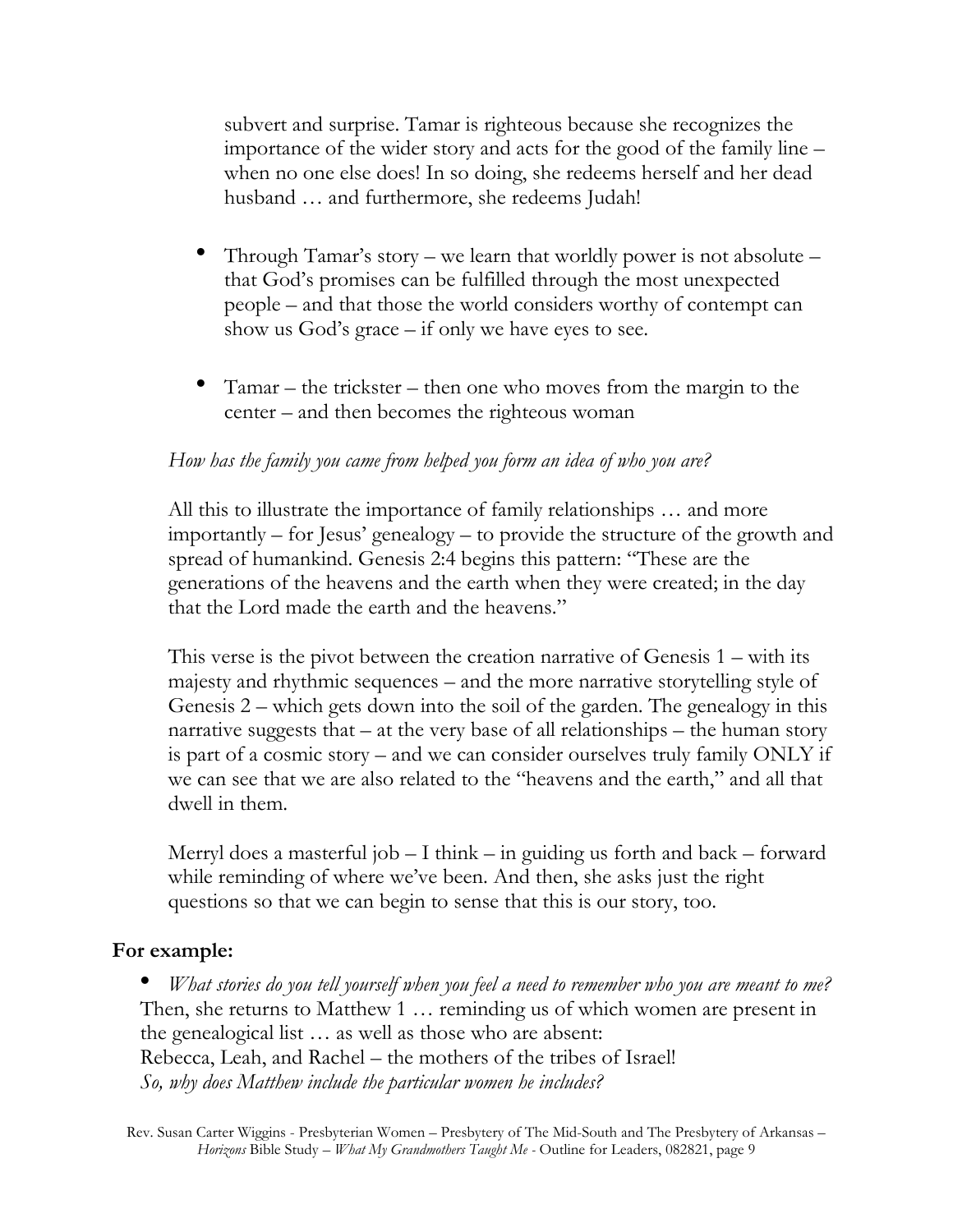Each one calls for our attention – and we are invited to hear, wonder, and anticipate what Matthew might be about to tell us in the rest of the Gospel!

See how our appetites are already whetted – by both Matthew … and by our author?

## **6. Closing Prayer**

### **LESSON TWO: SUGGESTIONS FOR LEADERS, P. 27**

## **1. Prepare:**

- Gather scarves and props to use in a dramatized reading of the text
- Invite the Circle to bring a photo of a wedding party
- Draw a family tree of Genesis 38
- Be ready to explain the Law for Levirate Marriage (p. 27)
- Create a Drama (Reader's Theatre) see p. 27

## **2. Open**:

- Welcome:
- Light a Christ candle and welcome Christ into your midst;
- Opening prayer
- Alert the Circle that Tamar's story might cause some to feel uncomfortable since it includes aspects of gender violence – assure them that you've got facial tissues as well as (name someone) who will be beside them, if necessary.
- Use Scope & Sequence (p. 6) and Introduction (p. 9) to assist your study.

**NOTE** – I've changed the order of the Open …

- Welcome.
- Lighting the Christ candle;
- Opening prayer,
- Then continue

## **3. Explore the Lesson**

- **a. A Complicated Family Tree**
	- Draw a family tree for Genesis 38 ... see p. 27
	- The Law for Levirate Marriage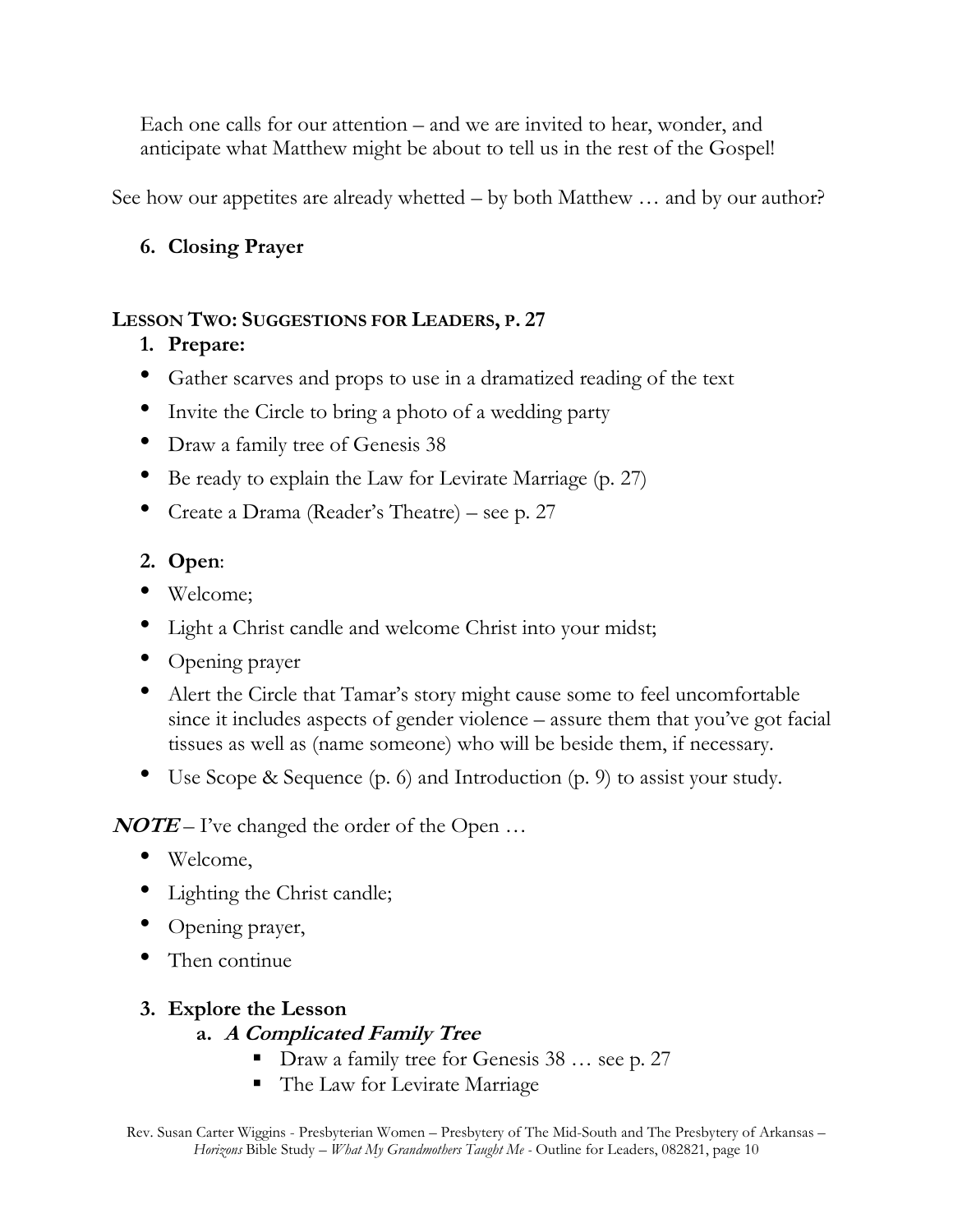- Share the wedding pictures the women brought ... discuss how the marriage of the photo they brought came about.
- Read Deuteronomy 25:5-10 ... discuss Levirate marriage

## $Ask -$

- *What role does shame play in a patriarchal society?*
- *In what ways are people shamed today?*
- *What was Onan guilty of under levirate law?*

### **b. A Drama with Multiple Acts**

- Assign parts for a dramatized reading of Genesis 38 Narrator, Judah, Tamar, Hirah, the townspeople, the midwife. See p. 27 for guidance and suggestions
- Tamar the Trickster

## $Ask -$

- *How does the statement "Desperate times call for desperate measures change our view of Tamar?*
- *What unfair laws and systemic abuses give rise to "tricksters," – and ...*
- *What should our Christian response be?*
- *Who are some of today's "tricksters?"*
- *What unjust conditions / systems give rise to their fate?*
- *What would a just reform look like?*

See p. 27 for additional questions to ponder

## **4. Respond to the Lesson:**

- From the Margin to the Center research other women who act similarly (see p. 27 for ideas).
- Read Genesis 38:26 again. Notice how in the end, Tamar is recognized as righteous by Judah himself.

## $Ask -$

- *Why does Tamar earn this title?*
- *What women in your church, community, and city deserve this title?*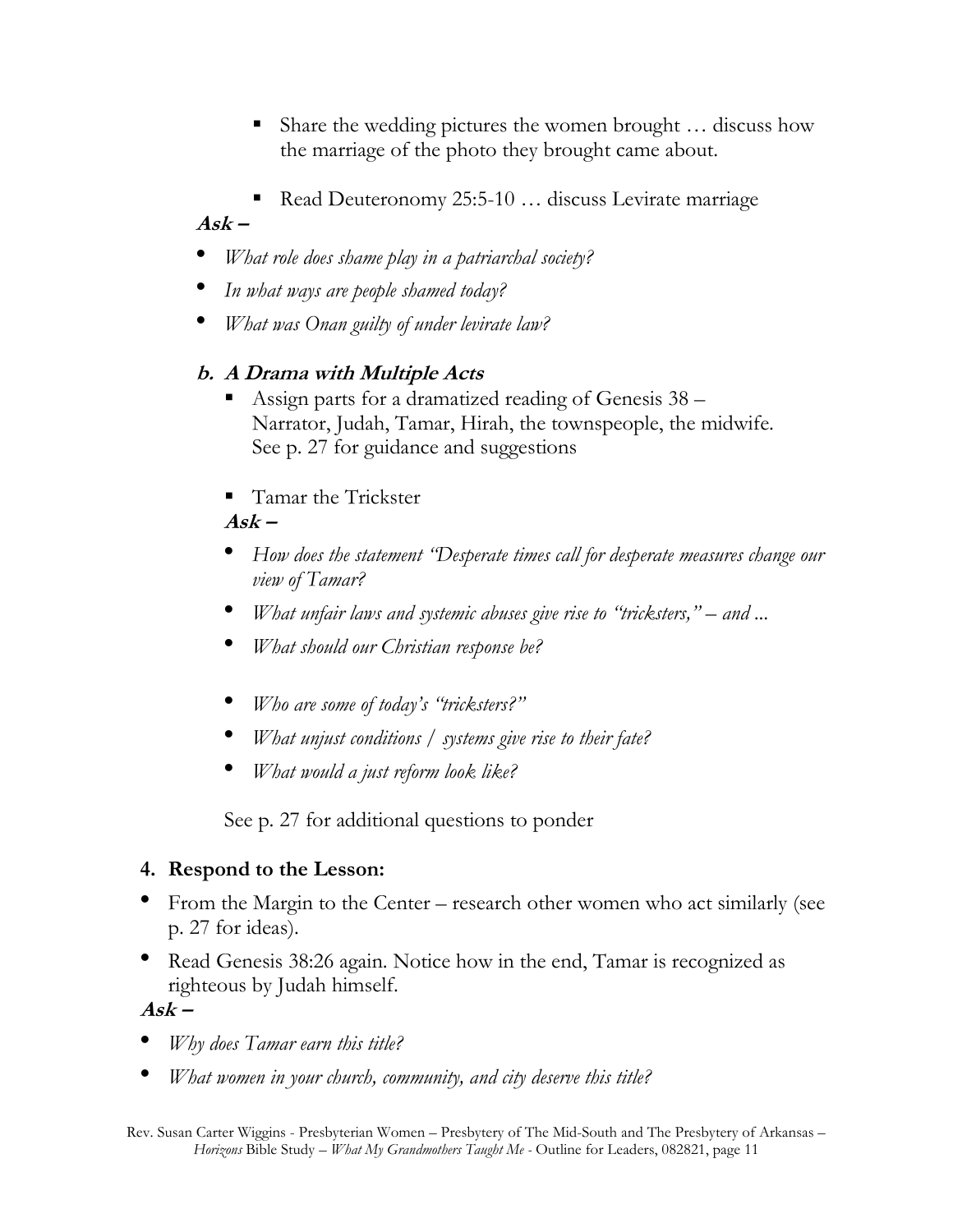### **5. Close:**

- Invite the Circle to bring women's / lifestyle magazines to the next gathering.
- Closing Prayer

**><> ><> ><> ><> ><> ><> <>< <>< <>< <>< <>< <><**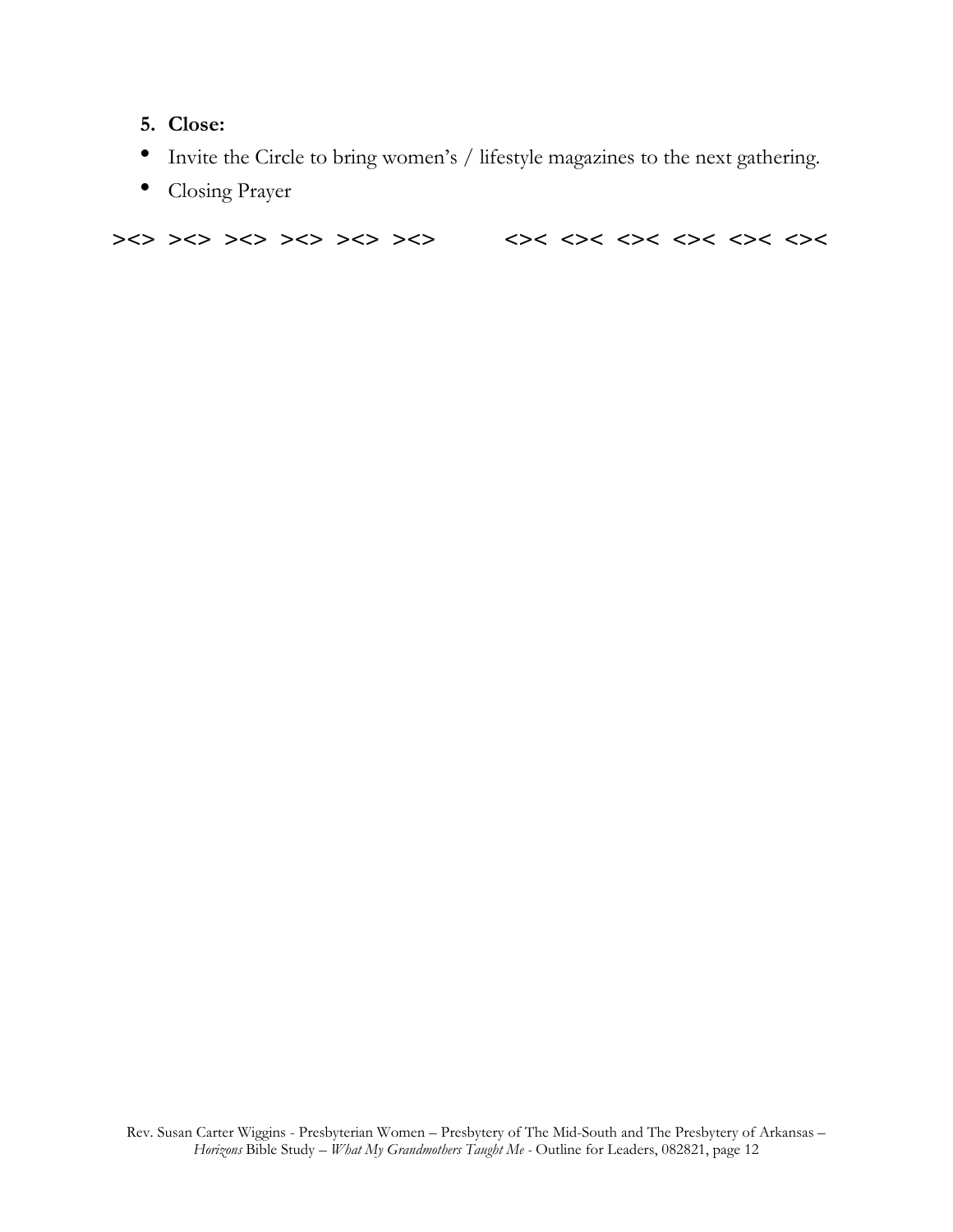### **LESSON THREE: RAHAB "… and Solomon the father of Boaz by Rahab …"**

- **1. Main Idea** Rahab a marginalized women an outsider who is intelligent and strong – and who recognizes the power of the God of Israel. When God's own people are melting with fear – her wit and presence of mind allow God's plans to come to fruition.
- **2. Scripture** Joshua 2; 6:22-25

## **3. Opening Prayer**

### **4. Introduction –**

Like Tamar – Rahab also used the only resources available to her to save her family.

Her marginalization includes her profession – she's a prostitute … as well as where she literally lives – in the city wall.

She's susceptible to abuse, violence, starvation.

As we hear her story – our own prejudices and assumptions are brought to mind … **ask …** 

- *How could someone who sells their body for a living be righteous?*
- *How could God possibly work through such a person?*

We are challenged to see through God's-eye-view and to questions judgments we make based on incomplete knowledge of a person's circumstances.

Merryl draws us into Rahab's story **asking:**

- *What are our responses to a story about a prostitute?*
- *What social and religious assumptions are at play here?*

## **5. The Story – context – background – interpretation**

Rahab is an outsider in every sense of the word: Foreigner, prostitute, lives on the margins of society – and the city itself, and … and … the survival of her entire family is in her hands!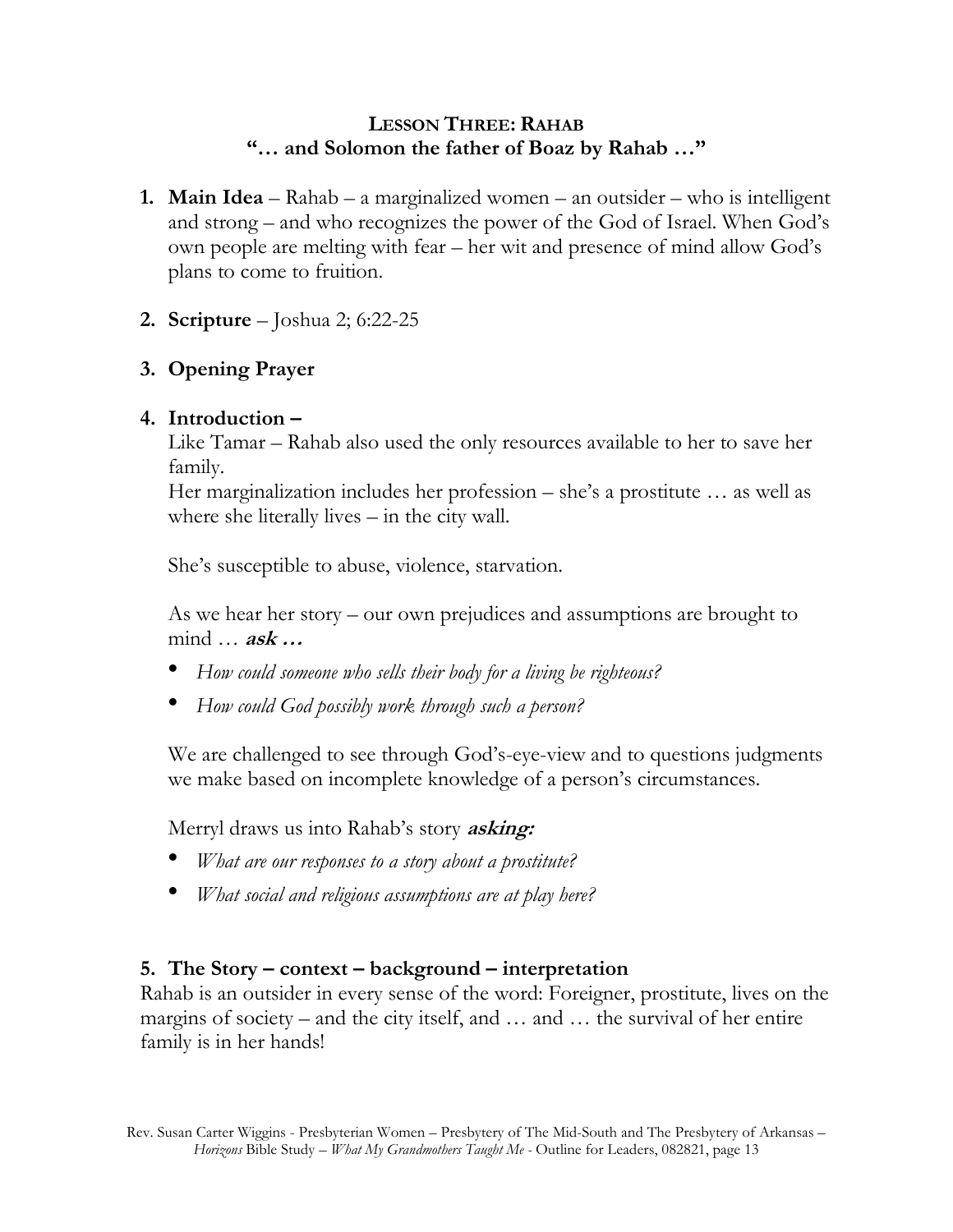Before we judge Rahab for her profession – we need to meet her where she is – and then understand how she came to be where she is – why it is that she must live in these ways in order to survive.

- We need, too, to look at the place of prostitution in the ancient Near East.
- We need to look at how women were viewed how married women added value by producing children, caring for the domestic animals, tending the gardens, producing clothing for the family, and so on and so on.
- We need to look at  $-$  what it meant to be widowed  $-$  or fatherless. This is when women were the most vulnerable –
- The unattached woman becomes fair game for assault by any man as violating her body was NOT seen an offense against anyone – including her.

Merryl draws us into Tamar's story **asking** these questions:

- *Do you think attitudes towards women's bodies have changed since the days of Rahab and Tamar?*
- *How do you see similar attitudes in our world?*

**Rahab's story continues** … when a woman is without male protection – and she is extremely vulnerable – she also has the freedom to make her own choices – like Rahab did.

- She is "loosed" from being bound to the head of the household.
- Loosed means unbound.
- This is where the term "loose woman" comes from.

### **The story continues … Moses has died in sight of – and yet not crossing over to – Canaan;**

- Joshua is the new leader of the Israelites;
- Joshua sends spies to Jericho who immediately go to the home of the prostitute Rahab – who lives in the city wall (she's easy to find);
- The king sends orders to Rahab … think of this power imbalance king to prostitute …
- Rahab dares to lie to the king and hide the spies why?
- She proclaims her belief in their God she is able to recite their whole salvation story!

Rev. Susan Carter Wiggins - Presbyterian Women – Presbytery of The Mid-South and The Presbytery of Arkansas – *Horizons* Bible Study – *What My Grandmothers Taught Me -* Outline for Leaders, 082821, page 14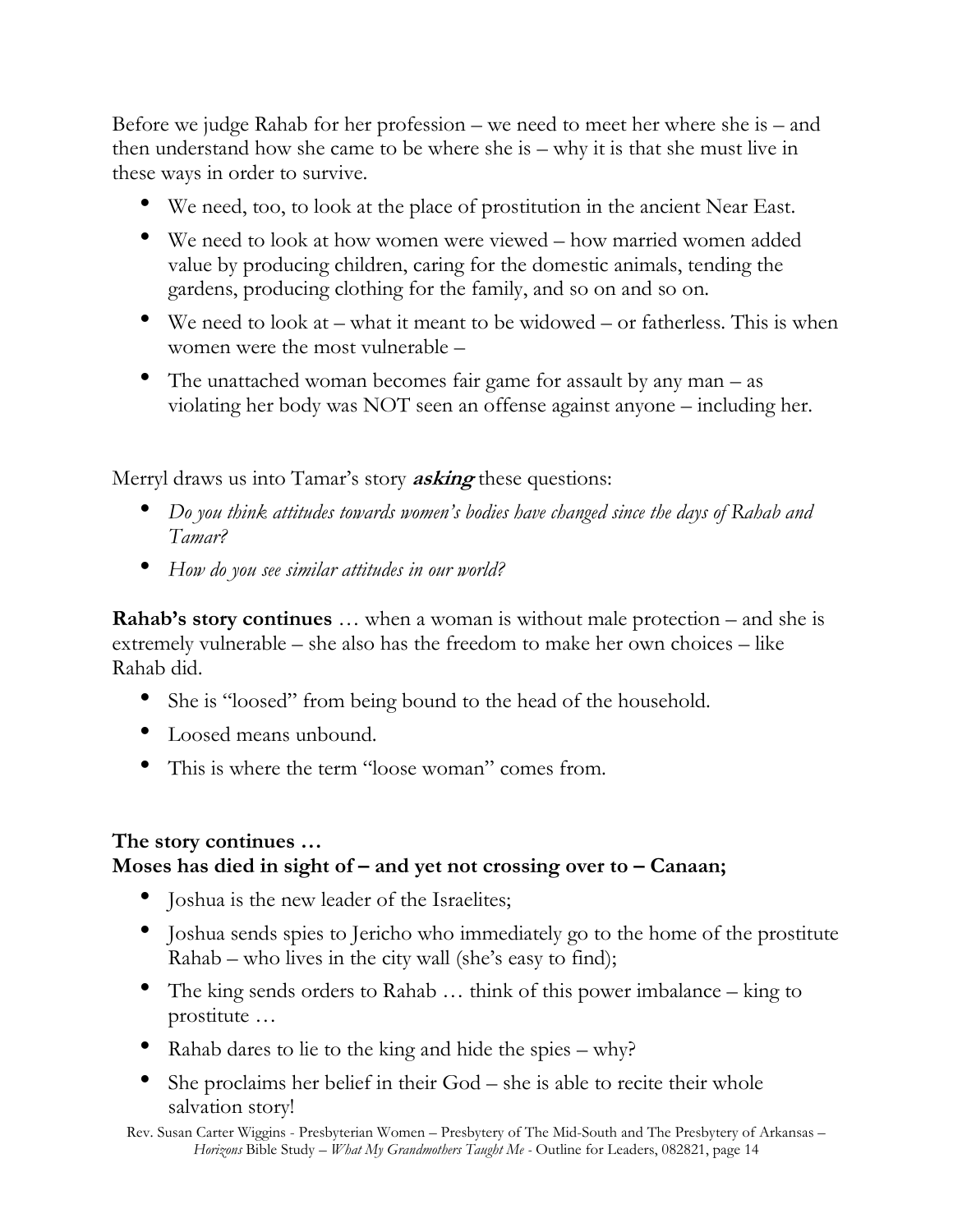- Rahab begins to negotiate her family's survival with the spies;
- Rahab points out that she has dealt with the spies with hesed kindness, love between people as God loves us – and she asks that the spies treat her and her family the same way.
- The spies repeat the word *hesed* back to Rahab and they add *emet* which means *faithfulness.* 
	- o Thus, we know that God is at work here!

Merryl draws us into Rahab's story further **asking** us to consider:

- *Where have you experienced loyalty and faithfulness in your life?*
- *Where, especially, has this experience come unexpectedly?*
- *Where have you offered loyalty and faithfulness to people in ways you did not expect?*

Rahab is seen as a hero – savior of God's people – and as the savior of her entire family.

Merryl **asks** …

- *How might we be bound by our responsibilities?*
- *How might we reframe our responsibilities as tools for teaching us strength and courage?*

Through Rahab's story we see the continual presence of foreignness within the story of Israel.

Rahab keeps us alert to that which might remain hidden – the loyalty and faithfulness of the stranger who is the presence of God amongst us.

We – like the king of Jericho – expect nothing from such a woman – but she surprises us with her courage and wit – and her ability to read the times and make clear and wise decisions.

Rahab causes us to look more carefully for God's presence around us and within us.

And, finally, Merryl **asks** to consider:

- *Who am I failing to see?*
- *Or where do I feel invisible?*
- *What might be the gift I am missing because I am living out of others' expectations and assumptions, rather than God's surprising presence?*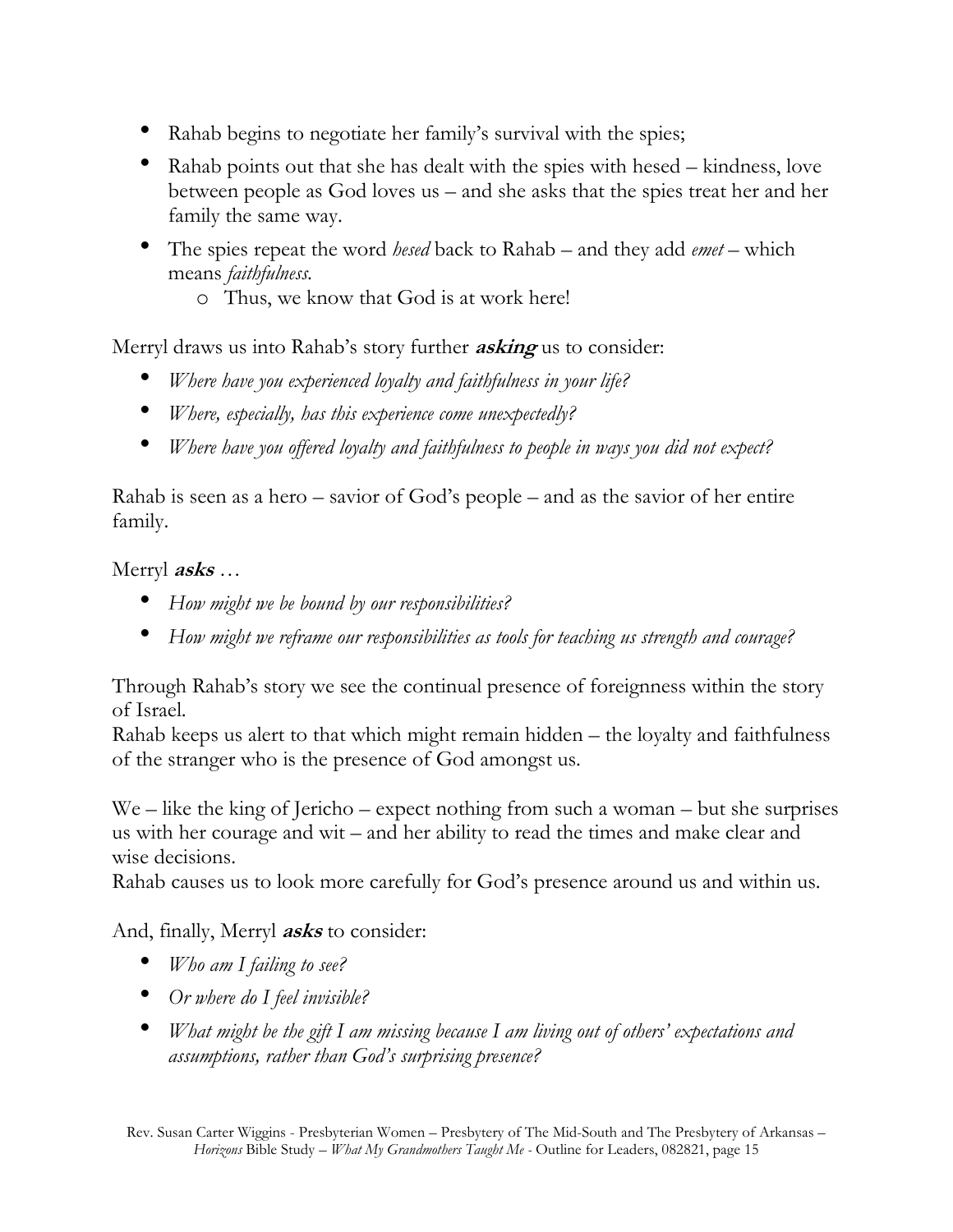## **6. Closing Prayer**

### **Lesson Three: Suggestions for Leaders, p. 35**

### **1. Prepare:**

(Rahab acts as a midwife and a mother to Israel in its beginning in Canaan) … **So …** 

- Invite a physician or a labor / delivery nurse to share the risks of childbirth as well as the role of the midwife.
- Gather magazines or select video clips of women in advertising for the response activity – Sexualized Lives (p. 35).

## **2. Open:**

- Welcome:
- Light a Christ candle and welcome Christ into your midst;
- Opening prayer
- Midwifing bringing forth a people hear from your guest speaker(s).
- Discuss What difference does it make to consider Rahab a midwife and not simply a prostitute?
- Use Scope & Sequence (p. 6) and Introduction (p. 9) to assist your study.

## **3. Explore the Lesson Vulnerable in multiple ways**

• Rahab – possibly the most marginalized of all the women in Jesus' genealogy … see p. 35 for details …

## **Finesse and Faithfulness**

- Suggestion on p. 35 is to dramatize Joshua 2 and Joshua 6:22-25 …
- Narrator, Joshua, the king, Rahab, and the spies.

## **Ask –**

- *What does Rahab's offer tell us about her skills as a negotiator?*
- *What do we learn about her spirituality?*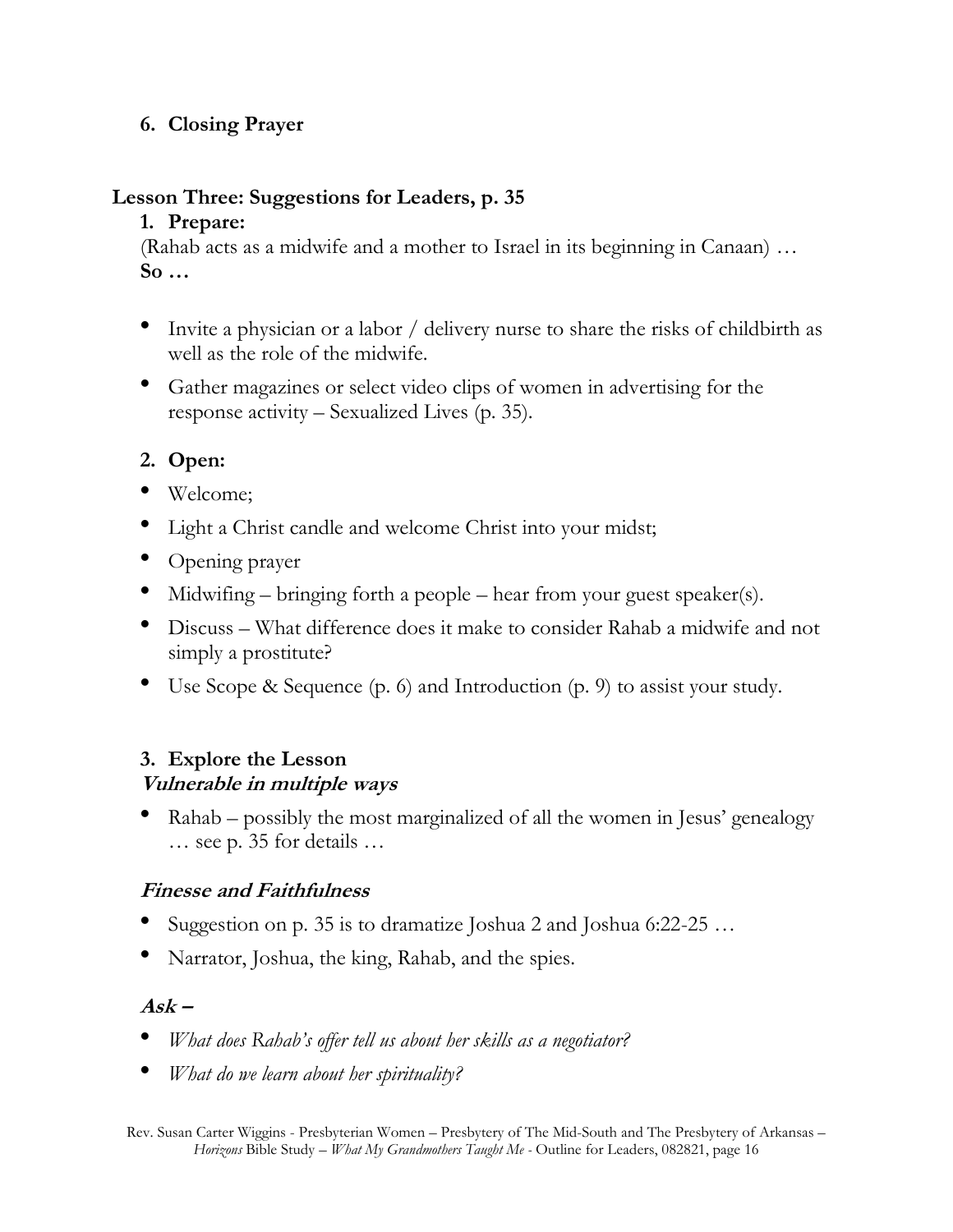- Discuss these questions from the lesson itself ...
	- o *Where have you experienced loyalty and faithfulness in your life?*
	- o *Where, especially, has this experience come unexpectedly?*
	- o *Where have you offered loyalty and faithfulness to people in ways you did not expect?*

## **A Model for Steadfast Love**

- Joshua 2:12-14 the expression "deal kindly" is used more than once …
- The Hebrew term is **"hesed."** The author explains, "we are more familiar with this word in its association with God's 'steadfast love.'"

## $Ask -$

- *Why is it significant that a foreign woman embodies God's compassion?*
- *What does this reveal about God's nature?*
- *How does this impact our relationship with people of other faiths or no faith?*

## **The World's Oldest Profession**

Prostitution is often called "the world's oldest profession" … but as the author explains, "Legal systems tend to shame, blame, and punish sex workers while ignoring those who use their services."

## $Ask -$

- *What circumstances lead women into prostitution?*
- *Instead of penalizing sex workers, what systemic injustices should the courts and governments address?*

Discuss these questions from the lesson itself ...

- *Do you think attitudes towards women's bodies have changed since the days of Rahab and Tamar?*
- *How do you see similar attitudes in our world?"*

## **4. Respond to the Lesson:**

• Sexualized lives – look at the magazines – asking – how are the women portrayed in the media? (p. 35)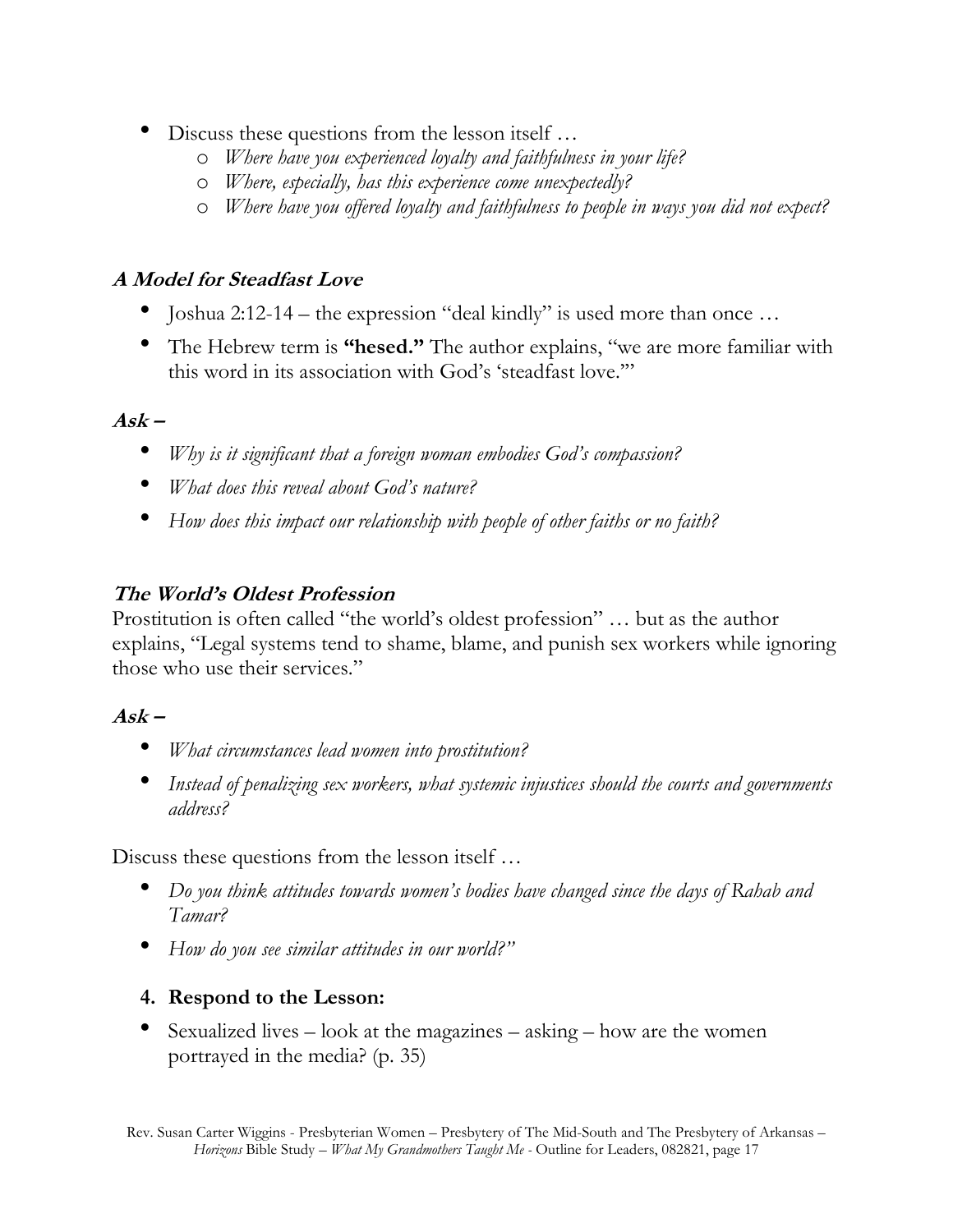- Look up the United Nations "Not an Object: On Sexualization and Exploitation of Women and Girls." (website listed on p. 35)
- Women on the margins discuss "I and You and the Third who is in our midst." (p. 35 and in the lesson, too).

**5. Closing Prayer**

**><> ><> ><> ><> ><> ><> <>< <>< <>< <>< <>< <><**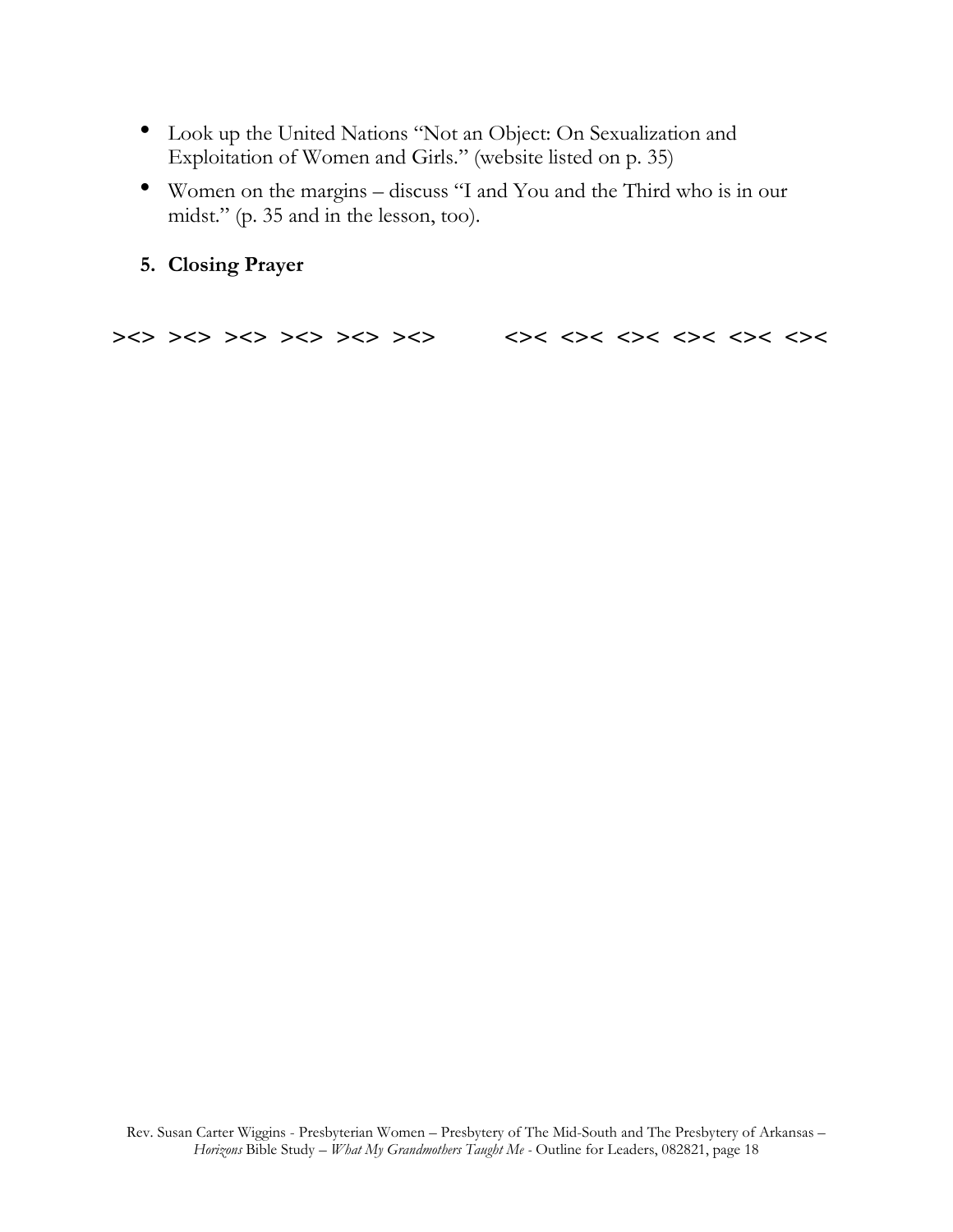### **LESSON FOUR: RUTH AND LOYAL LOVE "… your people shall be my people, and your God my God …"**

- **1. Main Idea** Ruth's story requires 2 lessons to do her justice:
- Loss & Famine
- Ruth & Naomi show how ordinary people can bring about divine outcomes when they deal with each other with loyal love.
- **2. Scripture** Ruth 1-2

### **3. Opening Prayer**

#### **4. Introduction –**

The Book of Ruth breaks into the broader sweep of the story of Israel's struggles to become a nation.

In the middle of battle reports and leadership squabbles – this simple story of an ordinary family provides a welcome still point … It begs the question- **why is it here at all?**

Here we are in the midst of very masculine material – and we hear the sound of a woman's voice – **what's going on?**

We're immediately drawn into the ordinariness of life for people – like most of us – who aren't in positions of political power …

And we're reminded that most good things come about because simple, ordinary people – in their simple, ordinary day-to-day lives – live with goodness and compassion.

It causes us to think about how we treat each other – and to look for the godliness in our everyday relationships.

Merryl draws us into Ruth's story, **asking** us to consider:

- *As you enter Ruth's story – think of the women who support you – or whom you support.* 
	- o *Name them silently and imagine them surrounding you as you journey with Ruth and Naomi.*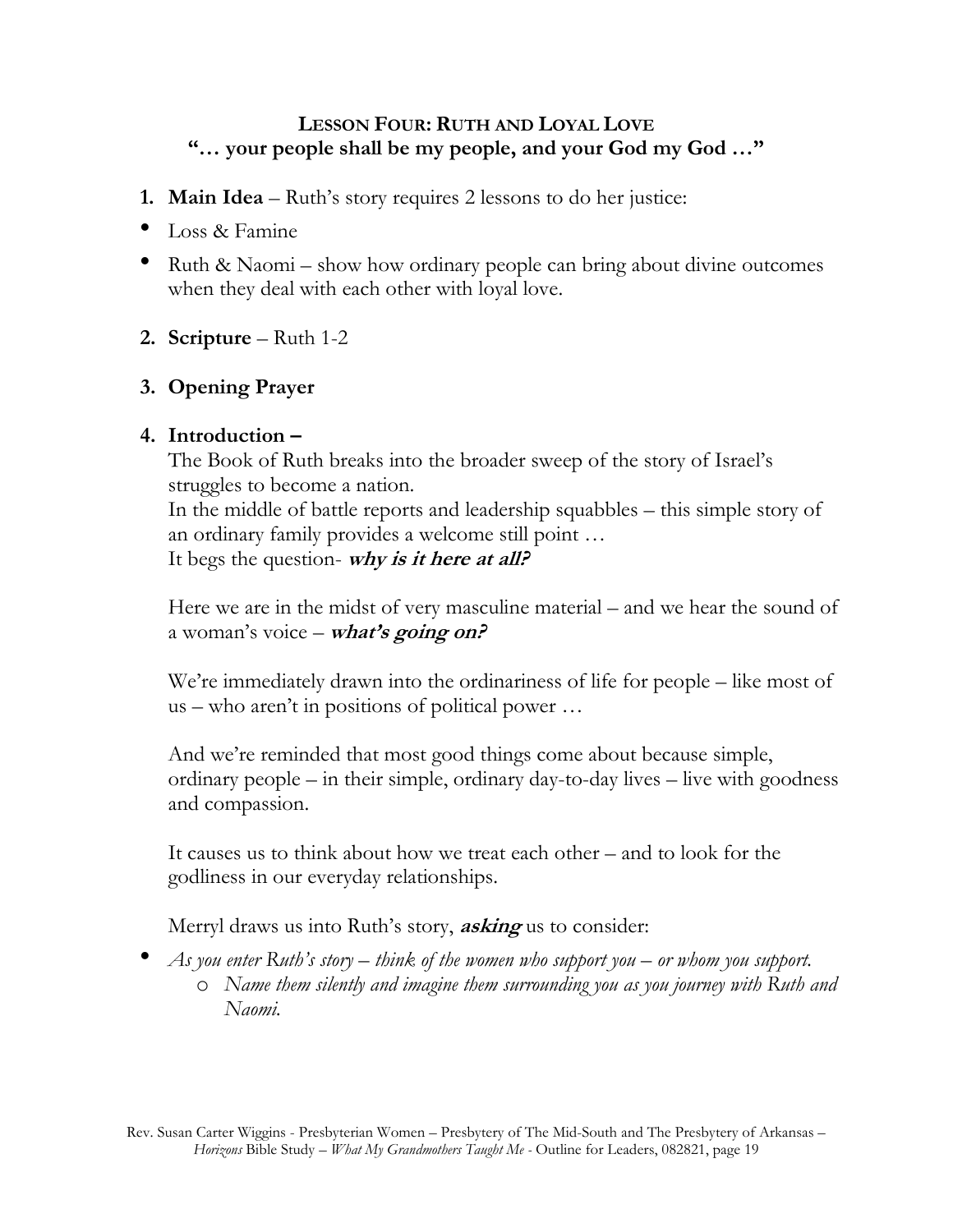#### **5. The Story – context – background – interpretation**

The Story of Ruth could easily be named "The Story of Ruth and Naomi" for it is very much a partnership between these two women.

Ruth and Naomi's story could be acted out with a Reader's Theatre – if you choose. (see p. 38-42):

- **Prologue – Leaving Home;**
- **Act One – The Nature of Famine;**
- **Act Two – A Step Towards Fullness.**

As you move through the story, Merryl **poses these questions:**

- *Elimelech and Naomi had to leave their family and friends to seek a better life for themselves and a future for their children in a strange land.*
	- o *How does this experience relate to your life?*
- *Where do you experience hesed – loyal love and commitment – in your everyday relationships?*
- Have you made promises similar to Ruth's either formally or informally at any time in *your life?*
	- o *What were those promises?*
- *Naomi's use of the word famine is a way of describing loss and grief.* o *In what ways do you relate to such a famine?*
- *What seeds of hope have been brought into your darker moments?*
	- o *Who brought these seeds?*
	- o *Did you recognize them at the time, or only in looking back?*

#### **6. Closing Prayer**

Observe a moment of silence at the end of the sharing and then thank you guest for sharing so openly.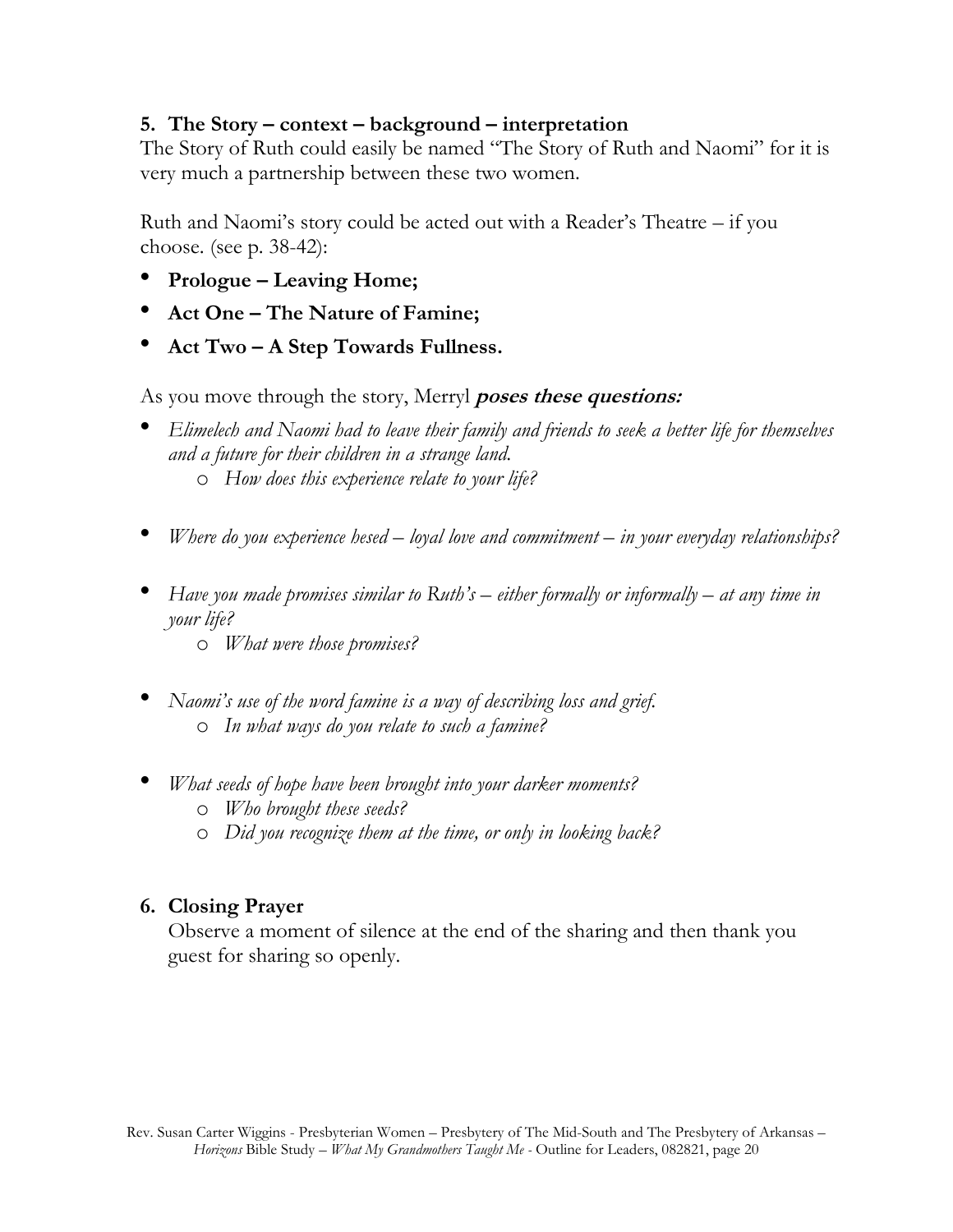## **Lesson Four: Suggestions for Leaders, p. 43**

- **1. Prepare:**
- Invite an immigrant woman or family to share their journey, including the reasons why they migrated.

## **2. Open:**

- Welcome;
- Light a Christ candle and welcome Christ into your midst;
- Opening prayer
- Invite your guest to share their journey to a new land.
- Use Scope & Sequence (p. 6) and Introduction (p. 9) to assist your study.
- **3. Explore the Lesson** moving through the story as a play use a readers' theatre approach, for example …

## **Famine in the Land -**

Introduce the story of Ruth and Naomi as a tale of immigrants who follow a trail of "bread" from their homeland to a foreign land.

Families today also migrate for similar reasons.

## **Ask –**

- *What are some of the push factors (forces that drive people away from a place) and pull factors (forces that attract people to a place) involved in migration?*
- *How do you feel about having economic refugees in Jesus' family tree?* o *How does this impact your attitude towards today's migrants?*

Discuss these questions from the lesson itself …

- *Elimelech and Naomi had to leave their family and friends to seek a better life for themselves and a future for their children in a strange land.*
	- o *How does this experience relate to your own life?*

## **A Hopeless Future -**

Explain that the book of Ruth is like a play in  $4 \text{ acts} -$ 

The first 2 will be addressed in this lesson – and the other 2 in the next lesson.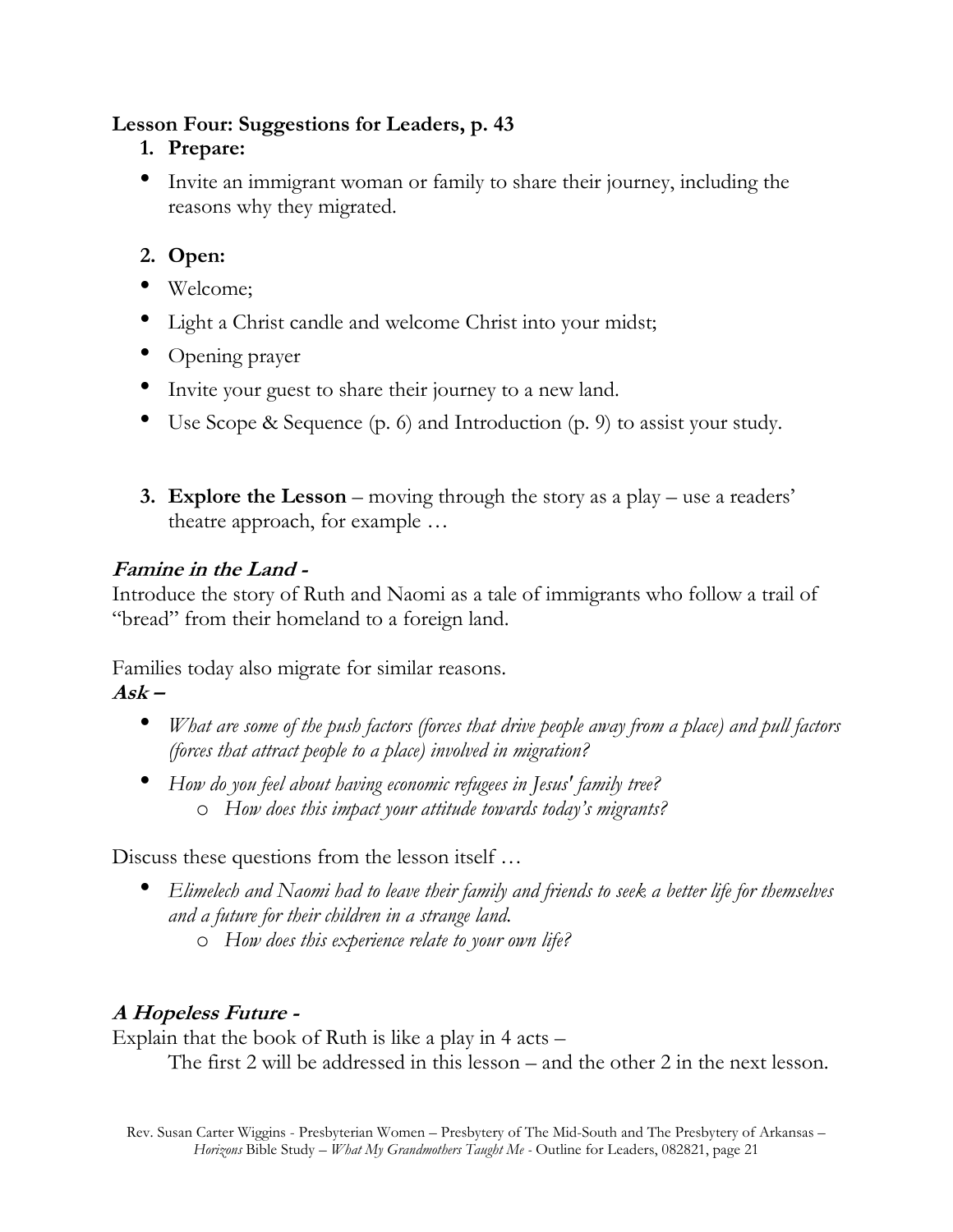Using notes from the lesson, describe the setting, the problem, and the characters.

• See page 43 – for the outline of **Act 1 and Act 2** 

## $Ask -$

- *Have you ever felt, like Naomi, at the end of your rope?*
- *In those moments of loss and despair, where did you find hope?*

## **Tender Relationships –**

Ruth 1:8-9 - Naomi might be heartbroken and helpless – but she isn't mean or manipulative.

- She is generous and grateful.
- Focus on the Hebrew word "hesed" steadfast love dealing kindly –

## $Ask -$

• *What is the significance of three women – two of the foreigners – embodying God's steadfast love?*

Discuss questions from the lesson itself -

• *Where do you experience hesed in your everyday relationships?*

## **Beyond All Reasonable Expectation;**

Orpah gives into Naomi's plea and does the logical thing by returning to her mothers' house.

While Ruth clings to her mother-in-law ... pledging her a loyalty that is unrivaled in all of scripture.

• Read again Ruth 1:16-17 – outline the components of the oath offered by Ruth.

Discuss these questions from the lesson itself:

• *Have you ever made promises similar to Ruth's?* o *What were your promises?*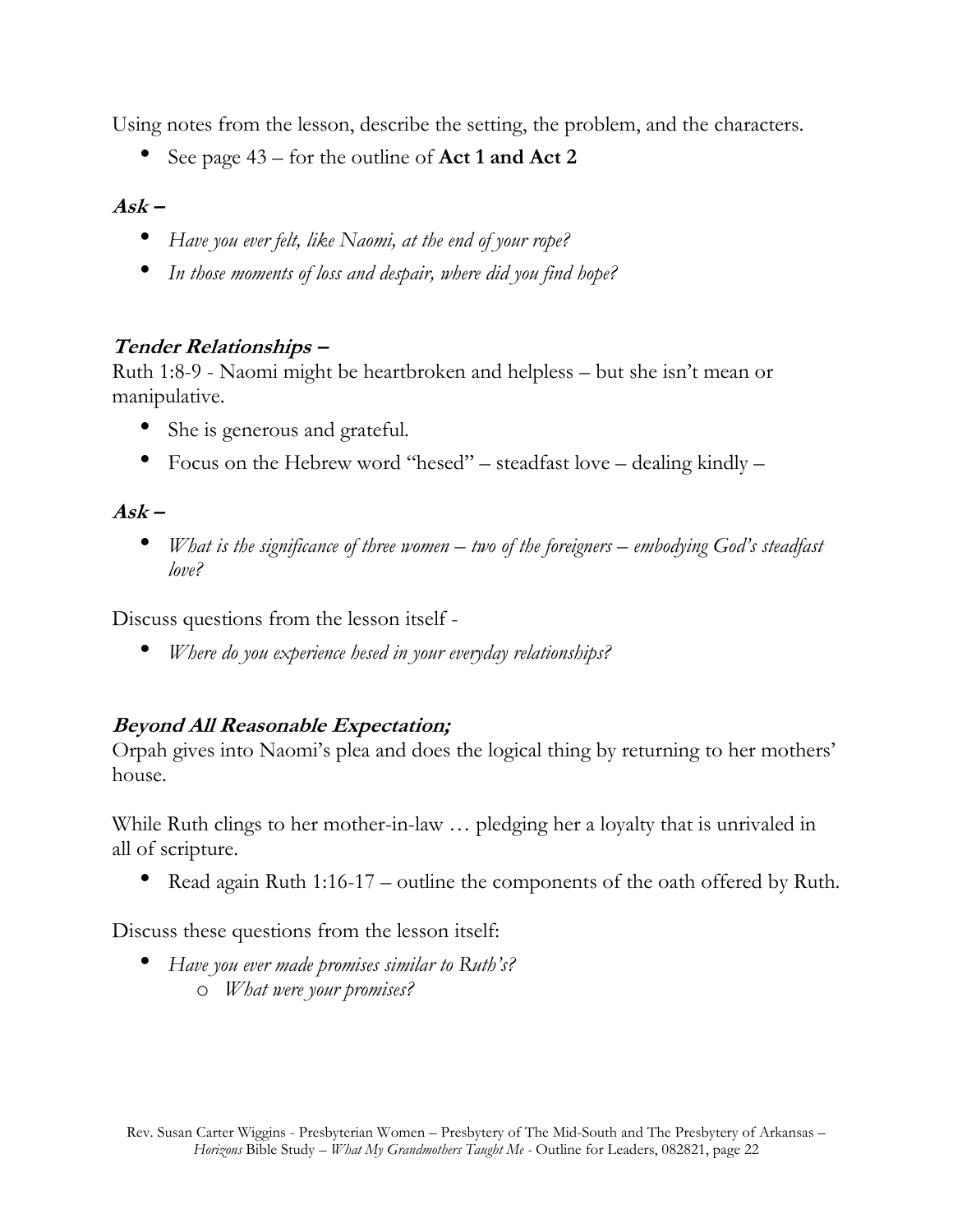#### **Godly Possibilities**

**Act 2** – assign parts – narrator, Ruth, Naomi, Boaz, the reapers, and the servant in charge of the reapers … do a readers' theatre.

Godly possibilities begin to emerge …

### $Ask -$

- *What does the narrative reveal about Boaz' character?*
- *How does his behavior towards Ruth compare with Judah's treatment of Tamar (Lesson 3)?*

Read Ruth 2:11-12 – Boaz praises Ruth for her hard work, exalts her ethical behavior, and blesses her despite the fact that she is a foreigner.

### $Ask -$

- *How are immigrant workers treated in our fields?*
- *How can Boaz be a model for humane and equitable treatment?*

Discuss questions from the lesson itself –

- *Where have seeds of hope been brought into your darker moments?*
	- o *Who brought these seeds?*
	- o *Did you recognize them at the time – or only in looking back?*
- **4. Respond to the Lesson – Feeding Compassion** –
- Discuss food insecurity –
- Learn more at www.feedingamerica.org or www.wfp.org or www.bread.org;
- Watch the video "Rethink Zero" (2:33 minutes);
- Join the Zero Hunger Challenge promotes a world free from hunger and malnutrition – where all food systems are sustainable – women and family farmers are empowered – and everyone enjoys access to adequate food all year round.
- The video is available on the United Nations website … the link is on p. 43
- **5. Closing Prayer**

#### **><> ><> ><> ><> ><> ><> <>< <>< <>< <>< <>< <><**

Rev. Susan Carter Wiggins - Presbyterian Women – Presbytery of The Mid-South and The Presbytery of Arkansas – *Horizons* Bible Study – *What My Grandmothers Taught Me -* Outline for Leaders, 082821, page 23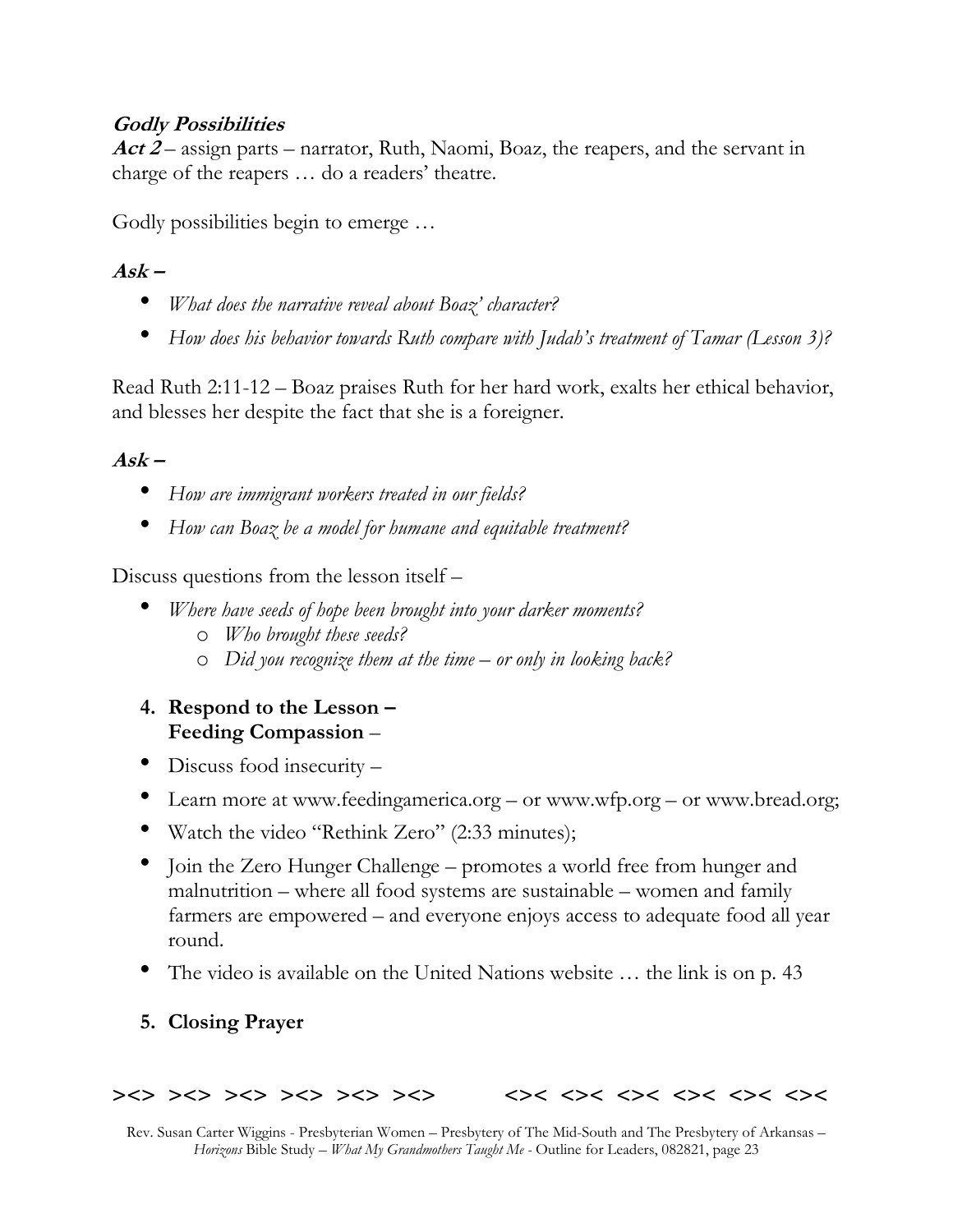#### **LESSON FIVE: RUTH AND REDEMPTION "… and Boaz the father of Obed by Ruth …"**

- **1. Main Idea** The stories of Ruth and Naomi continue here in Lesson Five:
- Once empty and bereft now they are filled and redeemed through the honesty and care they show one another.
- The foreign daughter-in-law is praised for her faithfulness … and in the end … Ruth is shown to be the main reason King David's family line can continue.
- **2. Scripture** Ruth 3-4

## **3. Opening Prayer**

## **4. Introduction –**

Lesson Five picks up where Lesson Four left off –

- They have settled back into life in Bethlehem;
- They've found some relief from famine;
- Naomi has re-established her family connections;

However – they still suffer from their losses – and their futures are still uncertain. They could respond to such emptiness with hopelessness.

Ruth and Naomi – however – invites us to choose a different response – in which we are open to possibilities – recognizing what we have and seeing what step this may lead to next.

While the word hesed – loyal love – continues to be a theme in these chapters –  $a$ new term comes into focus …

The Hebrew word *go'el* – translated redeemer – or – next of kin. It is repeated time and again – it cannot be overlooked – it grounds our understanding of the term in our Christian lives.

We know Redeemer as Christ – and we don't often think of its depth of meaning. Ruth's story brings a deeper understanding of the meaning of redeemer to us as a gift.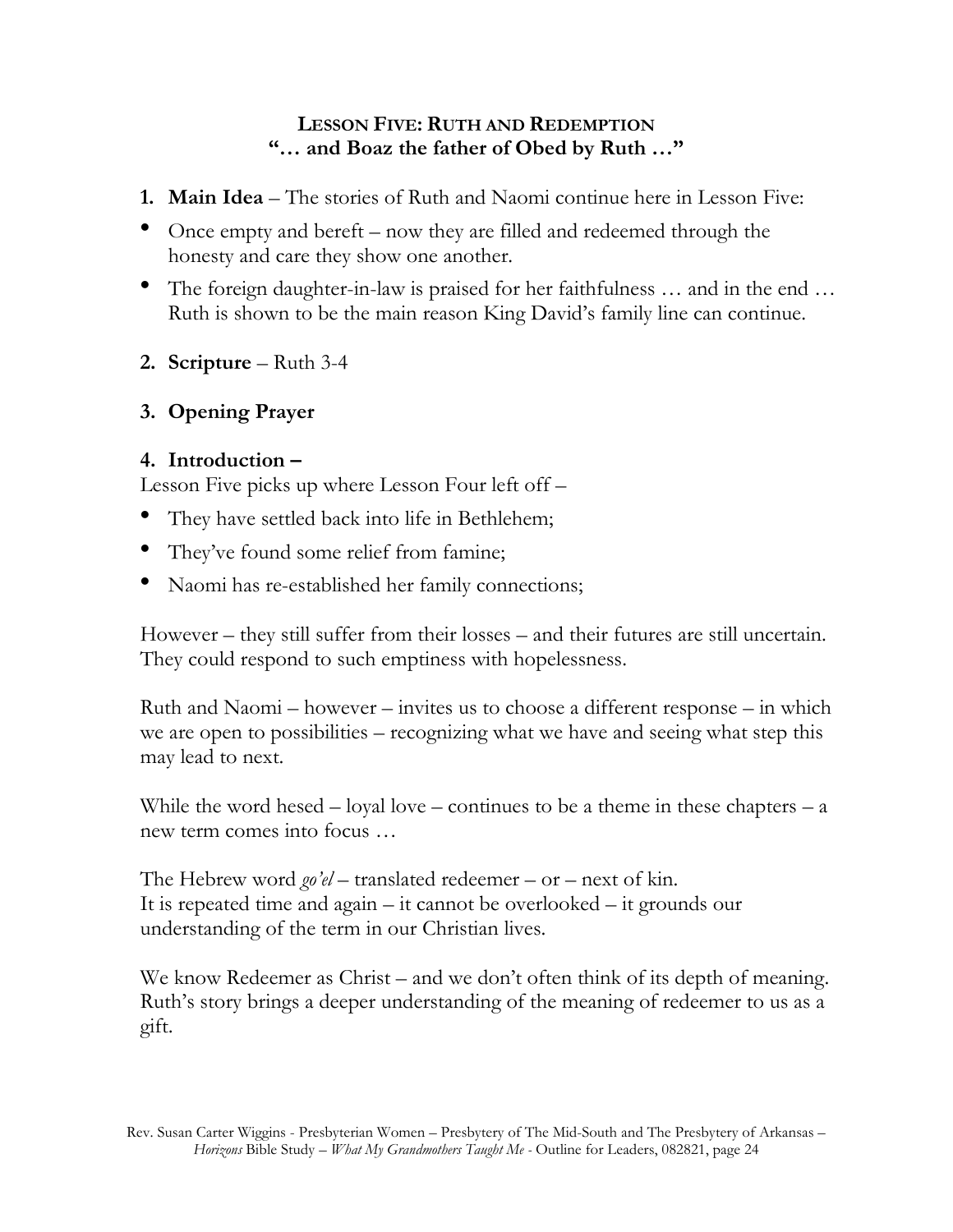Before proceeding - Merryl **asks** us to consider:

• *What does the word redeemer mean to you at this moment?*

## **5. The Story – context – background – interpretation**

The "Play" continues … remember it could be done as a Reader's Theatre – if you choose (see p. 46-50).

- **Act Three – The Good of the Family**
- Act Four Full Redemption
- **Epilogue – Who is the Redeemer?**

As you move through the story, Merryl **poses these questions:**

- *How does this very practical definition of a redeemer add to the meaning of calling Christ "Redeemer?"*
- *Boaz calls Ruth "worthy, strong woman." Who would you describe in this way?* o *What might it feel like to insert your own name here?*
- *How have you been included in someone else's generosity?*
	- o *What might be a symbol of generosity that you could bring to mind when you feel empty?*

## **WHY TELL THE STORY OF RUTH? –**

- 1. God's action is shown through ordinary people who act with godly characteristics.
- 2. We are called to examine our own prejudices.
- 3. Discovering the loyalty shown between outsider and insider that gives life and hope.
- 4. We are reminded of who God is protector of the widow the orphan and the foreigner – that is, the most vulnerable in society.
- 5. God not only protects the "least of these" but works through them to enable the story of salvation to continue!

"Moabite" was the most offensive nationality to consider in the story of Israel – what name might we replace it with – to confront our own prejudices and assumptions?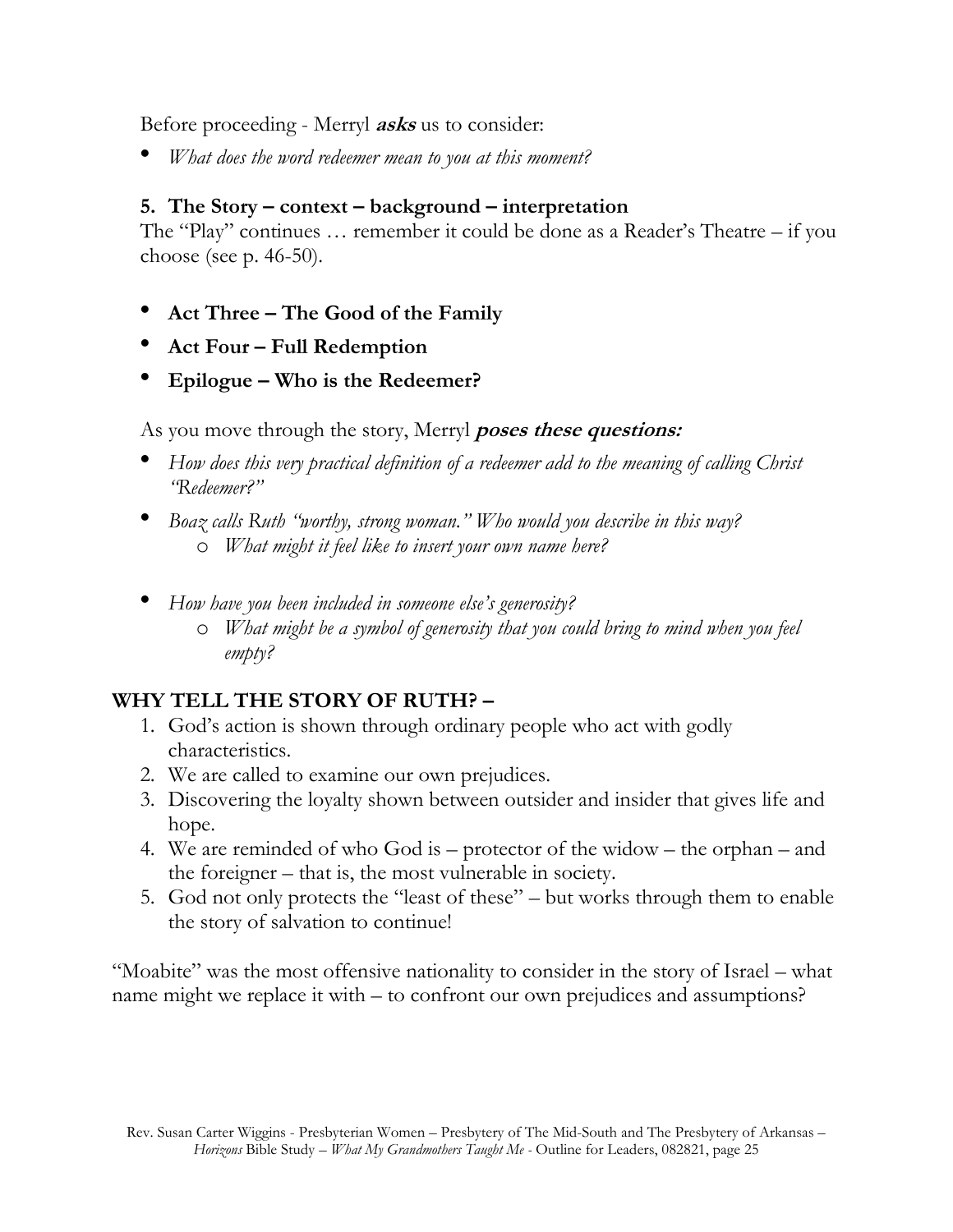And lastly, consider …

- *Looking back over our lives, where might we see similar journeys?*
- *What have these taught us?*

## **6. Closing Prayer**

## **Lesson Five: Suggestions for Leaders, p. 51**

- **1. Prepare:**
- Provide paper and pens for the open activity "Half Empty or Half Full"

## **2. Open:**

- Welcome;
- Light a Christ candle and welcome Christ into your midst;
- Opening prayer

## **Half Empty or Half Full – see p. 51.**

Half empty or half full – provide paper and pens – fold the paper in half – open it again with a fold down the middle – ask the Circle members to write down "half empty" – or negative aspects of their own lives on the left … and "half full" or positive aspects of their own lives on the right.

## $Ask -$

- *What does your balance sheet reveal?*
- *What circumstances might alter the results?*
- 3. **Explore the Lesson** moving through the story as a play use a readers' theatre approach, for example -

## **New Possibilities;**

Highlight that Naomi has moved from a "glass half empty" outlook to a "glass half full" attitude. And, with Boaz in the picture – she knows that the glass is refillable.

## **A Comedy of Double Entendre –**

• Naomi might lack financial means – but she has other assets – wisdom, experience, and the art of seduction;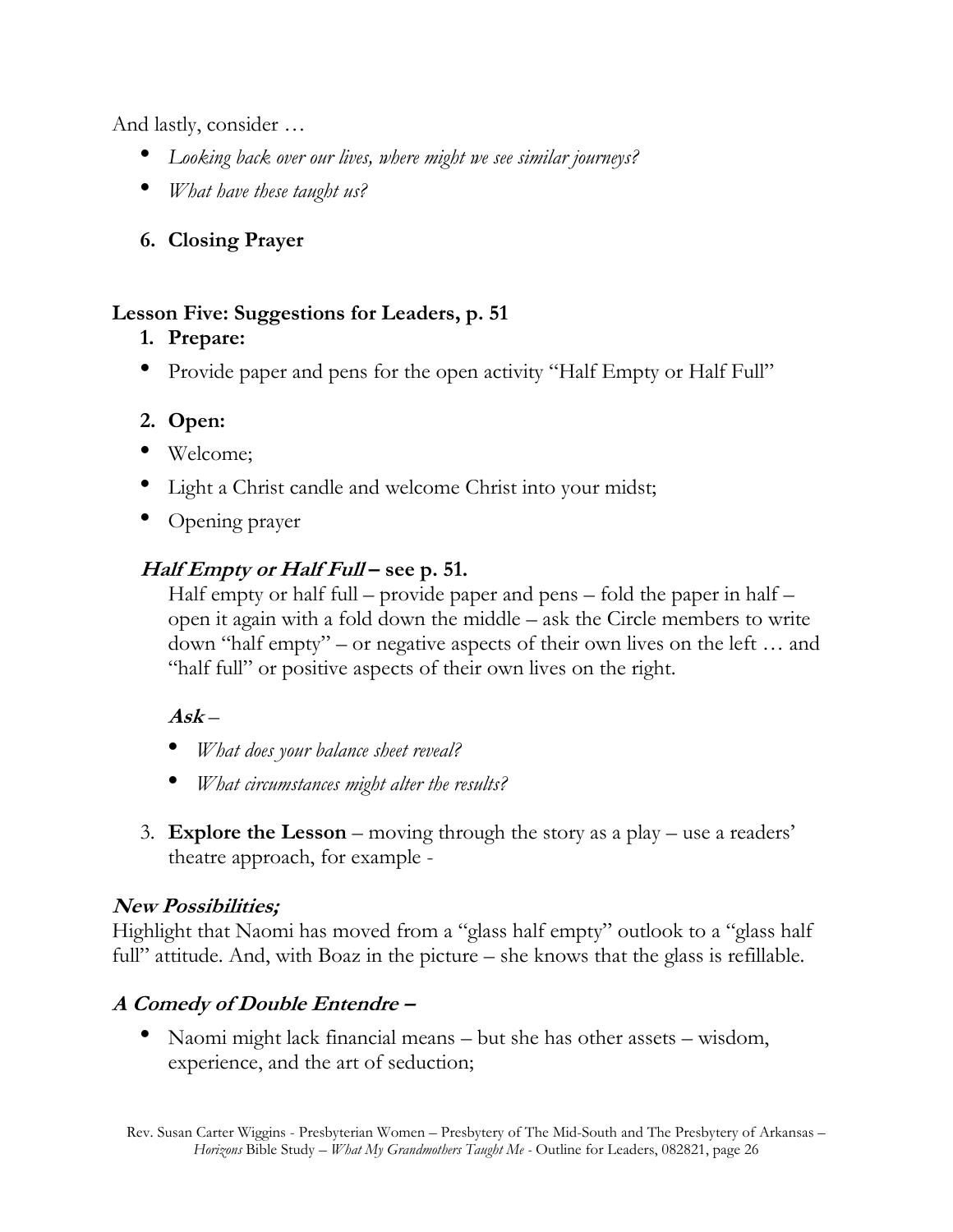- Be sure to look at the questions asked in the Suggestions for Leaders on p. 51 …
- For example In what ways do we teach girls and women to groom themselves for others?
- What message does that send about the worth of women?
- Explain the double meaning of "uncover his feet?"

### **Concrete Actions of Goodness**

- Boaz and Ruth are both offered the opportunity to act in the wider interests of the family and they meet the challenge.
- In their own way, they both act as God's agents as "redeemer" for a people.

**Ask** – *How does this very practical definition of a redeemer add to the meaning of calling Christ "Redeemer?"*

- Ruth calls herself servant but Boaz calls her worthy wife ...
- The author says worthy also has the connotations of strength and can be sued in reference to an army."

**Ask** – *What is the importance of the names we give or are given?* 

## **Loyalty Has Its Reward**

• Full Redemption – assign parts of the narration and read the chapter dramatically (Readers' Theatre)

## **Consider** –

• *what aspects of your marriage – if you are married – were decided by you and your spouse – and which were dictated by family and tradition?*

## **A Tale of Our Time – the Story of Ruth … see p. 49 and 51**

## **4. Respond**

No Longer the "Other"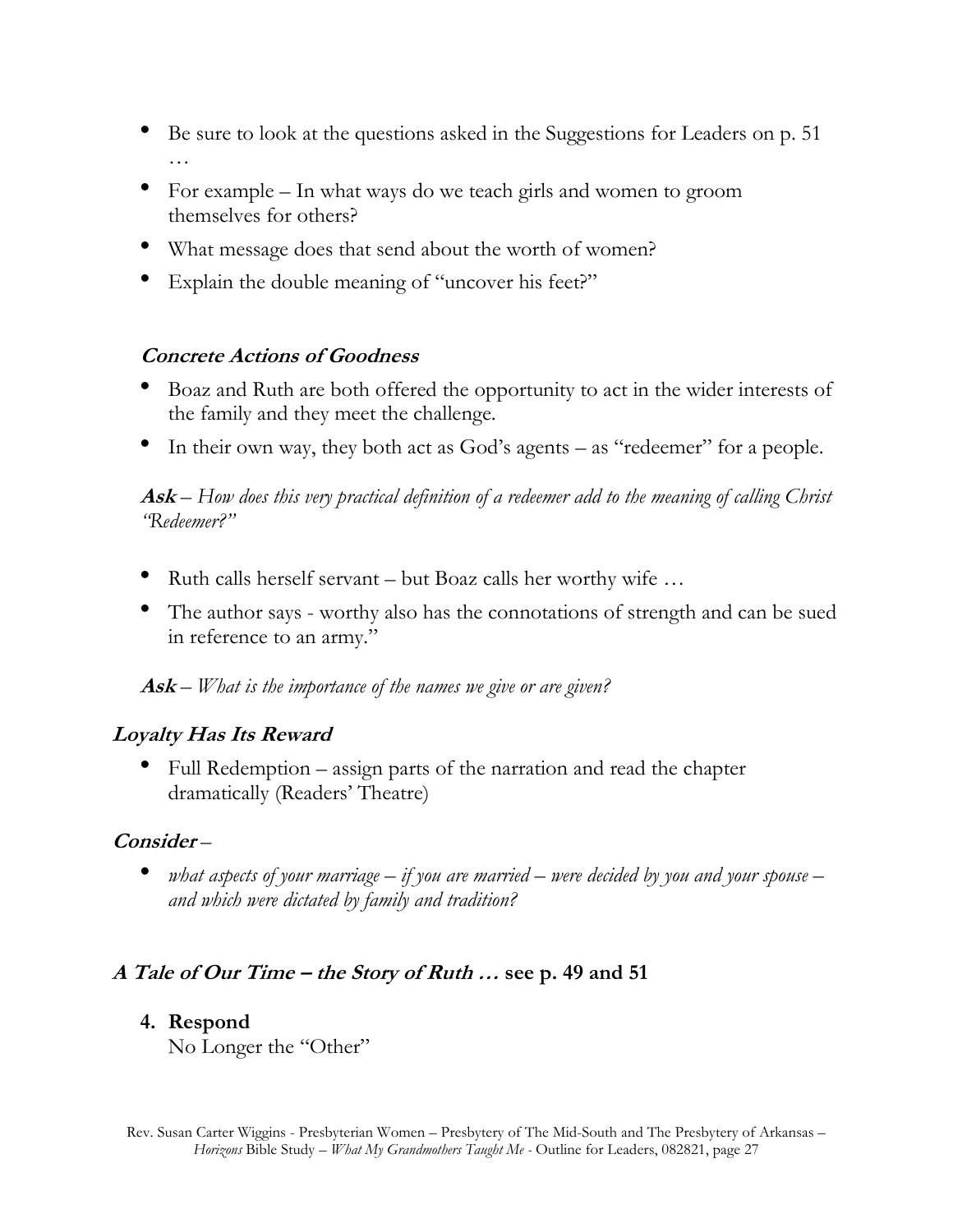#### **Ask** –

- *Remember a time when you were welcome despite being the "Other."*
- *How can we foster communities where nobody feels like the "Other?"*

#### **More to You Than Seven Sons**

The women of Bethlehem sign a song (Ruth 4:14-15) to celebrate that god has provided descendants for Naomi.

**Ask** – *How are single and childless women celebrated in your church and community.*

- *Commit to special days that honor all women of the church.*
- **5. Closing Prayer, p. 50**

**><> ><> ><> ><> ><> ><> <>< <>< <>< <>< <>< <><**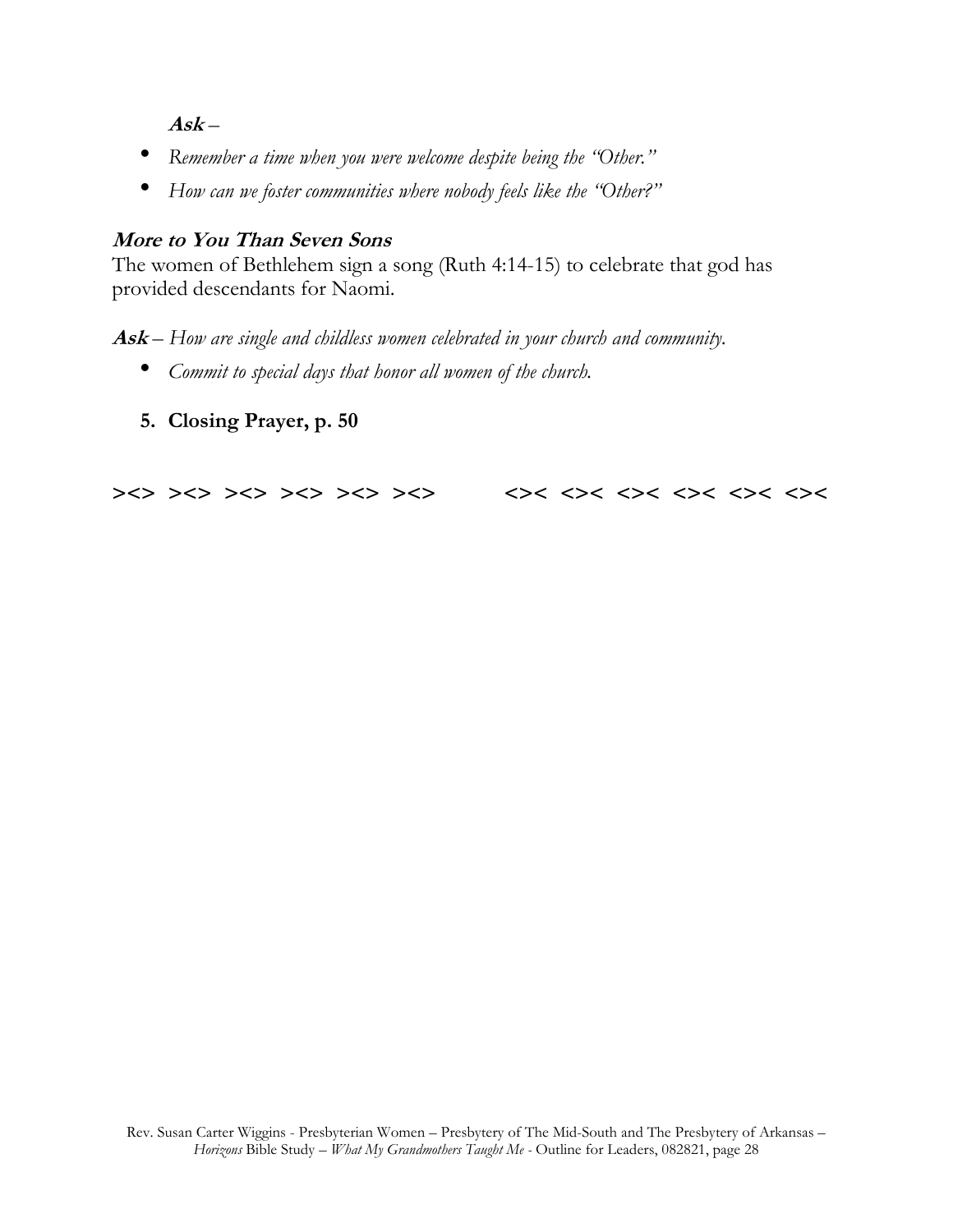### **LESSON SIX: BATHSHEBA "… David was the father of Solomon by the wife of Uriah …"**

#### **Structure:**

- **1. Main Idea**  Bathsheba is not named in Matthew's genealogy. Instead, as the "wife of Uriah," she is defined by her relationship to a man. At first it appears that she is silent and powerless, but when she steps onto the stage, she finds her voice and exhibits an ability to influence kings. Bathsheba's story illustrates the corrupting influence of power as well as the support she, as a queen, can provide for her son's reign.
- **2. Scripture** –2 Samuel 11-12; 1 Kings 1:11-31; 2:13-25
- **3. Opening Prayer**  page 53.

## **4. Introduction –**

The best known story about Bathsheba is from 2 Samuel 11:1-17 – where she is bathing on the roof, is seen and desired by King David, and then taken, impregnated, and widowed by David's machinations so that he can marry her.

The story was celebrated in movies – (notably "David and Bathsheba," starring Gregory Peck and Susan Hayward, 1951), as well as in Leonard Cohen's song "Hallelujah" … with the lyric …

"Your faith was strong, but you needed proof, you saw her bathing on the roof; her beauty and the moonlight overthrew ya"

## **Bathsheba is seen in various ways:**

- o the perfect temptress –
- o a new incarnation of Eve –
- o a woman who brought down the great king with her seductive ways –
- o a victim of King David's power –
- o a cipher that is, a cardboard character with no depth.

In any of these characterizations – and the others, too – women may find themselves relating to her – or finding her story uncomfortable – or both.

And, then we must wonder – why is she included in Matthew's genealogy – and why without her name – but instead – only as she exists in relationship to a man?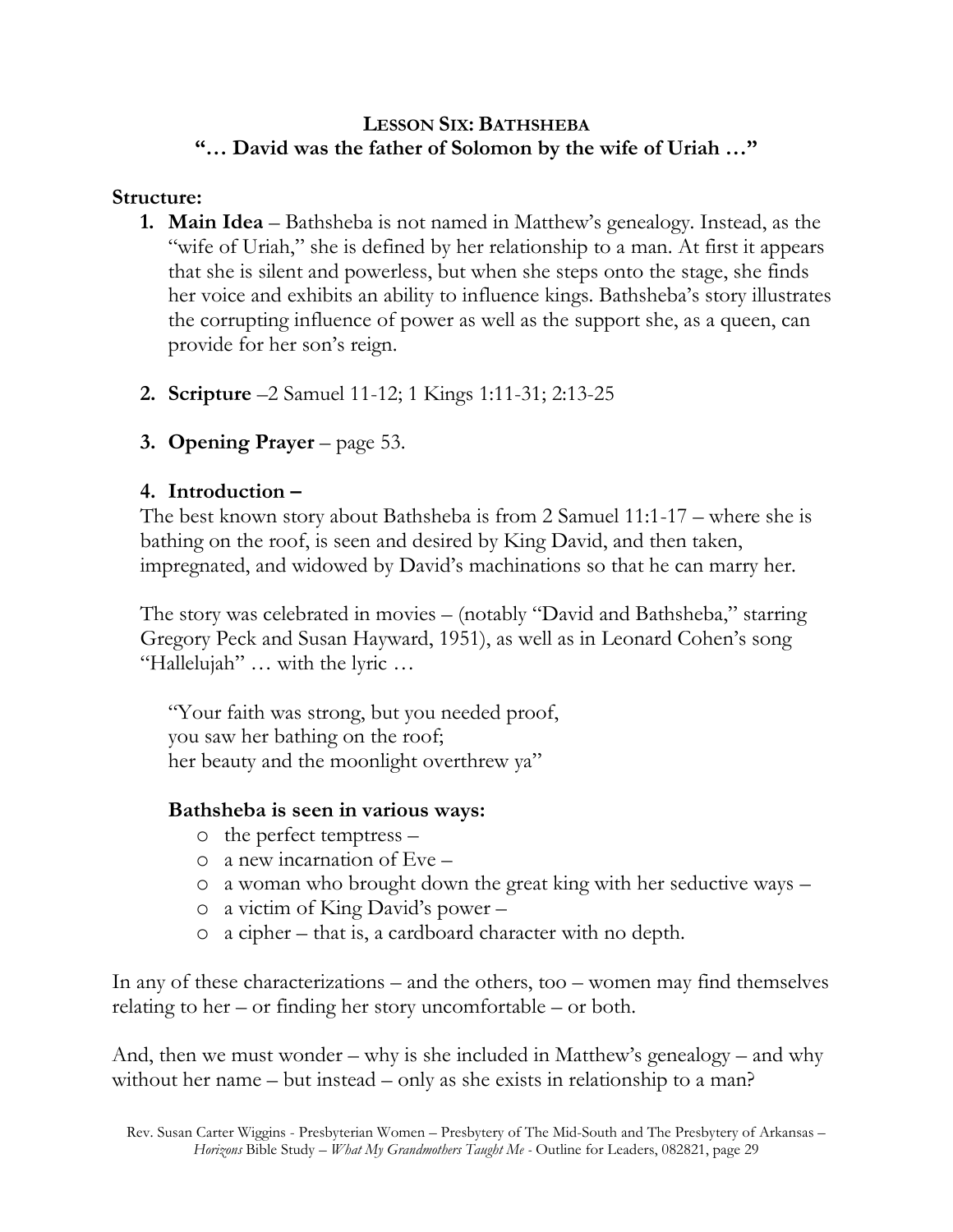If we enter into her world and come to know Bathsheba, though, we might learn that she, like many of us, has hopes and dreams – and yet, very little power to fulfill them.

The author **asks** us to consider:

- How do you see Bathsheba? Manipulator victim a woman who is ignored or treated as *unimportant?*
- *How do your own experiences influence how you see her?*

## **5. The Story – context – background – interpretation**

Bathsheba Taken – 2 Samuel 11:1-13 - this is the story we know best ...

This story interrupts the main narrative – to bring into focus an intimate scene away from the larger sweep of war and struggle.

- David stays in Jerusalem while his troops are away in battle **why?**
- And, then there's Bathsheba bathing on the rooftop **why?**
- David, too, is on a rooftop his own **why?**

David seeks to know who this beautiful woman is –

- and then seeks to know her in the most intimate way possible to have sex with her – he is, after all, the king – **why not?**
- Then, the worst possible thing happens as a result she becomes pregnant **now what?**
- Bathsheba's a nobody **what can she do?**
- She speaks but only once (2 Samuel 11:5 "I am pregnant."
- David comes up with an answer **at whose expense?**
- **What does it matter** he is, after all, the king **why not make the circumstances meet his needs?**

## **Are we appalled?**

We don't have to wait long to know God's response – God is appalled (2 Samuel 11:27b) – "The thing David had done displeased God."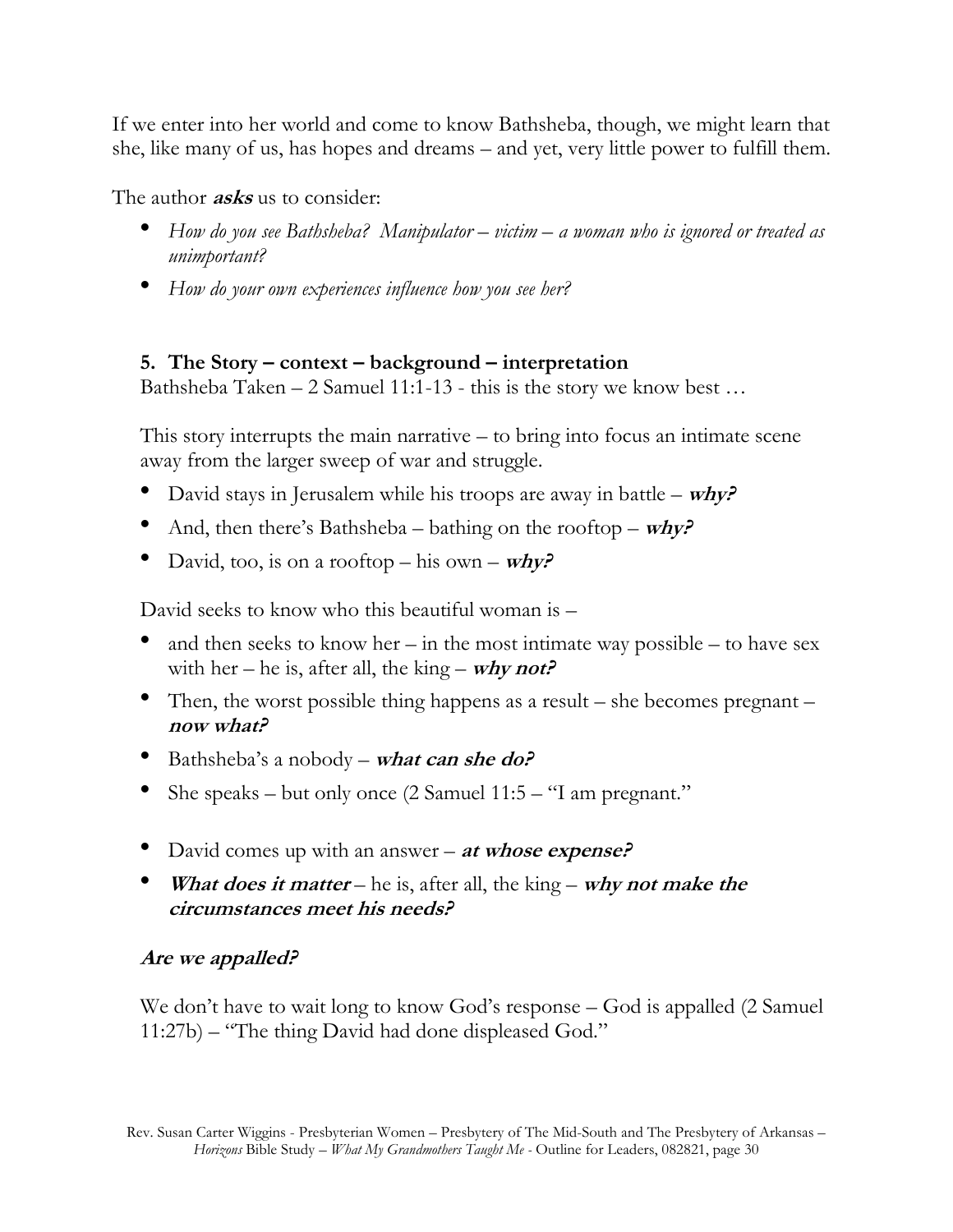The prophet Nathan steps in with a brilliant parable of power gone array  $-2$ Samuel 12 –

An interesting aspect to this story is that the name Bathsheba (Daughter of Sheba) – is hidden within the language of the parable – which describes the ewe lamb (within the Hebrew word having similar consonants to sheba) – as a daughter (bath in Hebrew) to a poor man.

David fails to notice the sound of this bath sheba within the story and misses the point completely.

We hear God's judgment on David in verses 14-21 and the ongoing strife in David's family … all of which set up the tragic narratives of David's sons that will follow into the book of 1 Kings.

As you move through the story, Merryl **poses these reflections and questions:**

- *The death of the child is a difficult judgment to read here. It may lead us to ask "What sort of God takes it out on an innocent baby?* 
	- o *So, we need to read for the symbolism of the story – what do you think is happening here symbolically?*
- *What does Bathsheba think and feel through all of this?*

The parable told by Nathan provides an important interpretive key to the David and Bathsheba story.

- *Does this reading change your understanding of what you may have heard about Bathsheba?*
- *How is Bathsheba's portrayal as a temptress similar to modern reporting of victims of assault?*
- *How does the naming of this child Jedidiah color the movement from David's sin to his repentance?*

#### **The Story continues …**

Bathsheba and Politics – 1 Kings 1:11-31 –

Bathsheba's story is different ... she is no longer depicted as "the wife of ..." … but is known as "Solomon's mother" … and she takes her place in palace politics.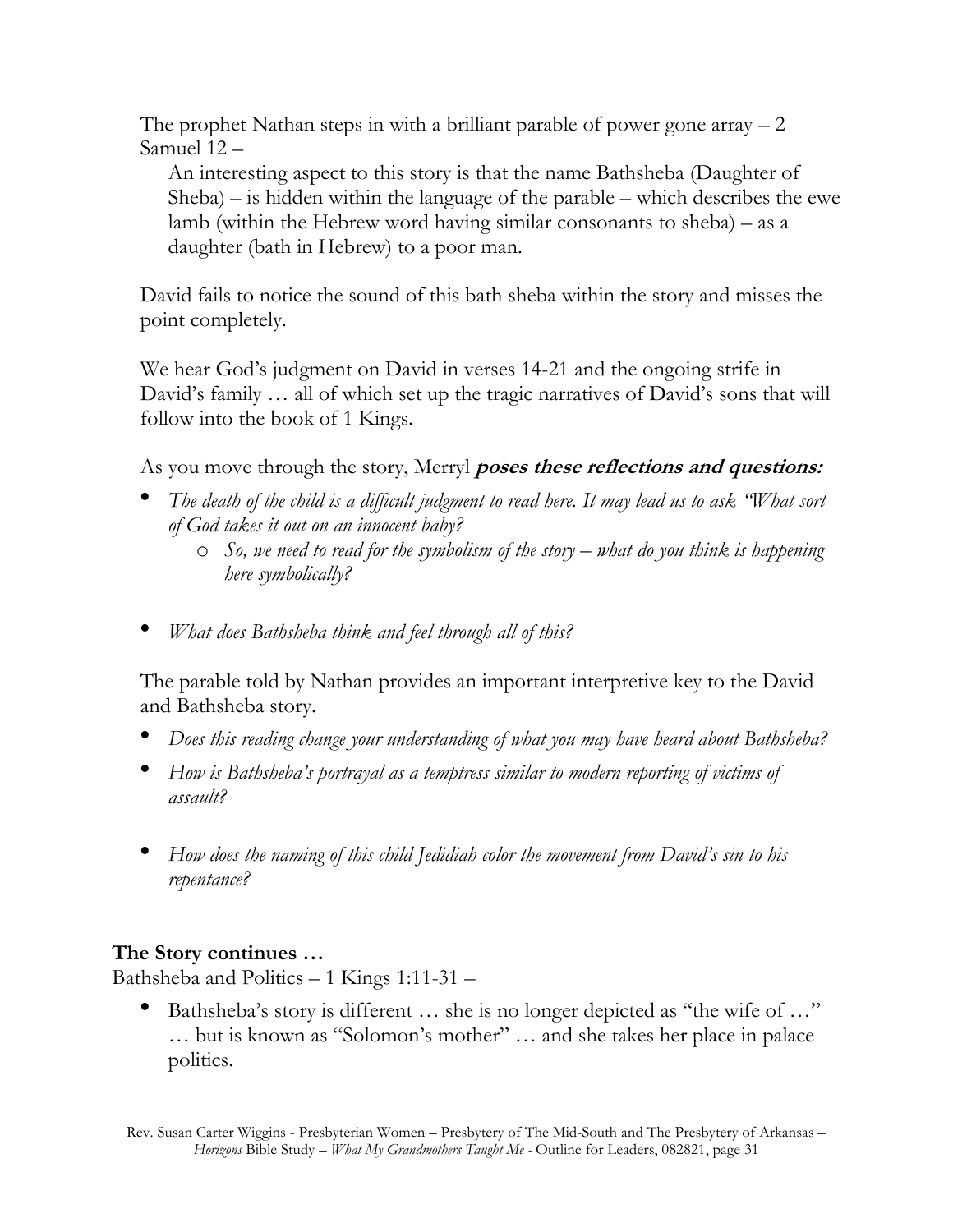• Even the prophet Nathan comes to Bathsheba – urging her to approach the king – rather than doing so himself.

Context is important … Ancient Near East palace politics had particular roles assigned to the women of the harem – most especially to the mother of the king – or of the named successor.

- She is expected to aid the smooth transition of power from one monarch to the next – all for the wider good of the country.
- Look closely at what this all means as you move through the story.

Throughout these biblical narratives, Bathsheba has not had a large part to play- but she has been a catalyst for others to act.

#### **The author poses these questions to us:**

- *Who are the women of influence you have admired?*
- *How have they fought for the wider good of the community?*
- **6. Closing Prayer – page 5**

#### **Lesson Six – Suggestions for Leaders, p. 59**

#### **1. Prepare**

As with Lesson Two – identify one or two women to serve as chaplains … **Why?** Because the lesson discussions David's sexual misconduct – Bathsheba being taken by force - and the power imbalance between he and Bathsheba.

#### **2. Open –**

- Welcome
- Light a Christ candle
- Opening Prayer –
- **What's in a name?** Ask participants about their last name birth name, married name, or something else?
- Consider how Bathsheba is introduced by Matthew as the wife of another person – not her own person.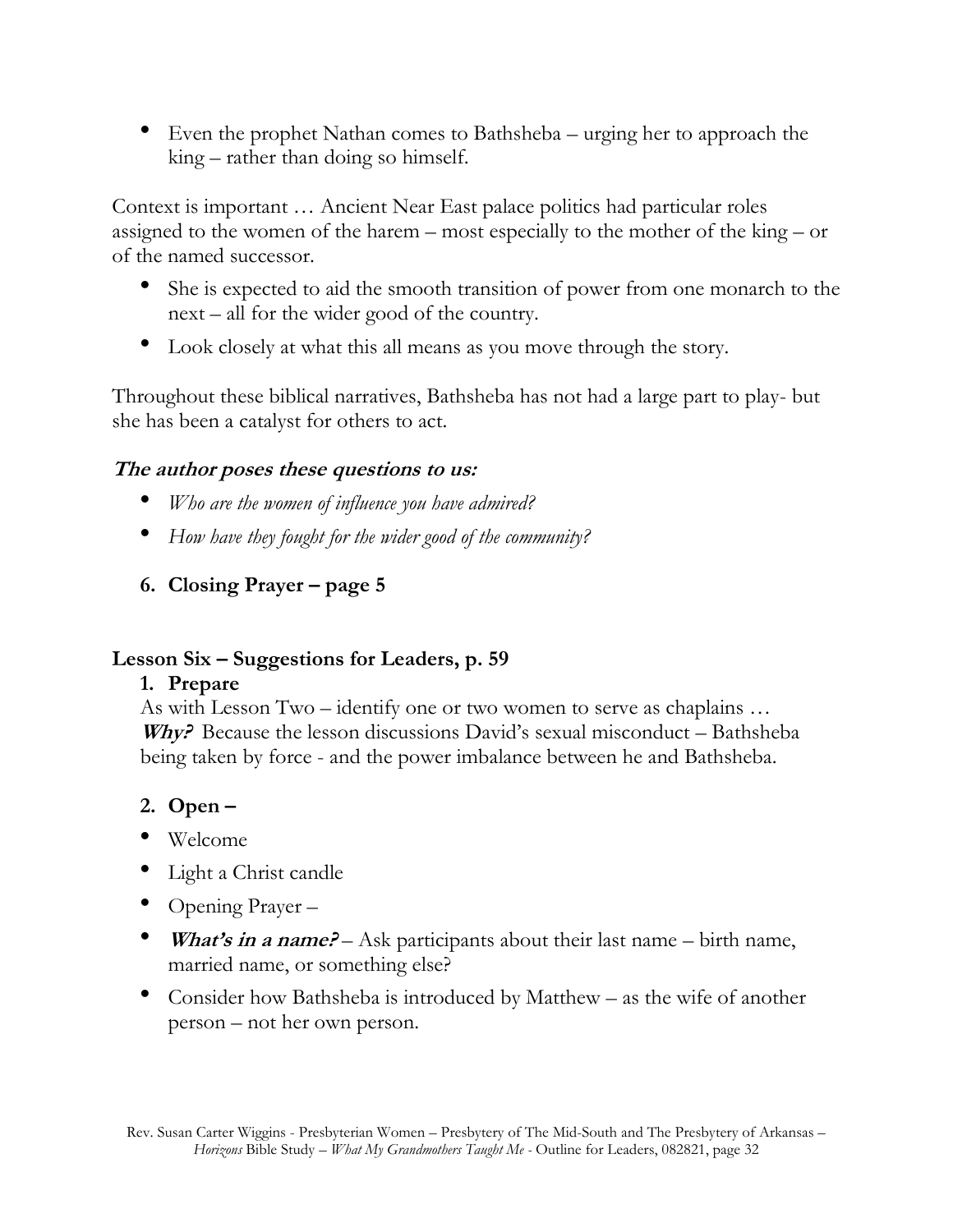• **Use Scope & Sequence – p. 6**

# **3. Explore the Lesson –**

### **Sexual Misconduct and Power Imbalance –**

- Read 2 Samuel  $11:1-17$ 
	- o notice King David's location throughout the narrative;
	- o notice the verbs that denote David's actions.

## $A$ sk –

- *Where is Bathsheba?*
- *Who initiates the action in the story?*
- *What is the relationship between sexual misconduct and power imbalance?*

Look at Bathsheba from different perspectives:

- Manipulator,
- Victim
- Someone who is ignored and/or treated as totally unimportant. Discuss this …

## **A Love Story Without Courtship –**

There is no sense of a delicate courtship in Bathsheba and David's story. The same verbs are used in Bathsheba's story as are used in the story of the rape of Dinah (Genesis 34:2).

## $Ask -$

- *What is the definition of rape?*
- *Did Bathsheba have the power to consent?*
- *Is 2 Samuel 11 the story of David's adultery – or the story of Bathsheba's rape?*

## **Notice –**

The dialogue in the story – and the gaps in the narrative … such as feelings and motives.

*Ask –*

- *What is Bathsheba's only line in the story?*
- *What is the relationship between silence and victimhood?*

Rev. Susan Carter Wiggins - Presbyterian Women – Presbytery of The Mid-South and The Presbytery of Arkansas – *Horizons* Bible Study – *What My Grandmothers Taught Me -* Outline for Leaders, 082821, page 33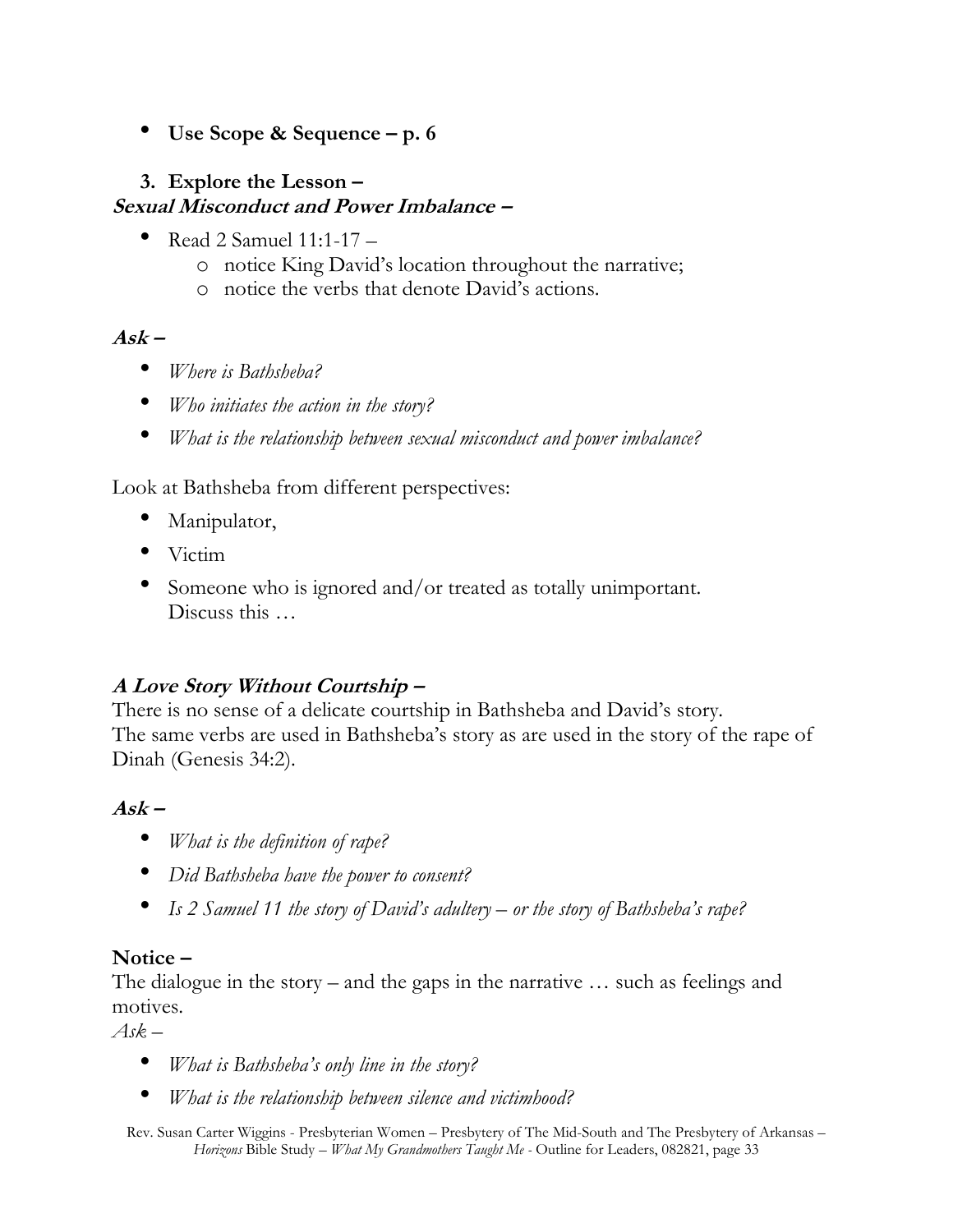### **From Deception to Murder –**

King David's behavior leaves a lot to be desired – he abused both Bathsheba and Uriah – and then he tries to cover up his crimes.  $Ask -$ 

- *Can you recall instances where public figures violated their oath of office?*
	- o *What were the consequences?*
	- o *How were they held accountable for their actions?*

#### **Discuss –**

David's quote in 2 Samuel 11:25 … asking – What is the relationship between denial and abuse?

## **The Power of Story –**

Read 2 Samuel 12:1-15 – discuss the wordplay of the name Bathsheba with the parable the prophet Nathan tells.

## **Ask –**

• *What are the dangers posed by power and privilege?* 

## **When the Gods are Angry –**

Chapter 11 closes with suspense sharing God's displeasure with David. Discuss the questions from the lesson  $- p$ . 56 and 59.

## **Palace Politics –**

1 Kings 1:11-31 – read or summarize. Explain the role of women of the harem … p. 56;

## $Ask -$

- *What is Bathsheba's role in securing that Solomon's reign of wisdom and peace comes to fruition?*
- *And the other questions at the end of the lesson … p. 57.*

## **4. Respond**

#### **An Ounce of Prevention –**

- Visit the website for the "me too" movement at www.metoomvmt.org.
- Notice the factors that impact sexual abuse and assault.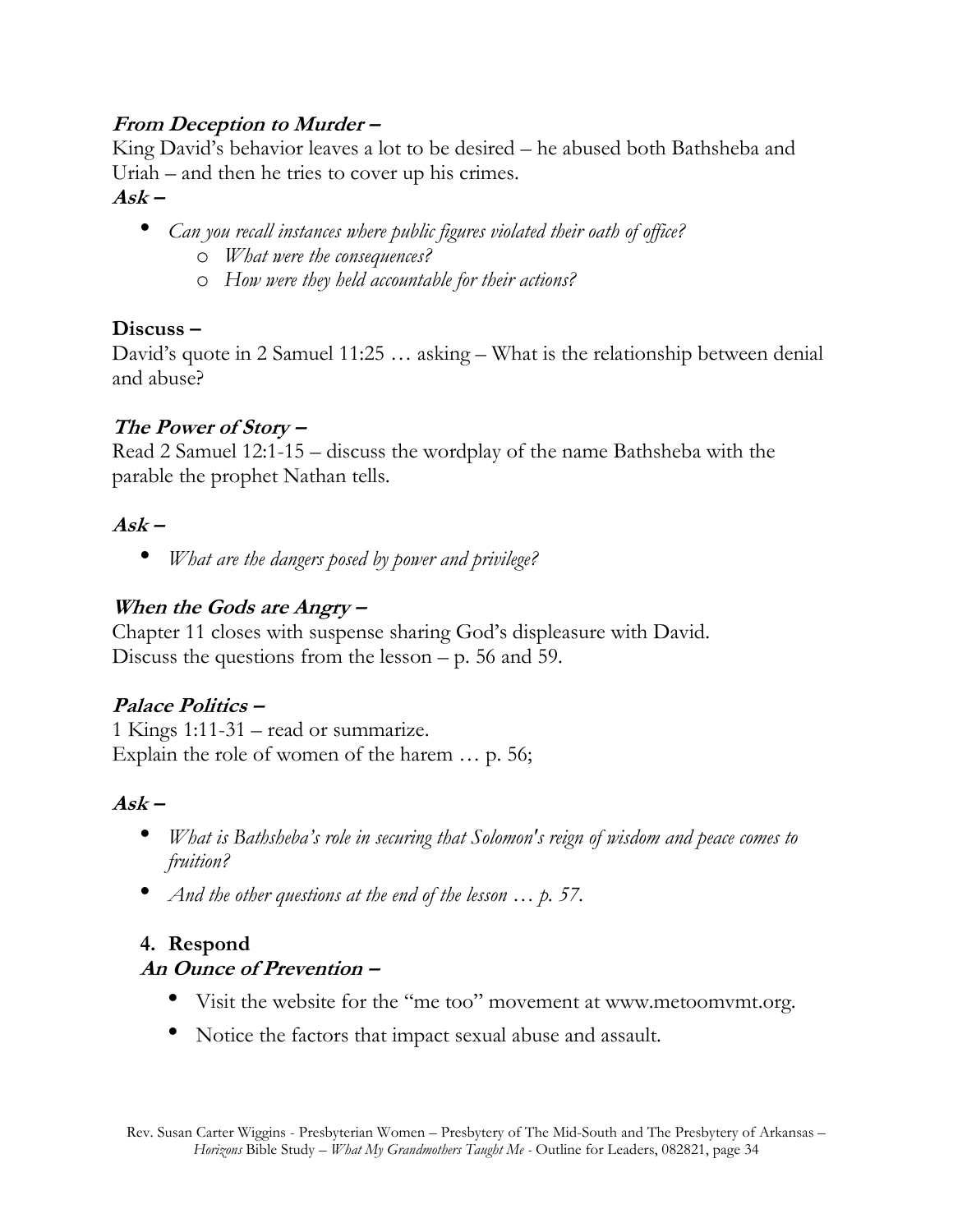#### **Ask:**

- *What role can the church play in education and prevention of sexual abuse and assault?*
- Visit the website for RAINN Rape, Abuse, and Incest National Network: www.rainn.org
- Discuss Ways to publicize the National Sexual Assault Hotline: 800-656- HOPE (4673) in your church and community.
- **5. Closing Prayer – page 58.**

|  |  |  | $\langle \rangle$ < < $\rangle$ < < $\langle \rangle$ < < $\langle \rangle$ < < $\langle \rangle$ |  |  |  |
|--|--|--|---------------------------------------------------------------------------------------------------|--|--|--|
|  |  |  |                                                                                                   |  |  |  |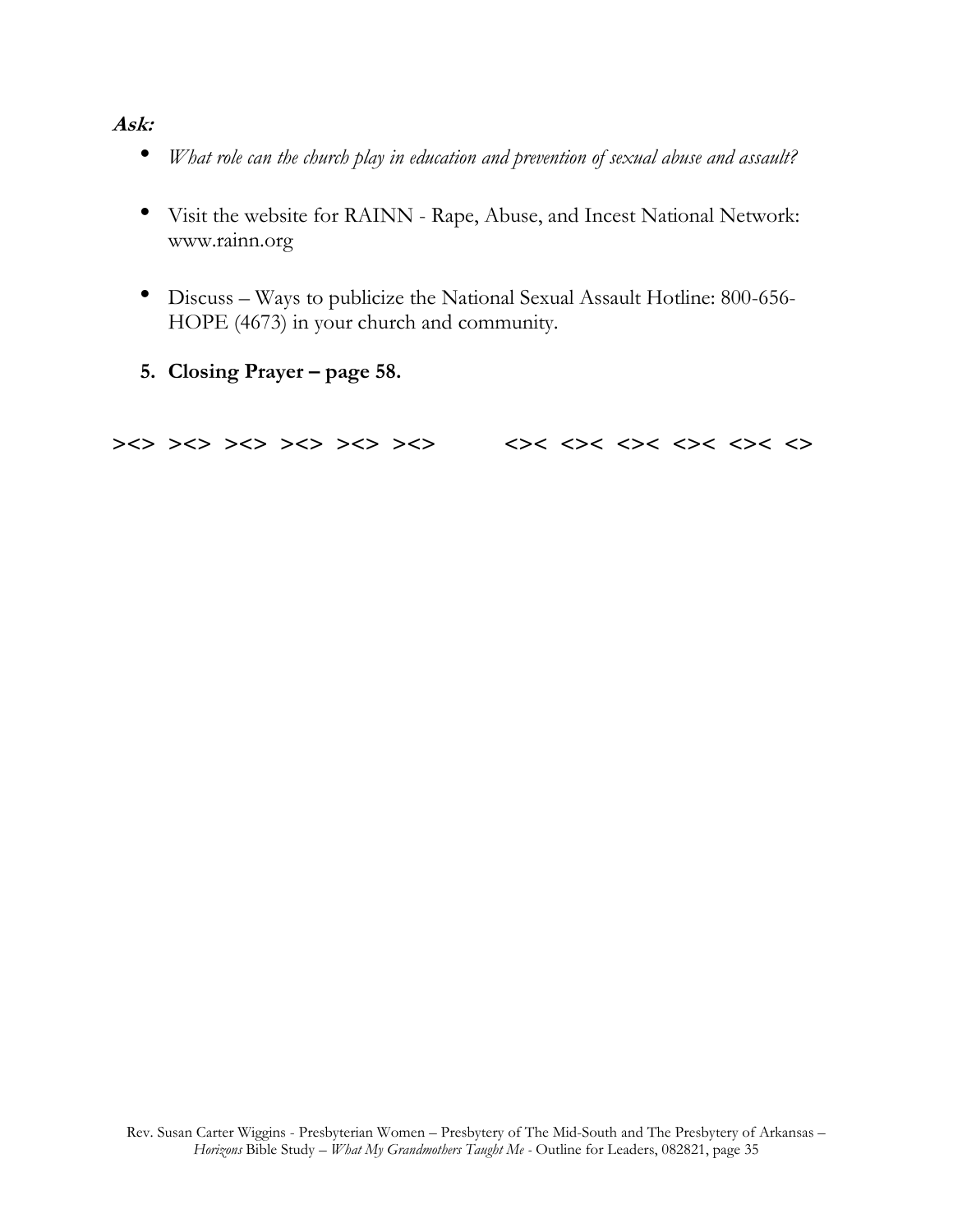### **LESSON SEVEN: MARY "… Jacob the father of Joseph the husband of Mary, of whom Jesus was born, who is called the Messiah.**

#### **Structure:**

- **1. Main Idea** The biblical account of Mary tells of a young girl in danger of complete disgrace – who has the courage to say "YES!" to God! Mary's experience of motherhood includes …
- a bewildering birth,
- a risky escape as a refugee,
- and a message from prophets that warn of the death of her son.

She meets these difficulties with thoughtfulness and steadfastness.

- **2. Scripture** Matthew 1:18-2:23
- **3. Opening Prayer** page 61.

### **4. Introduction –**

Of the women mentioned in Jesus' family tree, Mary stands in a place of her own – and – it's the final one in Matthew's genealogy of Jesus – Jesus – towards whom the whole of history has been moving since Abraham.

**Note** – instead of using the customary formula - and naming Joseph "the father of Jesus by Mary" … Matthew names Joseph "the husband of Mary" – and doesn't name the father of Jesus at all. This gives Mary the very prominent spot usually reserved for the father – she alone receives the added phrase "of whom Jesus was born."

And ... And ... Mary is the also the ONLY woman named in the last section of the genealogy – she is the only woman to be mentioned since the time of David and the "wife of Uriah."

It is obvious that the list of ancestors is building towards Mary –

- *How do the stories of the women we have already studied contribute to the account of Mary?*
- *How does she fit into this line of women?* o *Does she fit at all?*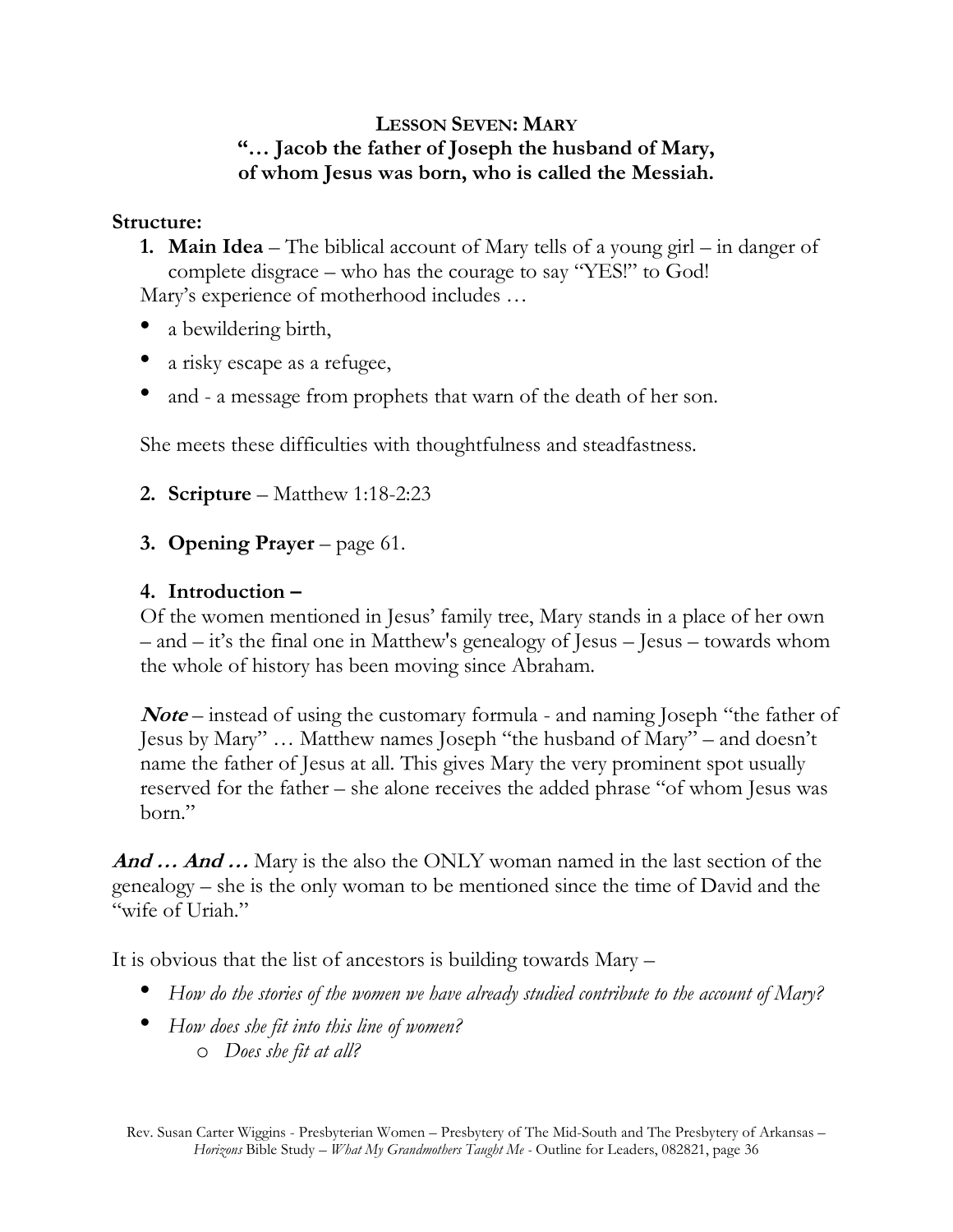Here prominence calls for particular attention.

The author **asks** us to consider –

- *How are your preconceived ideas being challenged by the stories of the women in this genealogy?*
- *How do their stories prepare you to hear Mary's story?*

## **5. The Story – context – background – interpretation**

Mary might be the hardest of these women to understand. **Why?** – Well, like Bathsheba – she doesn't have her own narrative – but instead appears briefly as a supporting actor in a larger story.

Both Luke and John give Mary something to say … and the four Gospels and the Acts 1 mention some of what she does – but we have no idea where Mary came from – who her parents were – or any other details that might fill in her personality.

And yet – she becomes so prominent in the traditions and faith of the church that the enigmatic Mary of the Gospels has been given a backstory – and she has grown into something quite unrecognizable from her very humble beginnings.

And yet – Mary's inclusion in this genealogy invites us to think about how she does resemble her foremothers –

• As a woman on the outside of her social situation – vulnerable, yet strong – who, through her actions – enabled God's continuing story of hope and salvation.

When Matthew's first chapter gets to the story of his Gospel in verse 18 – he dives straight in –

"Now the birth of Jesus the Messiah took place in this way."

The events that follow reveal a passive Mary – we have no idea what she is feeling in the midst of the action.

- *How does Mary's passivity show her vulnerability?*
- *Why is this important for us to know?*

Then we learn that Mary is a very young woman – barely beyond childhood herself.

• She faces an arranged marriage.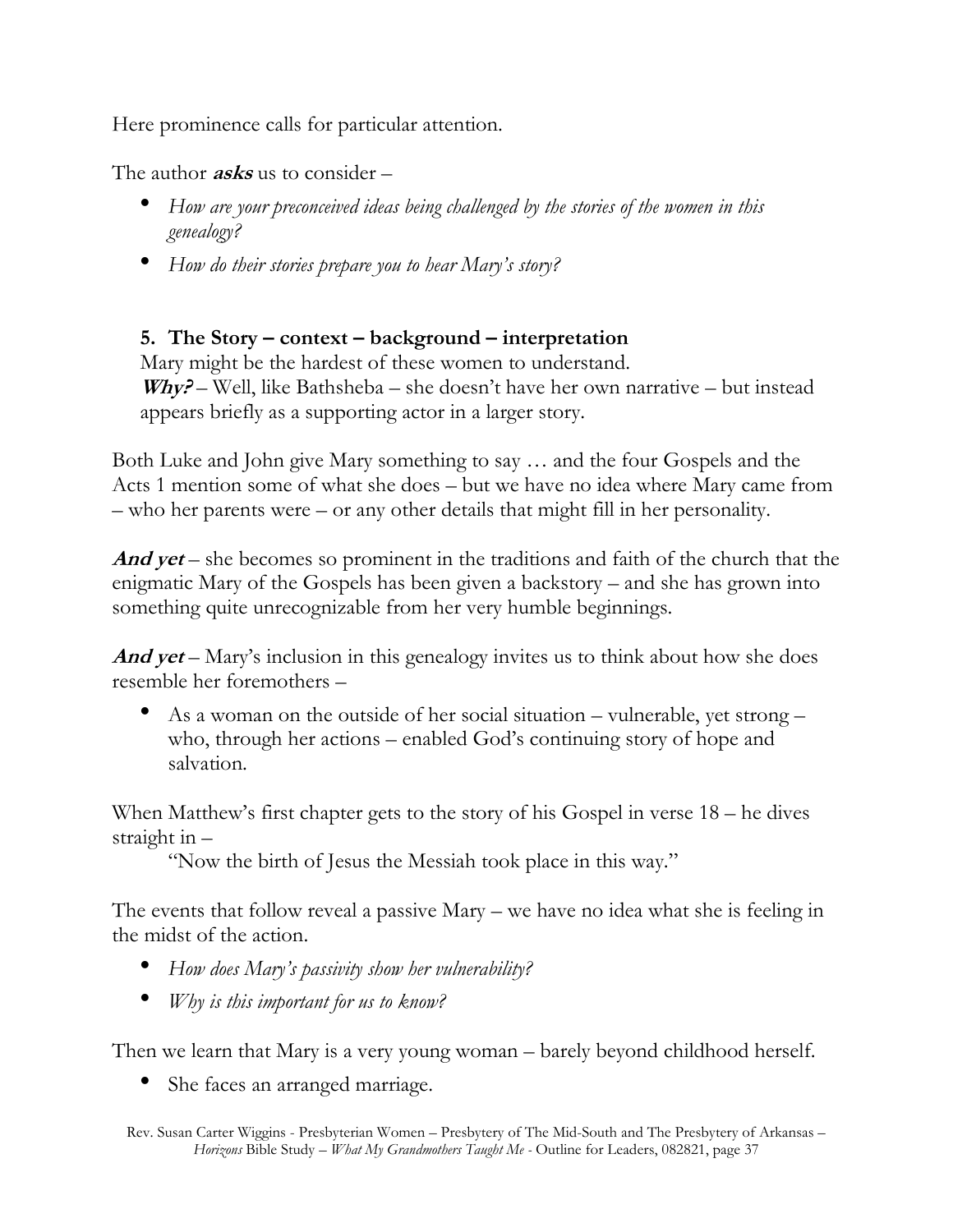• Her role was to bring her virginity to a marriage that would build up her family through alliance with another, wealthier family.

Then we hear "She was found to be with child" … a sentence that undermines the entire arranged marriage plan of her family.

• Mary will be judged. Her family will be judged.

Legally, death was the honorable way to purge the shame. Deuteronomy 22:20-21 designates the punishment for a young, betrothed woman found to be pregnant by someone else to be stoning.

• Mary is vulnerable to disgrace, ostracism, and execution.

Even today, "honor" killings are common in societies where morality defines the family's standing in society.

Joseph, we learn in verse 19, is a "righteous man."

• This means that he is aware of and lives by what is right – it could mean that he will do all he can to uphold his family's honor.

But Joseph responds to Mary's situation in a very different way -

- He demonstrates that being "right" is to be merciful.
- He chooses to care for the person rather than strictly to impose the law.

This interpretation of righteousness becomes a telling theme as the story of Jesus unfolds.

## **Joseph's actions remind us of the actions of Boaz towards Ruth.**

The author **asks** us to consider:

• *What does the word "righteous" mean to you?*

Note that in Hebrew, it is often paired with "justice," and describes the requirements for living as covenanted community.

Going back to verse 18 – the narrator says, "Mary was found to be with child" … "from the Holy Spirit."

• We hear overtones from Genesis 1 where "The Spirit of God" moved over the waters to produce light and life.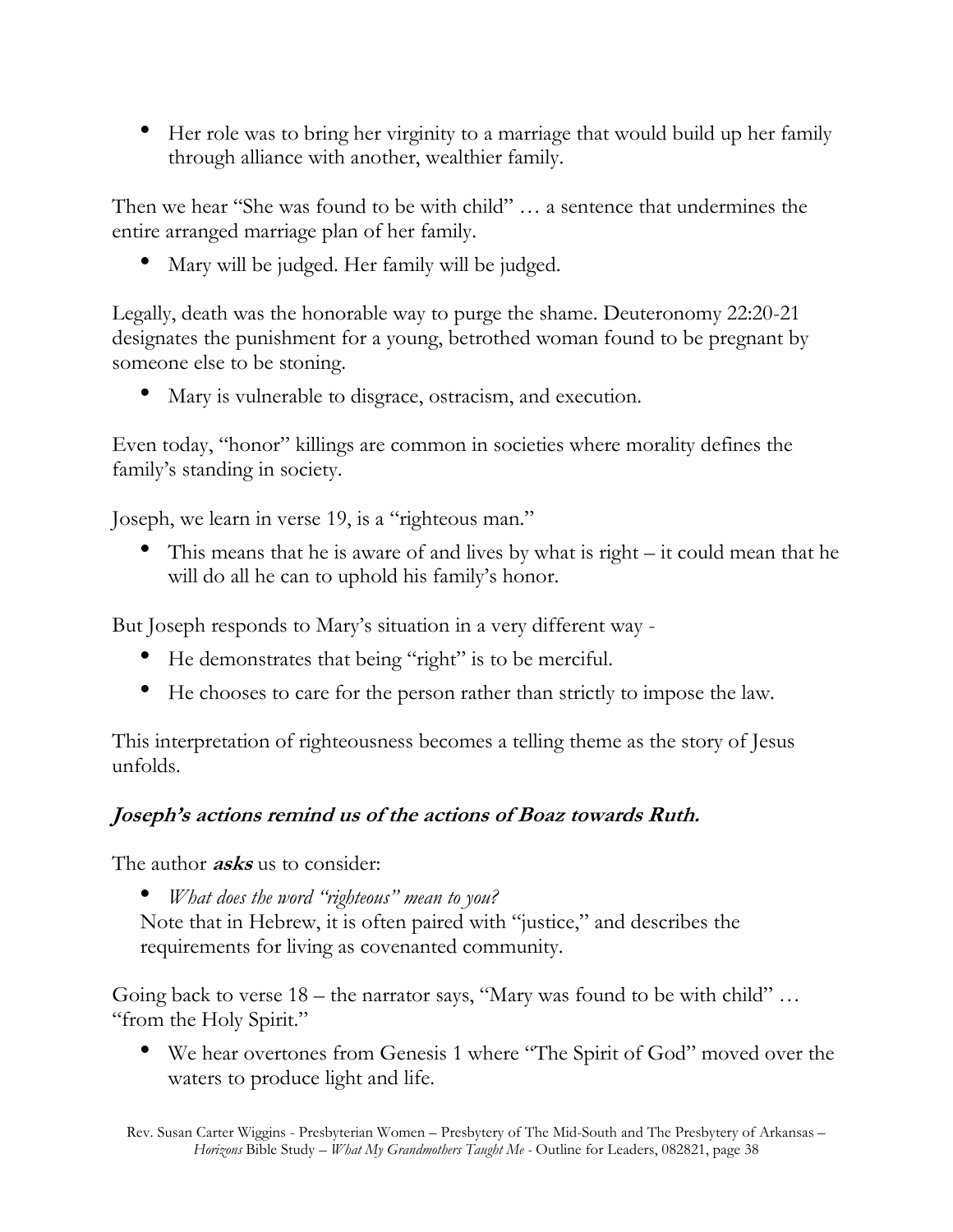• This theme echoes through biblical stories of miraculous births – all life – including human life – comes from God.

## **Consider:**

• *Do you think Mary knew the source of her pregnancy?*

Verse 20 reaches into the genealogy and invites Joseph to join the line of the salvation story saying "Joseph, son of David." The angel of the Lord tells Joseph that he should marry Mary without disgrace because the child she carries is from the Holy Spirit of God.

- Mary is spared shaming and will be honored by bearing the savior longawaited by God's people.
- The child has not been conceived in  $sin$   $\ldots$  but will in fact, save people from their sins!

The prophecy of Isaiah  $(7:14)$  seals the narrative  $-$  "Look, the young woman is with child and shall bear a son and shall name him Immanuel."

In his prophecy, Isaiah is assuring King Ahaz of Israel that in a certain time frame (measured by the time it would take for a young marriageable woman – a virgin – to conceive, bear a child, and wean him – that God would, indeed rescue Judah from the pressuring armies to the north.

- The thought is that if this vulnerable young woman would be safe enough to have her child and raise him, she would symbolize the safety of the whole city under God's protection.
- And the name of the child Immanuel or "God-with-us" was the sign and seal of Isaiah's prophecy – and it reminded the king that – with God in their midst – God's city could stand firm.

In Matthew 1 – the prophecy is reinterpreted for a new, even more amazing era … once again in dangerous days of occupation – this time by Rome – and a young woman is still very vulnerable.

To the NT writer – the parallels to Isaiah 7 are clear.

• And, at the same time, the quote from Isaiah weaves another genealogical thread from the rich tapestry of Israel's history into the emerging present …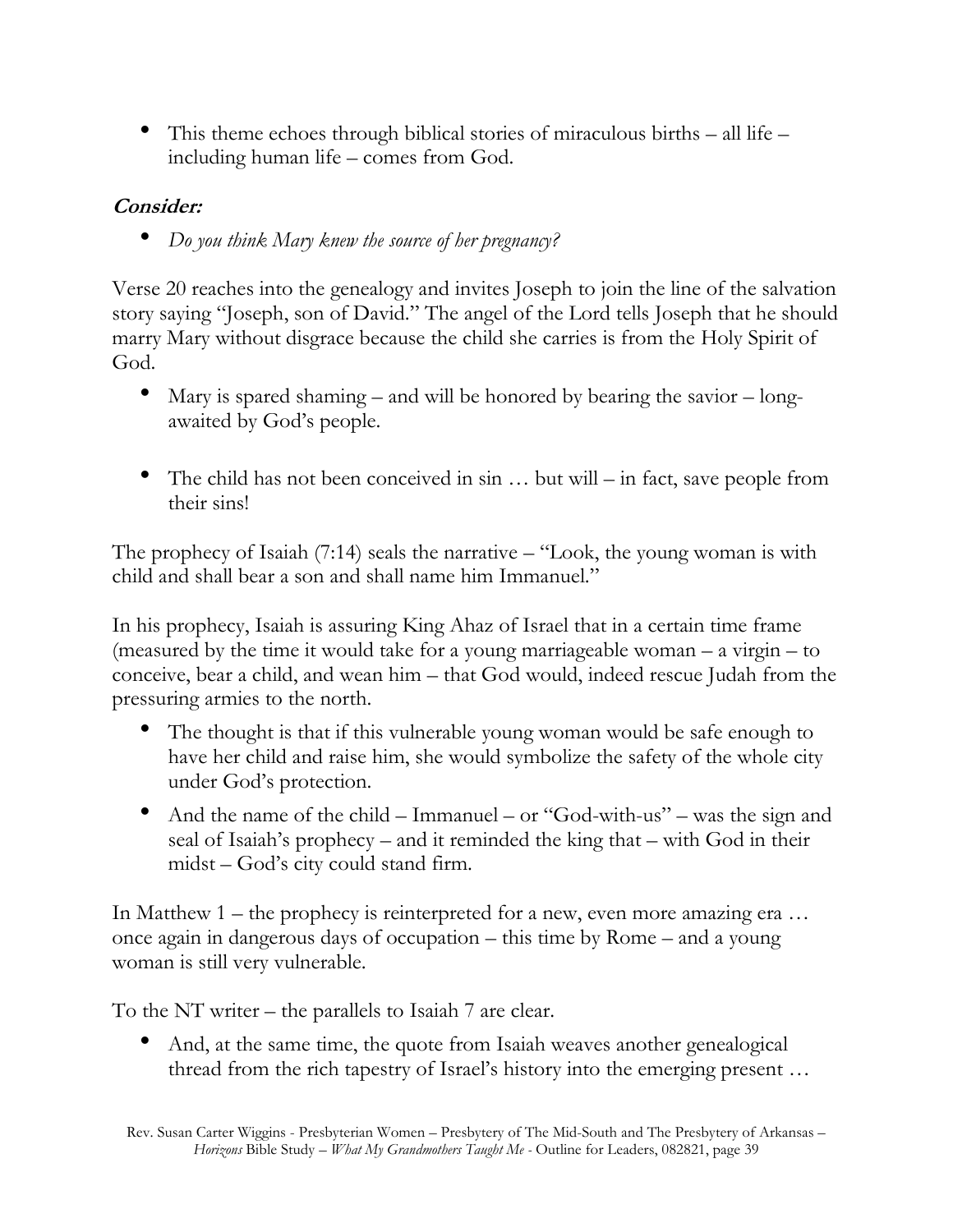God's saving acts on behalf of Israel in the past now continue will shine on behalf of all people into the future.

## **The author invites us to ponder:**

• *The name "God-with-us" is given twice to a newborn infant. What picture does this give you of God?*

Matthew 2 gives us the fragility of this little family – Mary, Joseph, and the baby Jesus.

- They are forced to flee to Egypt becoming refugees whose experiences are shared around the world.
- They are vulnerable foreigners.

Consider the irony of the family fleeing to Egypt … the very place where the Israelites fled from!

Then comes news of what happens in Bethlehem – the place of our savior's birth – the place where all should be safe – but isn't – the place where King Herod has baby boys slaughtered. As we read of what in verse 18 - we are reminded of Jeremiah 31:15 – and we stand and mourn with these women – and with all women who have had to watch their children slaughtered by armies of powerful men.

# **Let's consider:**

- *Are there stories in the news currently that might take us into the horror and grief of these mothers?*
- *How might we acknowledge and honor their grief?*

## **Mary's story continues …**

- In Matthew 12:46-50 She visits with her other sons,
- $\ldots$  and again in 13:54-58 when hometown people are dismayed that this boy they've known since he was young could amount to anything out of the ordinary.

When Jesus asks, "Who is my mother, and who are my brothers?" – a new understanding of what family is to be is ushered in.

• *Family not based on blood relationships?*  o *What does this say about Jesus' genealogy?* 

Rev. Susan Carter Wiggins - Presbyterian Women – Presbytery of The Mid-South and The Presbytery of Arkansas – *Horizons* Bible Study – *What My Grandmothers Taught Me -* Outline for Leaders, 082821, page 40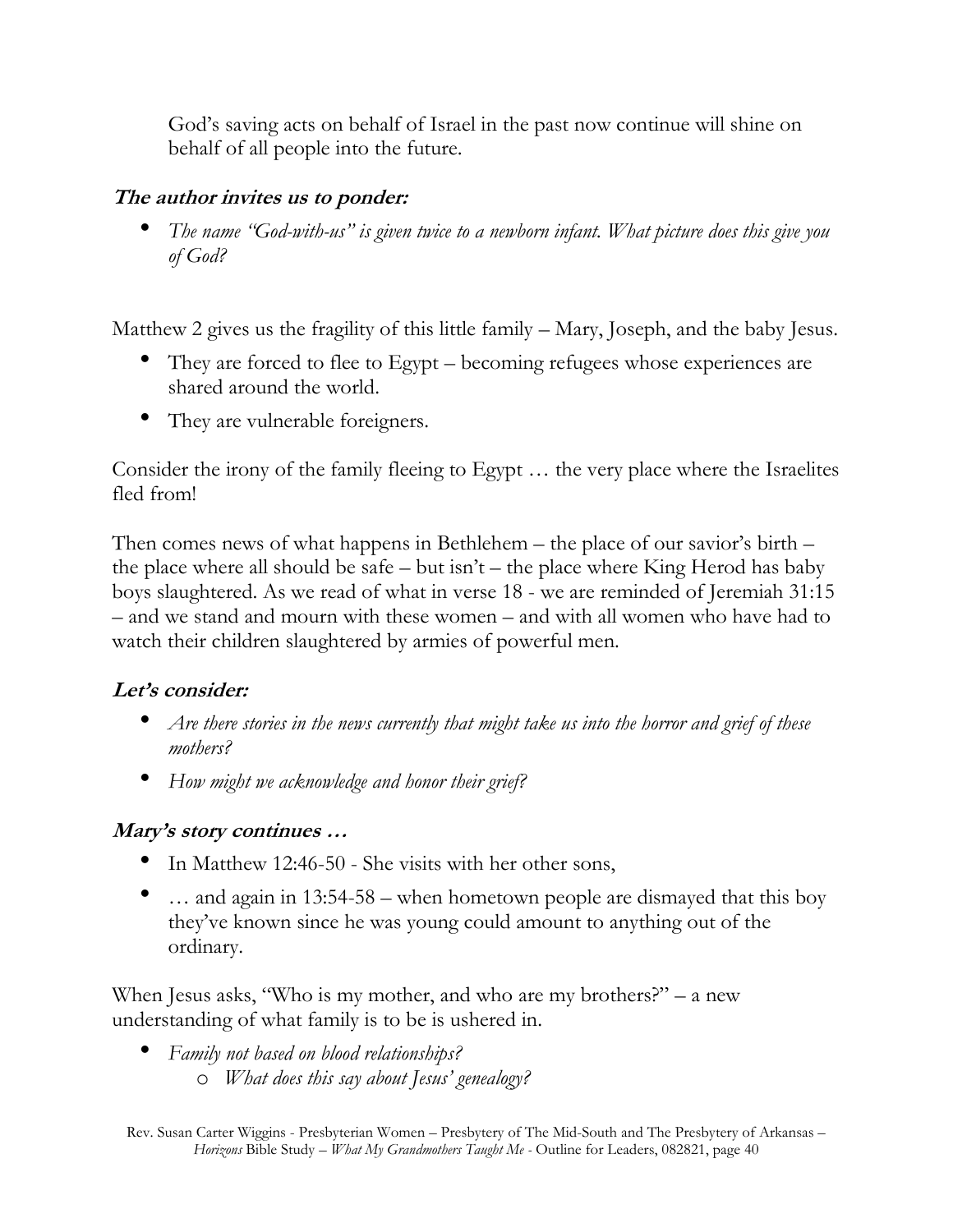In light of Mary's early experience of being pregnant before marriage – but taken into Joseph's household as an honored wife – we might suppose that she would understand this expanded sense of family … and perhaps Tamar, Rahab, Ruth, and Bathsheba did, too).

## **Lesson Seven – Suggestions for Leaders, p. 67**

**1. Prepare** - Search the Internet or public library for pictures of Mary from different times and cultures. Prints some for display – or set out books of pictures – or put a PowerPoint or slide show together.

# **2. Open –**

**Enigmatic Mary** – Share the pictures of Mary. **Ask –**

- *Which is your favorite picture of Mary and why?*
- *How do you visualize Mary at the time of Jesus' birth?*
- *What do we know about Mary's life and character from the Gospels and the book of Acts?*
- *How can those details enrich our reading of the birth narrative?*

Use Scope & Sequence (p. 6) and Introduction, p. 9 to assist your study

# **3. Explore the Lesson –**

- The Husband of Mary
- As you read Jesus' genealogy focus on verse 16 ...

# $Ask -$

- *How is Joseph described?*
- *What is the author trying to communicate by avoiding the customary formula?*
- *What is the theological significance of not naming the father of Jesus?*

## Read verse 20 …  $Ask -$

- *What title does Joseph receive?*
- *How does being called "son of David" restore his honor?*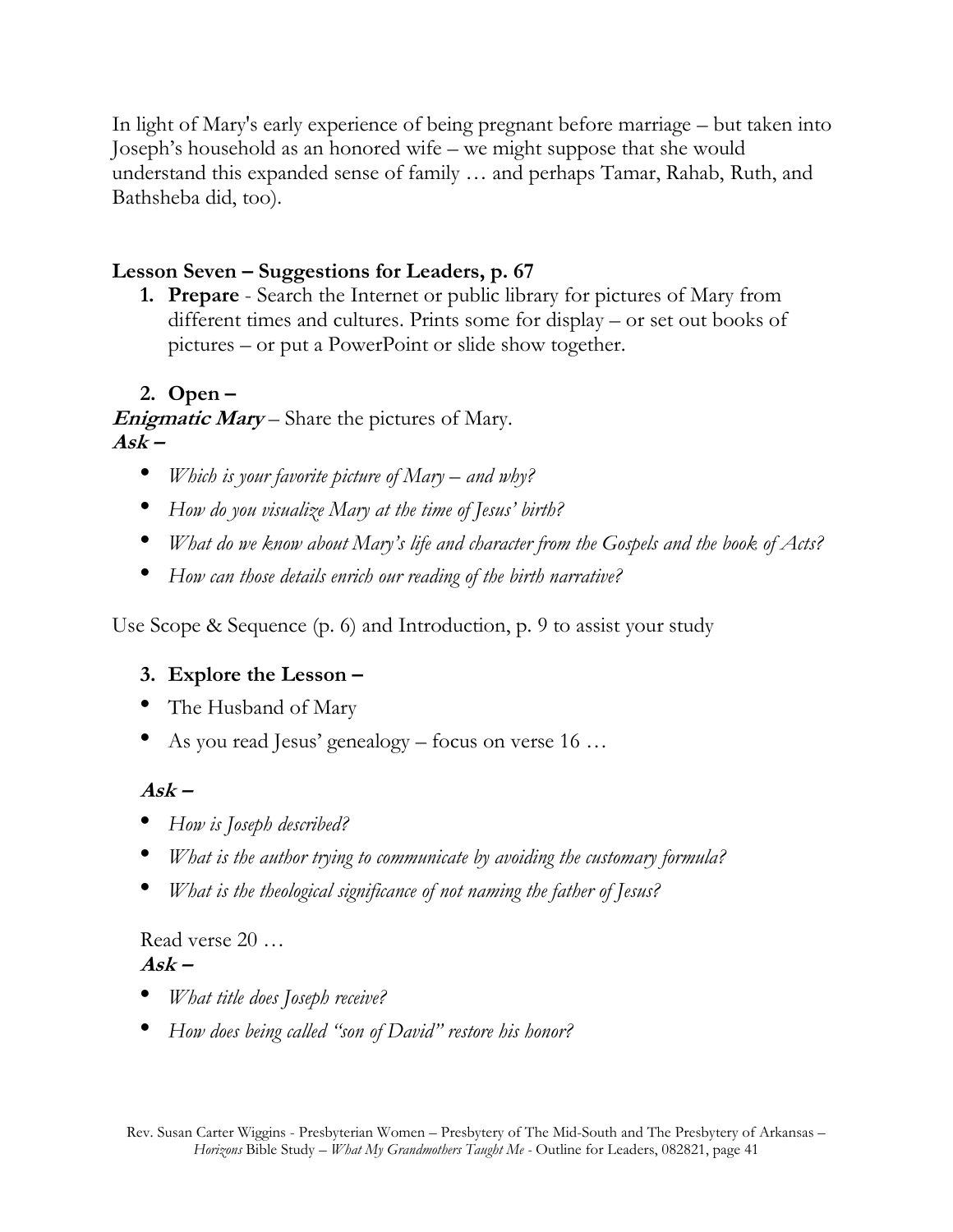## **At Risk of Execution –**

Read Deuteronomy 22:20 –  $Ask -$ 

- *What risks did Mary face as a result of being "found to be with child" prior to marrying Joseph?*
- *What other social situations are considered to bring shame upon a family?*
- *What countries still practice "honor" killings today?*

## **The Source of Mary's Pregnancy**

Read Matthew 1:18 – highlighting the phrase "she was found to be with child from the Holy Spirit."

### **Discuss –**

- *Do you think Mary knew the source of her pregnancy?*
- *How does reading Matthew 1 alongside Genesis 1 change your interpretation of the birth narrative?*
- *What are the implications of affirming that all light and life are a product of God's Spirit?*

## **Mercy Embodies Righteousness –**

Read Matthew 1:18-25 – focus on verse 19. **Ask –**

- *Based on this verse – how would you define "being righteous?"*
- *Why is it easier to associate righteousness with justice and integrity than with mercy and compassion?*
- *How do Joseph's actions echo those of Boaz in the Book of Ruth?*

As we consider how Joseph chose to care for the person rather than strictly impose the law in this situation –

#### **Ask –**

- *In what sense is Jesus truly Joseph's son?*
- *Make a list of episodes in Jesus' life and ministry that make you think of Joseph's influence on Jesus' character.*

## **A Prophecy Reinterpreted –**

Read Matthew 1:23 – explain the source and background of this quote from the prophet Isaiah.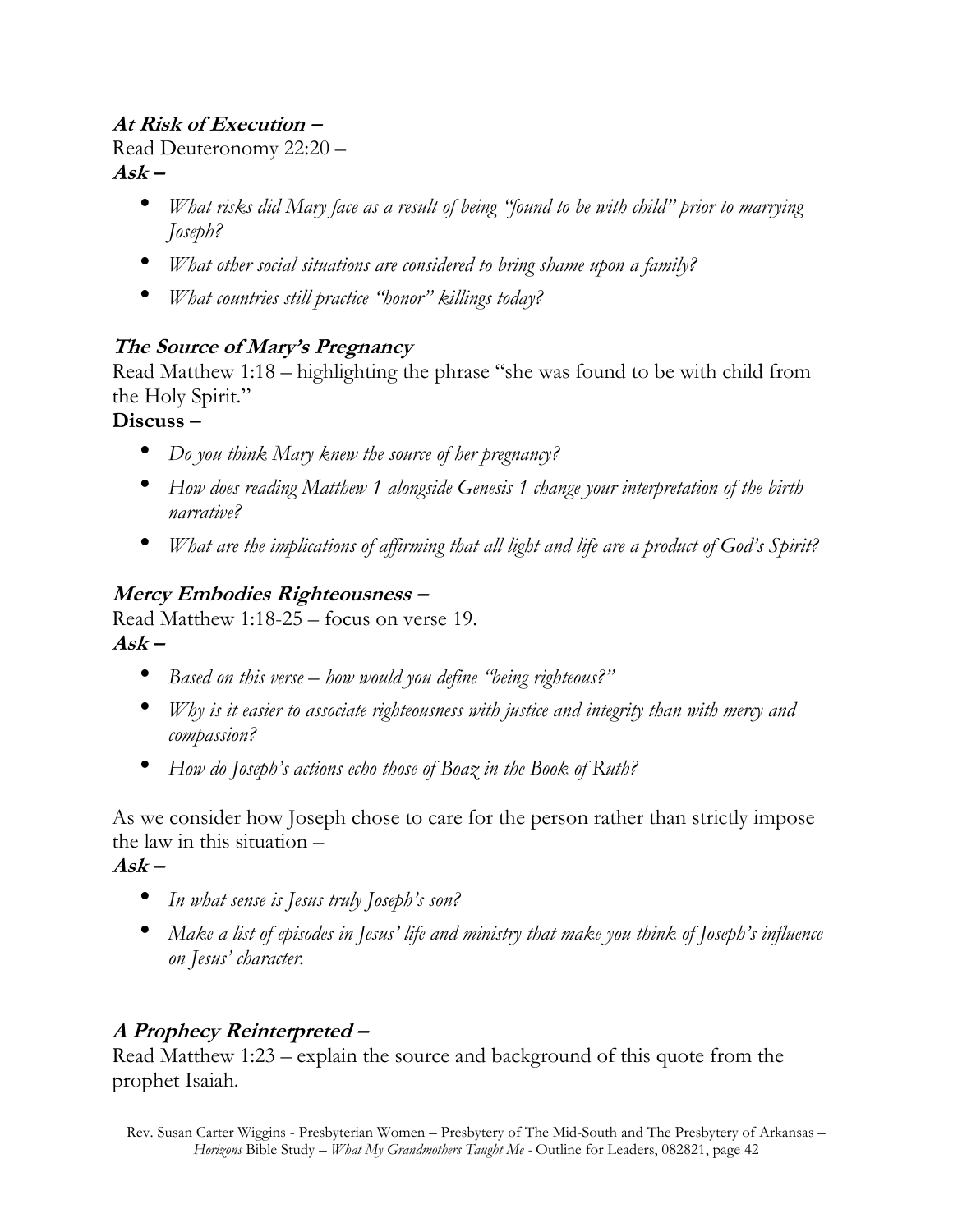#### **Ask –**

- *What was the concept of God's presence in the Old Testament?* 
	- o *How did that concept evolve in the person of Jesus?*
	- o *How does the incarnation shape our view of God?*
- *What picture does the name "God-with-us" give you of God?*

## **The Holy Family as Refugees –**

Read Matthew 2:13-15 – using notes from the lesson – highlight the irony of leaving Bethlehem (house of Bread) for Egypt (land of bondage) in order to be safe.  $Ask -$ 

- *Where do most churches usually conclude the narrative of the birth of Jesus?*
- *What would happen if we included Matthew 2 in our readings and Christmas pageants?*
- *How would our attitudes towards refugees and immigrants change?*
- *Invite participants to write and put on a pageant that includes the flight to Egypt!*

# **4. Respond**

- Empty Arms and Broken Hearts –
- Read Matthew 2:16-18 alongside Jeremiah 31:15 –

## **Ask –**

- *Can you identify with Rachel and the women of Bethlehem?*
- *Have you or someone close to you suffered the loss of a child?*
	- o *How did you express the grief?*
	- o *What words and actions brought you comfort?*
- *Are there current stories from the news that light take us into the horror and grief of these mothers?*
	- o *How might we acknowledge and honor their grief?*
- *What role can the church play in education and prevention of sexual abuse and assault?*

## **The Courage to Say "Yes!"**

• Both Mary and Joseph had the courage to say "YES!" to God's unusual requests revealed through angels.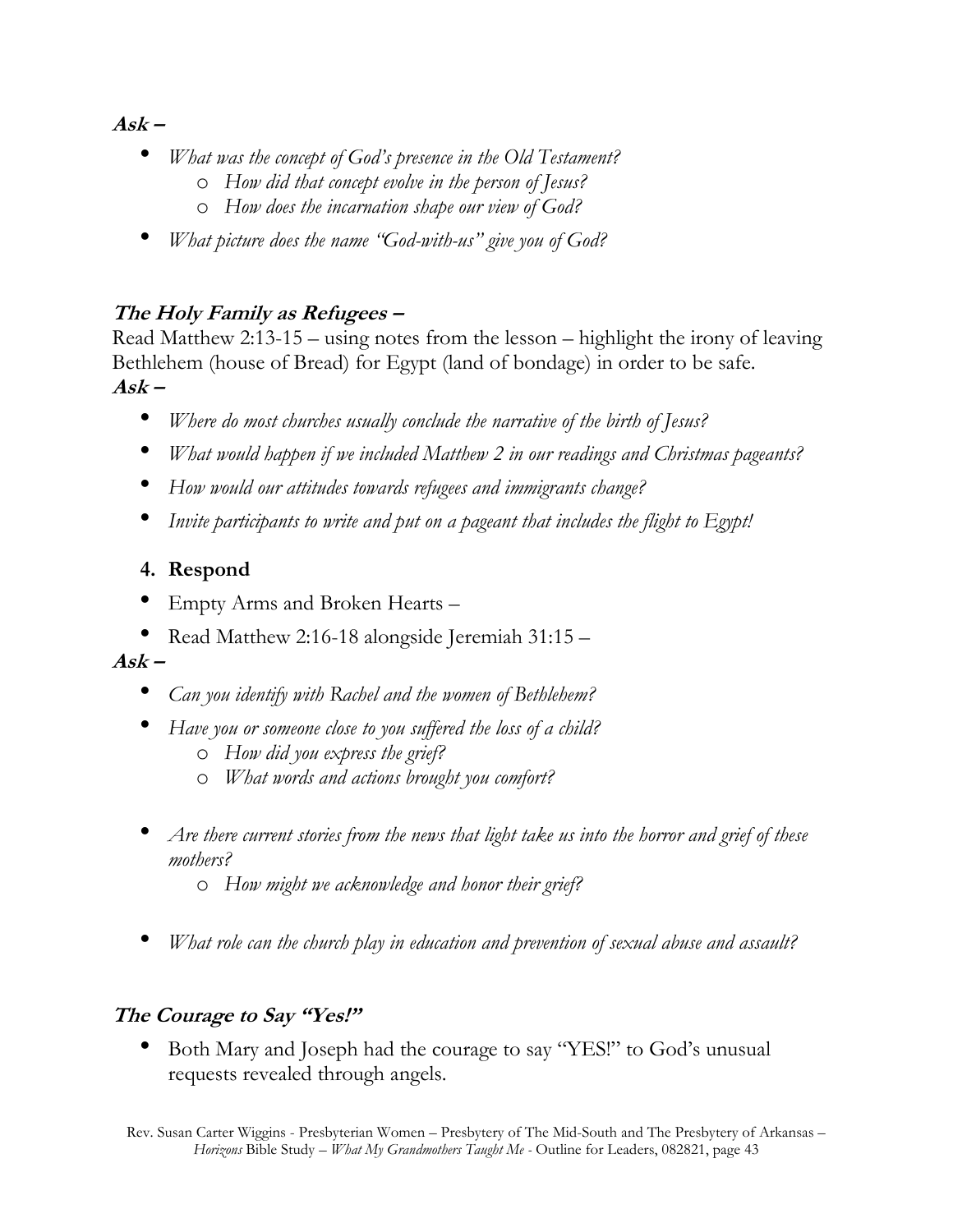• Invite participants to think of "angels" who have made special (risky and costly) requests of them.

**Ask –**

- *How did you respond?*
- *What counsel did you seek to help discern the appropriate answer?*
- *Where is God calling you – and the church – to say "YES!" today?*
- *Identify a cause and launch a "SAY YES!" campaign!*
- **5. Closing Prayer – page 66.**

**><> ><> ><> ><> ><> ><> <>< <>< <>< <>< <>< <><**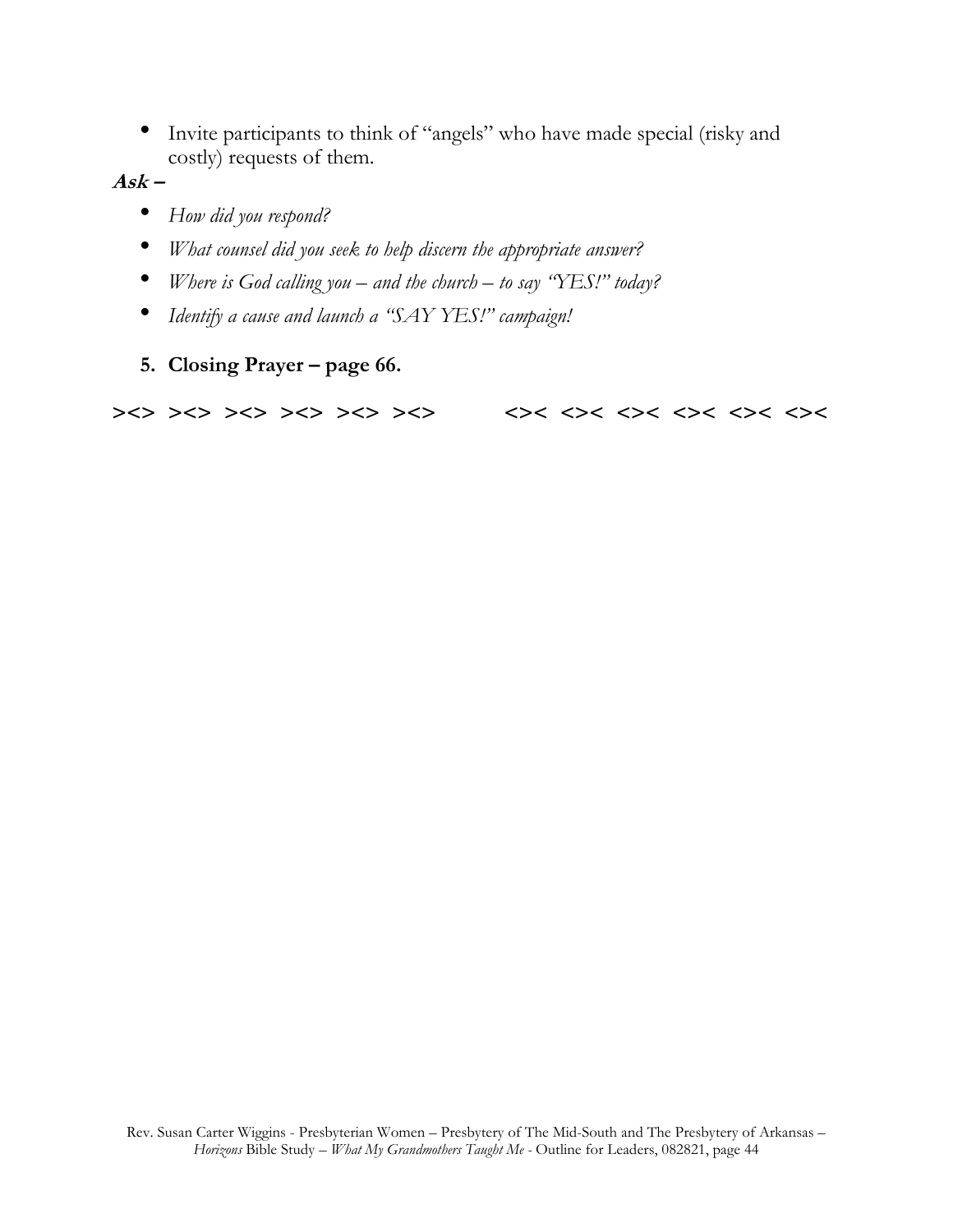### **LESSON EIGHT: MARY IN THE FAITH AND TRADITION OF THE CHURCH "Greetings favored one! The Lord is with you."**

### **Structure:**

**1. Main Idea** – No biblical woman has captured the imagination of the faithful as thoroughly as Mary.

> As someone who understands the fears and grief of motherhood, she has been a sympathetic figure to women through the ages.

Mary is also the model disciple for all followers of Jesus – because of her trust in God – God was able she allowed God wot work in her despite the risk and – thus, pointed others to faith in Jesus.

- **2. Scripture:** Luke 1:26-56; 2:1-52; John 2:5; 19:25-27
- **3. Opening Prayer** page 69.

## **4. Introduction –**

While little is said about Mary in biblical accounts – she has both captured the imagination of people – and been used for particular ends – throughout the centuries.

Having heard her story – brief as it might be – it is valuable for us to spend time looking at how Mary has continued to represent the marginalized.

The author **asks** us to consider –

- *What paintings, statues, or other forms of art have you seen that depict Mary?*
- *What was your response to these images?*
- **5. Mary's Continuing Story – context – background – interpretation** Looking at the wider biblical pictures of Mary –
	- Luke and John give her a more prominent role than Matthew does.
	- Luke it is Mary to whom the angel announces the miraculous birth in the first chapter.
	- Mary says, "Here am I, the servant of the Lord; let it be with me according to your word," – this recitation of events is seen as the first example of the response of an ideal disciple.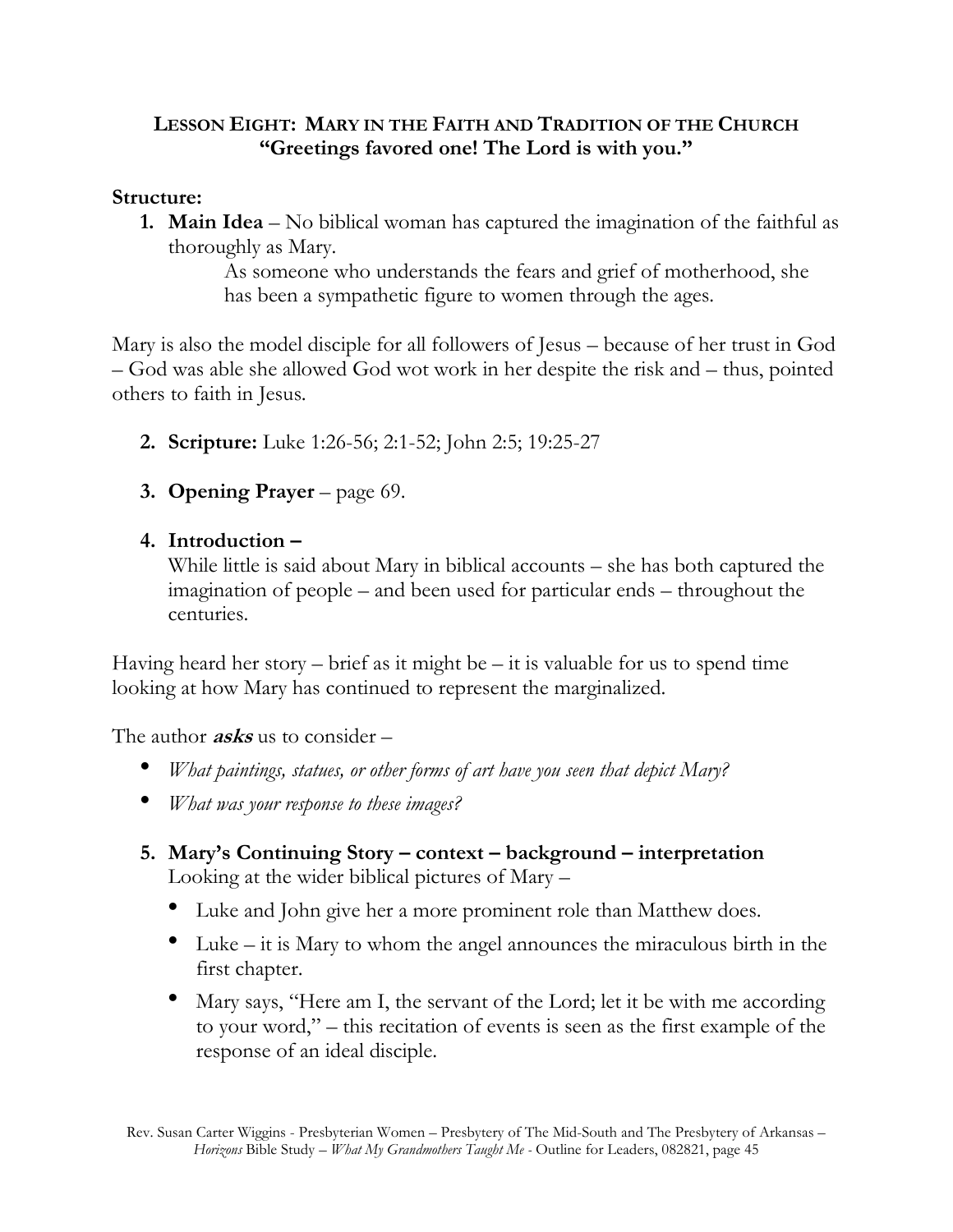- Luke's Mary is also contemplative she is perplexed at the words of the angel – and later, she holds the words of the shepherds and of the prophet Simeon in her heart – treasuring and pondering them.
- Acts 1:14 shows Mary as an active part of the early church "All these were constantly devoting themselves to prayer, together with certain women, including Mary the mother of Jesus as well as his brothers."
- John begins and ends Jesus' ministry with scenes that include Mary.
- Beyond these mentions in scripture nothing else is told of Mary's background.
- Interest in Jesus' life and history increased as the church grew and so did interest in Mary.
- Her life became a source of speculation prompting many works about Mary – one – Protevangelium of James (mid-to-late 2nd c.) – an extensive picture of Mary's early childhood and growth to adulthood – and names her parents as Anna and Joachim.
- Written / Published prayers / petitions to Mary are plentiful.

#### **Let's wonder –**

- *Why petitions to Mary?*
- *Why is she "uniquely holy" and "uniquely blessed?"*

These questions are explored in this lesson … along with seeing Mary as the figure of Wisdom – from Proverbs 8:22-31.

#### **Then, the author explores the picture of Mary as Woman Wisdom – asking –**

- *How does this image of Mary resonate with you?*
- *Do you find it something you can relate to?*
- *Does it make you uncomfortable – or make you free?*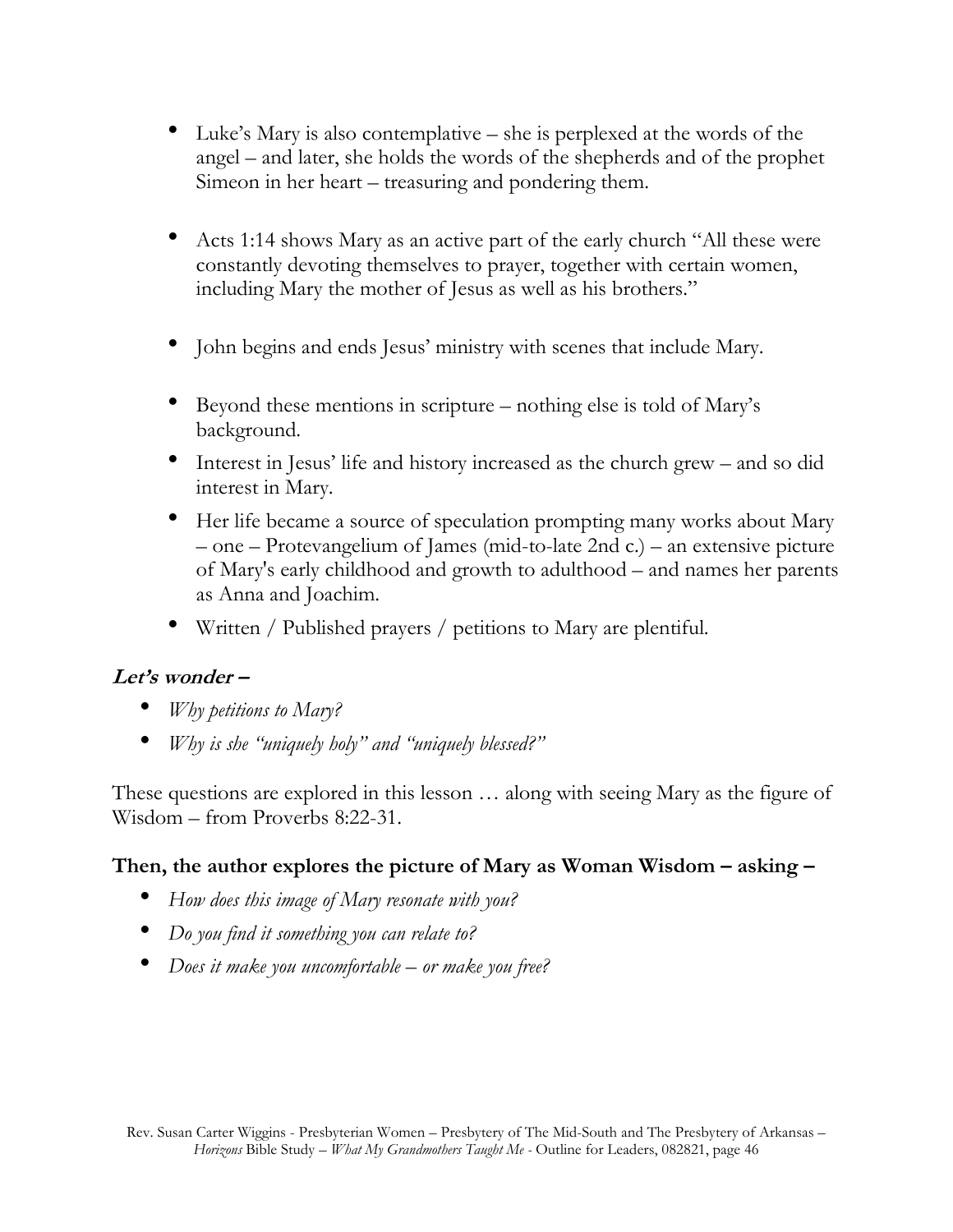People of faith have found a need to balance the masculinity of most depictions of God with a feminine side that could understand the struggles of women – struggles not in wars and politics –

- but in the heartbreak of rearing and losing children –
- of trying to make ends meet and feed families –
- and in the day-to-day are of those who were too old, too young, or too sick to care for themselves.

### **Mary depicted in art:**

- The image of the seated mother holding a child on her lap was common in the ancient world –
- So making this image of Mary simply involved adding halos to the baby's head and to hers.
- This made the strong, loving, protective mother figure easy to identify as the feminine intermediary who understood the struggles of women.
- As the Church gained in power and stature the Councils of Nicaea, Constantinople, and Ephesus were called to establish systems of doctrine.
- Church leaders were not humble members of society but were rulers of prestige and strength.
- This is when images of Mary began to change into an imperial model in which Mary dressed in expensive robes and was crowned like an empress.

The author **asks** us to consider:

- How is this change in how Mary was portrayed a betrayal of the simple village girl the *pregnant teenager?*
- *Or does this change help elevate the place of women?*

Perceptions of Mary continued to adjust and change as social models shifted – and these are explored in depth in this lesson.

By the time of Elizabeth Cady Stanton's "The Women's Bible" in 1895, she noted that people of the Catholic faith had one strong female figure as a role model for women – while Protestant women had none!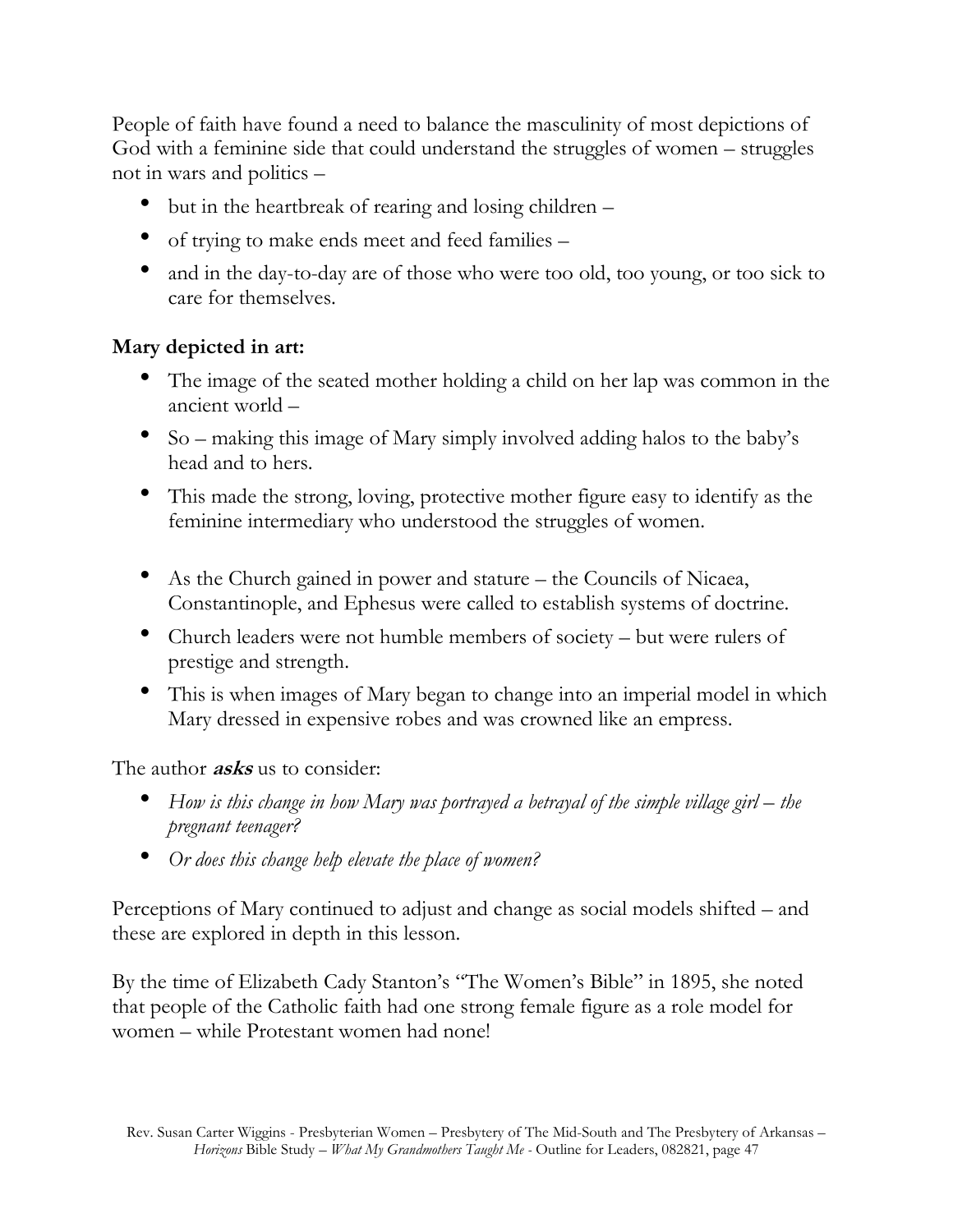And, in modern times, there has been a strong reaction against the idea of Mary as the role model for all women and the convention that motherhood – and only motherhood – is the proper role for a woman.

## **Let's consider, then …**

• *Strong protective mother; powerful woman ruler; Our Lady; Queen of Heaven; grieving mother – which of these images of Mary resonate the most with you?* 

In 2004, a joint statement on Mary was issued by the Anglican-Roman Catholic International Commission (ARCIC) - Called "Mary, Grace and Hope in Christ," – this statement affirmed that Mary was not meant to be a role model for women only – but a role model for all Christians.

Again, in Luke's gospel, she declares "Here am I, the servant of the Lord; let it be with me according to your word."

The statement stressed the importance that Mary is, in effect, the first disciple.

#### **Mary is seen in so many different ways:**

- As a woman of danger to King Herod in Matthew's gospel,
- As a woman of faith and justice a witness of sorrow in Luke's gospel,
- As a woman of surrender and faithfulness in John's gospel.

Through the ages all these images have influenced how everyday people have experienced Mary –

Ordinary people identify with her ordinariness – and have found hope in her extraordinariness.

Mary is more than the end of the line of mothers in Matthew's genealogy – she is the woman who brings to life the strengths of each woman in her own story.

#### **The author asks us to ponder these questions –**

- *Could it be that Mary summarizes that line of women and stands with each one of them?*
	- o *With Tamar – who was under threat because of her pregnancy – but nurtured the life within her for the good of her people;*
	- o *With Rahab – who was brave in the midst of danger and protected her family;*
	- o *With Ruth – who was faithful and created a new family in a place that was not her own;*

Rev. Susan Carter Wiggins - Presbyterian Women – Presbytery of The Mid-South and The Presbytery of Arkansas – *Horizons* Bible Study – *What My Grandmothers Taught Me -* Outline for Leaders, 082821, page 48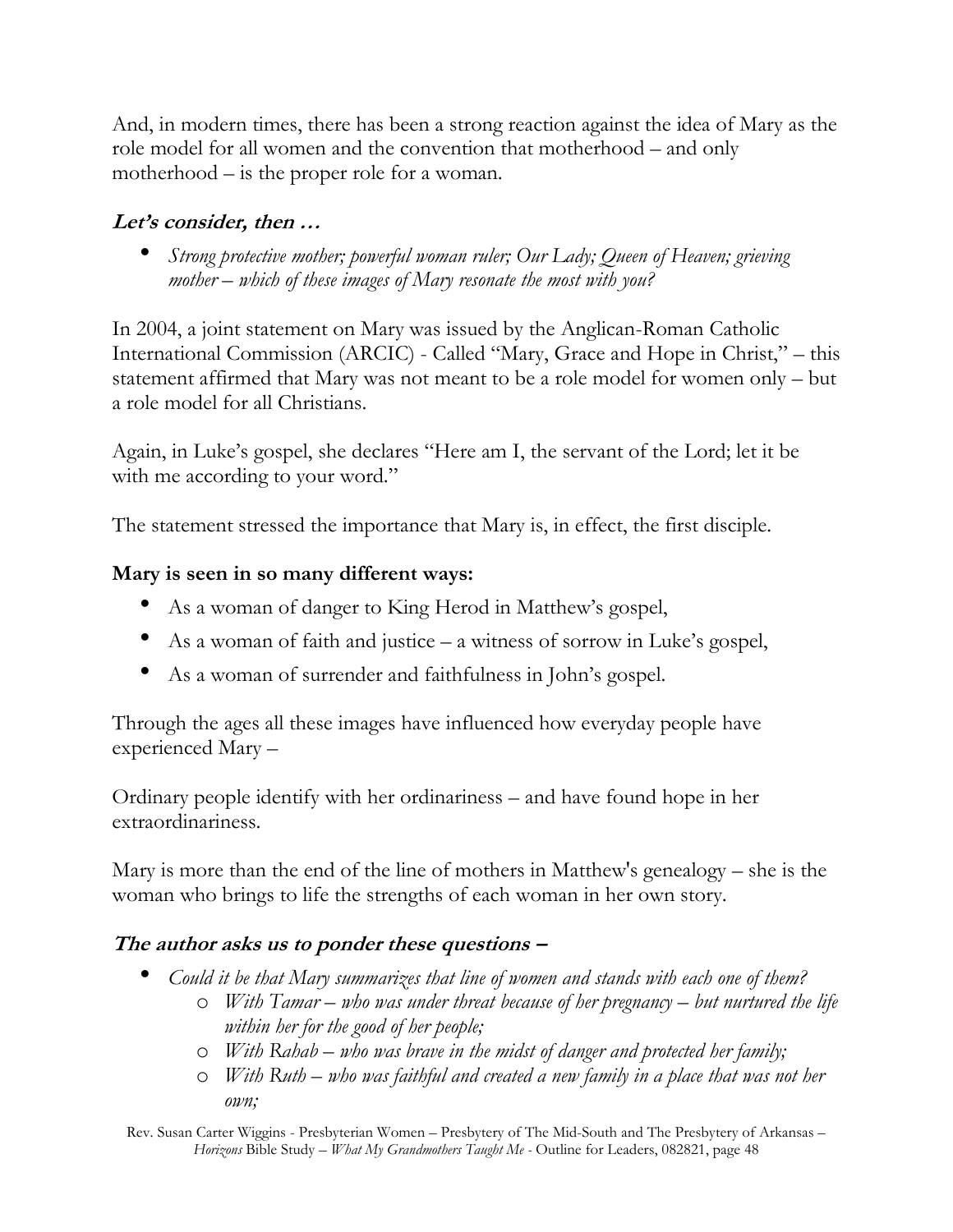- o *With Bathsheba – who was acted upon but still grew into a strong influencer of leaders.*
- **6. Closing Prayer** page 74.

## **Lesson Eight: Suggestions for Leaders, p. 75**

- **1. Prepare –**
- Find an audio recording of the Magnicat for possible use as part of the exploration of Luke 1:26-56.
- Bring images of Mary from Lesson Seven and add others that depict Mary across centuries and cultures – e.g.,
	- o as a protective mother,
	- o imperial ruler,
	- o humble lady,
	- o queen of heaven,
	- o grieving mother,
	- o ordinary human,
	- o and/or indigenous woman.
- **2. Open –**
- Ideal Woman and Model Disciple Invite participants to name Jesus' disciples in the Gospels. Make a list as people are mentioned.
	- o Look at the list together and **ask**
		- *Which women made the list?*
		- *Which ones are missing?*
		- *What criteria was used?*

## **3. Explore the Lesson –**

## **A Song of Liberation**

- Read Luke 1:46-56 if you have a sung version play it either the reading or allow the sung version to be the reading itself;
- Share that Mary's song echoes Miriam's song in Exodus 15:21 and Hannah's song in 1 Samuel 2.
- The name "Magnificat" comes from the opening word of the Latin Vulgate text "Magnificat anima mea Dominum" – "My soul doth magnify the Lord."

## $Ask -$

- *What is your reaction to the lyrics?*
- *Do you find these words comforting or threatening?*
- Rev. Susan Carter Wiggins Presbyterian Women Presbytery of The Mid-South and The Presbytery of Arkansas *Horizons* Bible Study – *What My Grandmothers Taught Me -* Outline for Leaders, 082821, page 49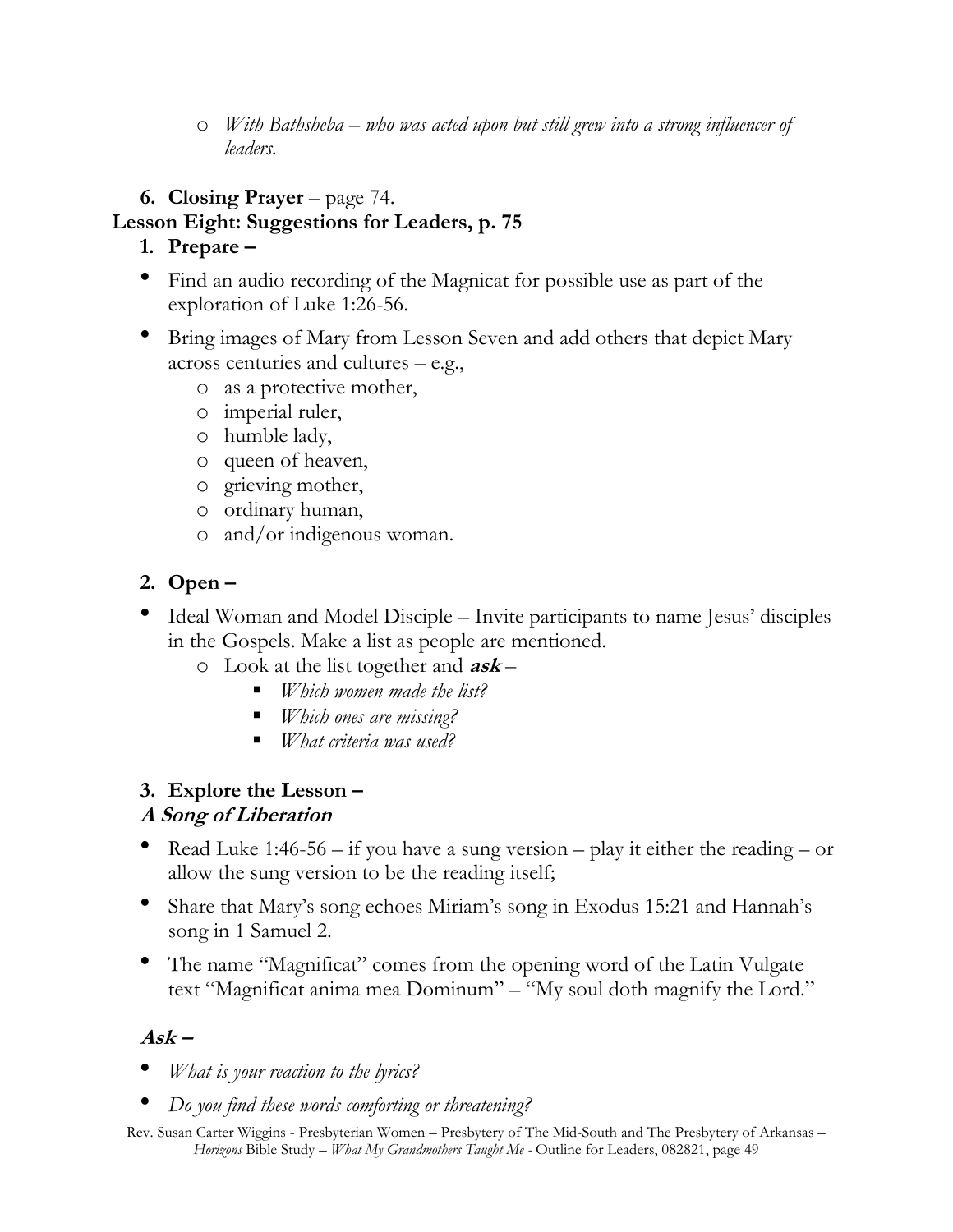- How do the words of the Magnificat alter your view of the divine and God's actions in the *world?*
- *What are some reasons that women like Mary young, poor, at risk continue to find inspiration and hope in this song?*

### **Members of God's Household**

• Read John 2:5 and 19:25-27 – notice Mary's place at the beginning and the end of the Gospel of John. Mary's presence is like bookends of Jesus' ministry.

#### $Ask -$

- *What does Mary's validation of Jesus at the wedding at Cana tell us about her?*
- *Who was there at the beginning of your ministry and life of faith?*
- *Who validated your gifts and call?*
- *What does Mary's presence near the cross along with other women tell us about her commitment?*
- *Who stood by you in your darkest hour?*
- *What can we learn from Mary's willingness to let go of Jesus and embrace a new family?*
- *What sacrifices has God called you to make?*

## **Struggles of Women**

• When you discuss the pictures you have of Mary – ask – which images more closely identify with your own journey of life and faith?

## **4. Respond**

## **The First Disciple –**

Read aloud Luke 1:38 – "Here am I, the servant of the Lord; let it be with me according to your word."

## **Ask –**

• *How is Mary displayed in our church … as the mother of Jesus – or as a disciple?*

Discuss the possibility of prominently displaying images of Mary as a disciple in the sanctuary and other gathering spaces. Consider buying art prints or commission paintings that reflect Mary as a disciple.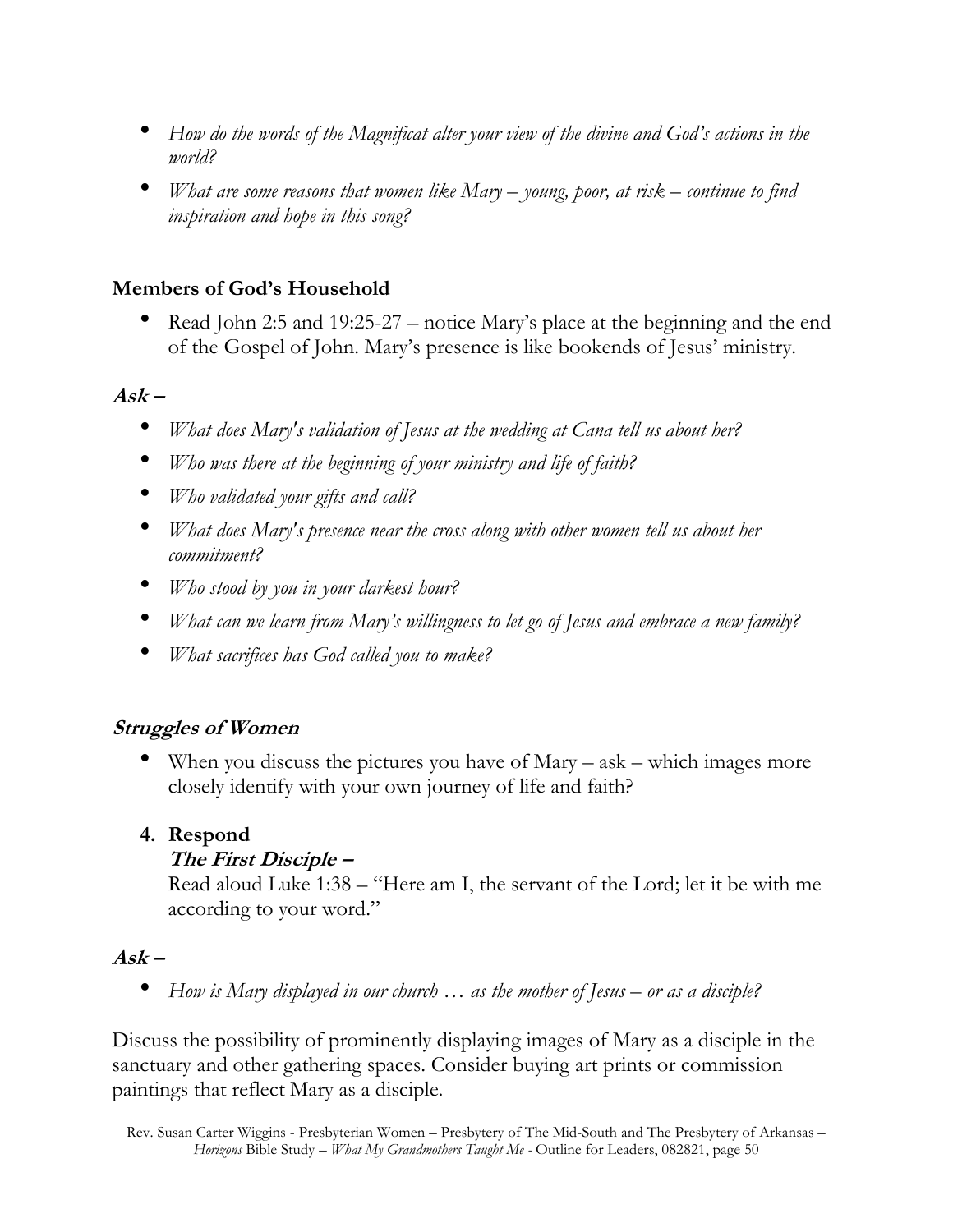The author offers us a definition of discipleship as – "The state of learning to live within earshot of God speaking." **Ask –**

- *How does God speak to us today?*
- *What do you think about this definition of disciple?*
- **5. Closing Prayer – page 74.**

**><> ><> ><> ><> ><> ><> <>< <>< <>< <>< <>< <><**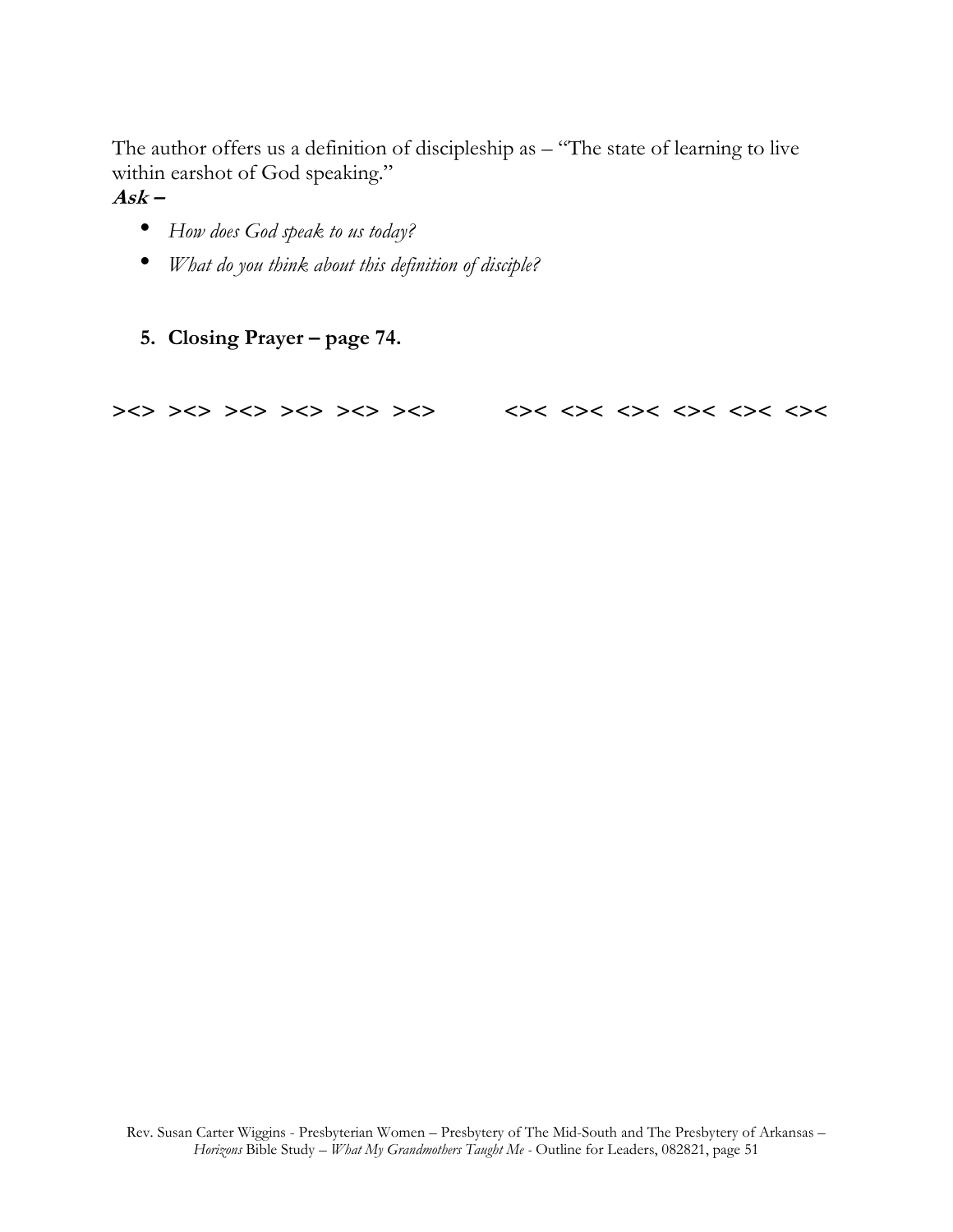### LESSON NINE: WHAT ARE THESE WOMEN DOING IN A PLACE LIKE THIS? -**"An account of the genealogy of Jesus the Messiah, the son of David, the son of Abraham."**

### **Structure:**

- **1. Main Idea** The final lesson summarizes what the grandmothers of our faith have taught us ... and imagines what they may have taught Jesus. Through the stories of outsiders and marginalized people we see the kingdom of God in which the last are made first.
- **2. Scripture:** Matthew 1
- **3. Opening Prayer** page 77.

## **4. Introduction –**

At this juncture in "What My Grandmothers Taught Me" – we've read the stories and we've thought about the importance of family trees.

- In this last lesson  $-$  we will have a go at bringing it all together  $\ldots$ . And exploring what these women are doing together in this unusual place.
- We'll look at what scholars have theorized … that is …
	- o They are present in Matthew's genealogy because …
	- o They all are sinners, and they foreshadow the coming of the one who will take away all sin;
	- o They are all Gentiles and make a bookend with the Great Commission found in Matthew 28:19 – "Go therefore and make disciples of all nations …"
	- o They all have stories of marital and sexual irregularity and … therefore, prepare the first century Jewish reader (and us) for the shock of Mary's pregnancy before marriage to Joseph.;
	- o They are all women who made history happen by acting to secure their own survival.

## **The author asks us to –**

Spend some time thinking about each of these women … and **ponder:**

- *What has touched you over the time of your study?*
- *What about her story has spoken to your own experiences?*
- *Consider writing a "thank you" note to one or more of these women for how they've inspired or accompanied you.*

Rev. Susan Carter Wiggins - Presbyterian Women – Presbytery of The Mid-South and The Presbytery of Arkansas – *Horizons* Bible Study – *What My Grandmothers Taught Me -* Outline for Leaders, 082821, page 52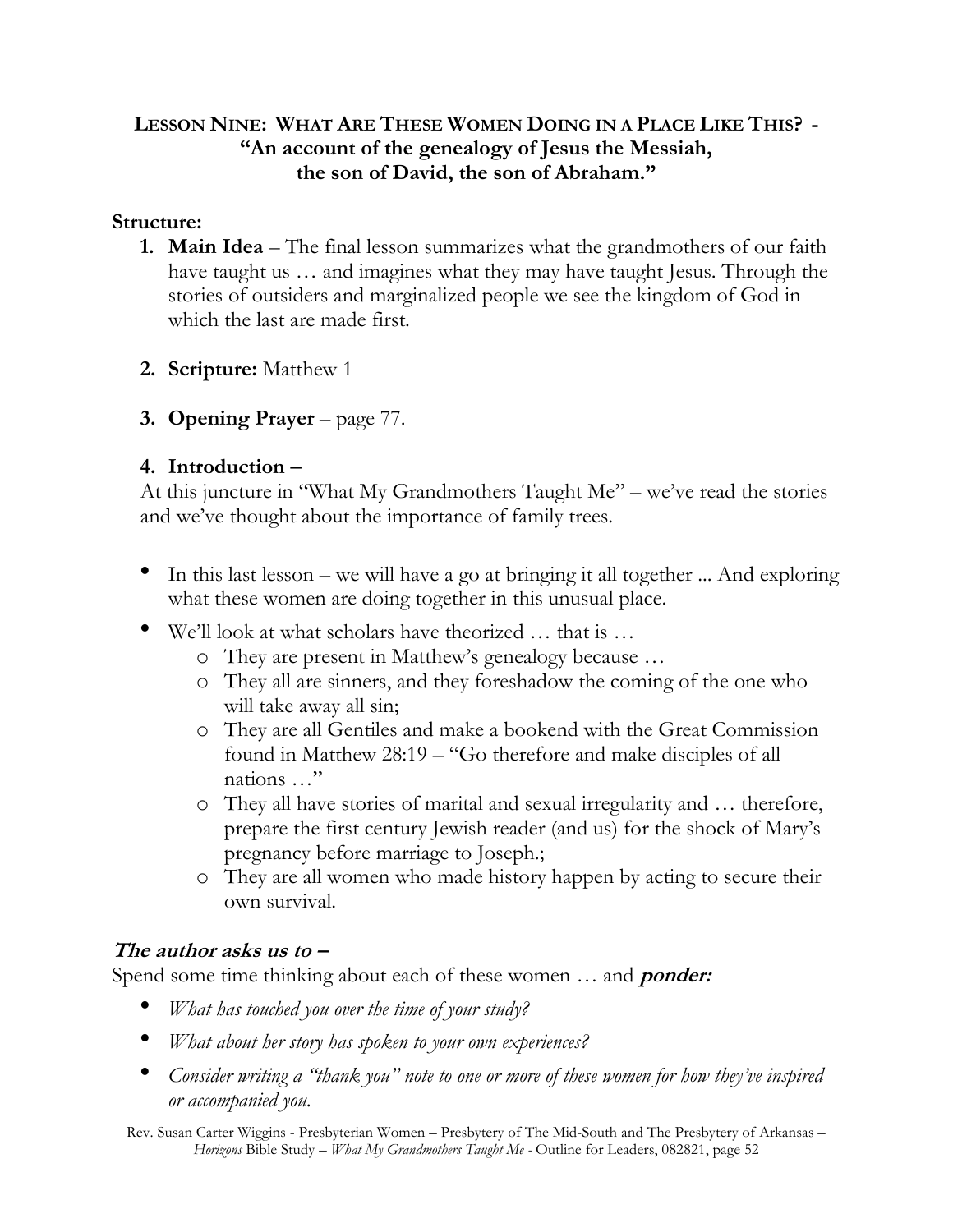## **5. Jesus' Grandmothers and Matthew's Gospel –**

- Biblical scholar Raymond Brown notes "Matthew uses the genealogy to stress Jesus' insertion into a history and a people."
	- o In other words Jesus' comes from a family and doesn't just appear out of nowhere.
- The list of people in the genealogy is like the passing of a baton in a relay the story and the promise are handed on through the generations and never lost despite broken people who fumble and drop the baton or trip over their own feet from time to time.
- These five women belong in this long sweep of story.
- The mention of them in the genealogy points backward and also forward.

Together you've delved a little more deeply into the narratives of the Gentile – the foreigners to the Israelite people … and then consider the prophet Isaiah's teaching:

"… the foreigners who join themselves to the Lord, to minister to him, to love the name of the Lord, and to be the Lord's servants … these I will bring to my holy mountain and make them joyful in my house of prayer." (Isaiah 56:6-7)

# **Consider –**

- *What did the inclusion of foreigners … and later Gentiles … mean to the early Christians – who were first Jewish Christians only?*
- *Who are those who've been left out in the 21st century?*
- *Have you been excluded?*
- *Have you excluded others?*

Through these Gentile women named in Matthew's gospel we've seen their standing in contrast to less faithful Israelites.

Looking forward, the voices of these grandmothers' echo through Matthew's Gospel – Gentiles and others who stand in the margins are exemplars of faith – while the people in authority – both religious and secular – constantly miss the point of Jesus and criticize his ministry.

Consider the faithful Gentile – the Roman centurion – who in Matthew 8 calls Jesus "Lord," expresses his own unworthiness before Jesus and states his complete trust that Jesus need only "speak the word and he will be healed."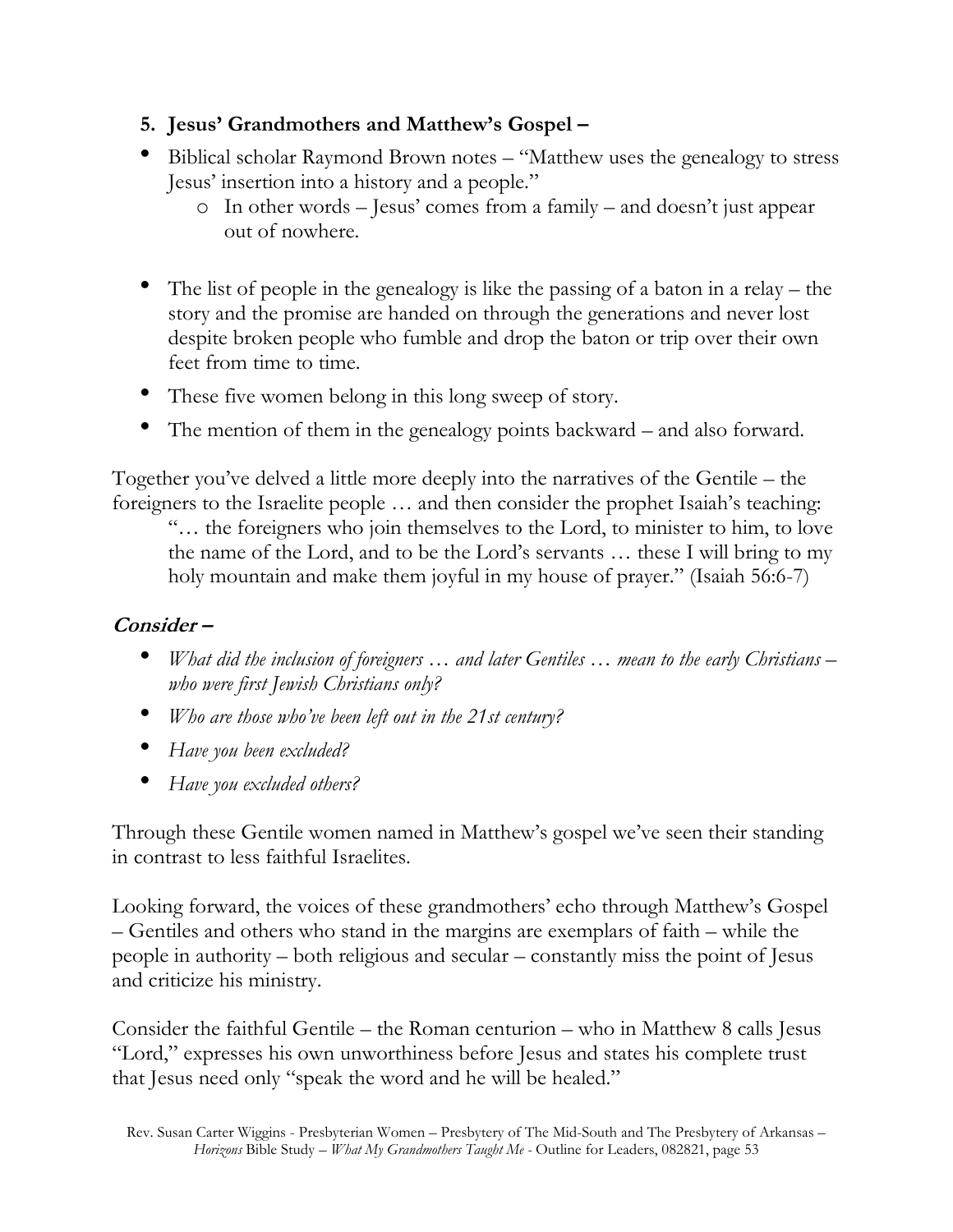• The centurion's words so resonated with disciples down through the centuries that they entered traditional liturgy as a part of the preparation for receiving the Eucharist "Lord I am not worthy that you should enter under my roof; but only say the word and my soul shall be healed."

## **Consider …**

- *Imagine standing alongside the centurion and speaking these words with him.*
- *What feeling come to you as you imagine yourself in this scene?*

Jesus' response to the centurion is a stunning statement in a Gospel noted for its attention to Jewish roots:

"Truly I tell you, in on one in Israel have I found such faith!" (Matthew 8:10-12).

Matthew recounts Jesus' encounter with the Canaanite woman in Matthew 15:21-28 – and we hear echoes of Jesus' grandmothers in this narrative – as she, too, is an outsider … and like them – she appears to have nothing but her wit and her belief to bring her strength … and like them, wit and belief are all she needs … for her faith is affirmed by Jesus himself.

## **Consider –**

- **The Canaanite woman's story –**
	- o *Is Jesus testing her?*
	- o *Joking with her?*
- *Is Jesus in need of some education – and a good slap on the wrist from his grandmothers – via the Canaanite woman?*
- *What do you think?*

Throughout Matthew's Gospel – Jesus meets with others who are marginalized –

- tax collectors, sinners,
- women.
- children,
- and the sick.

His primary ministry is to those who come to him and express their need.

They leave his presence after receiving healing, forgiveness, cleansing, and acceptance.

Rev. Susan Carter Wiggins - Presbyterian Women – Presbytery of The Mid-South and The Presbytery of Arkansas – *Horizons* Bible Study – *What My Grandmothers Taught Me -* Outline for Leaders, 082821, page 54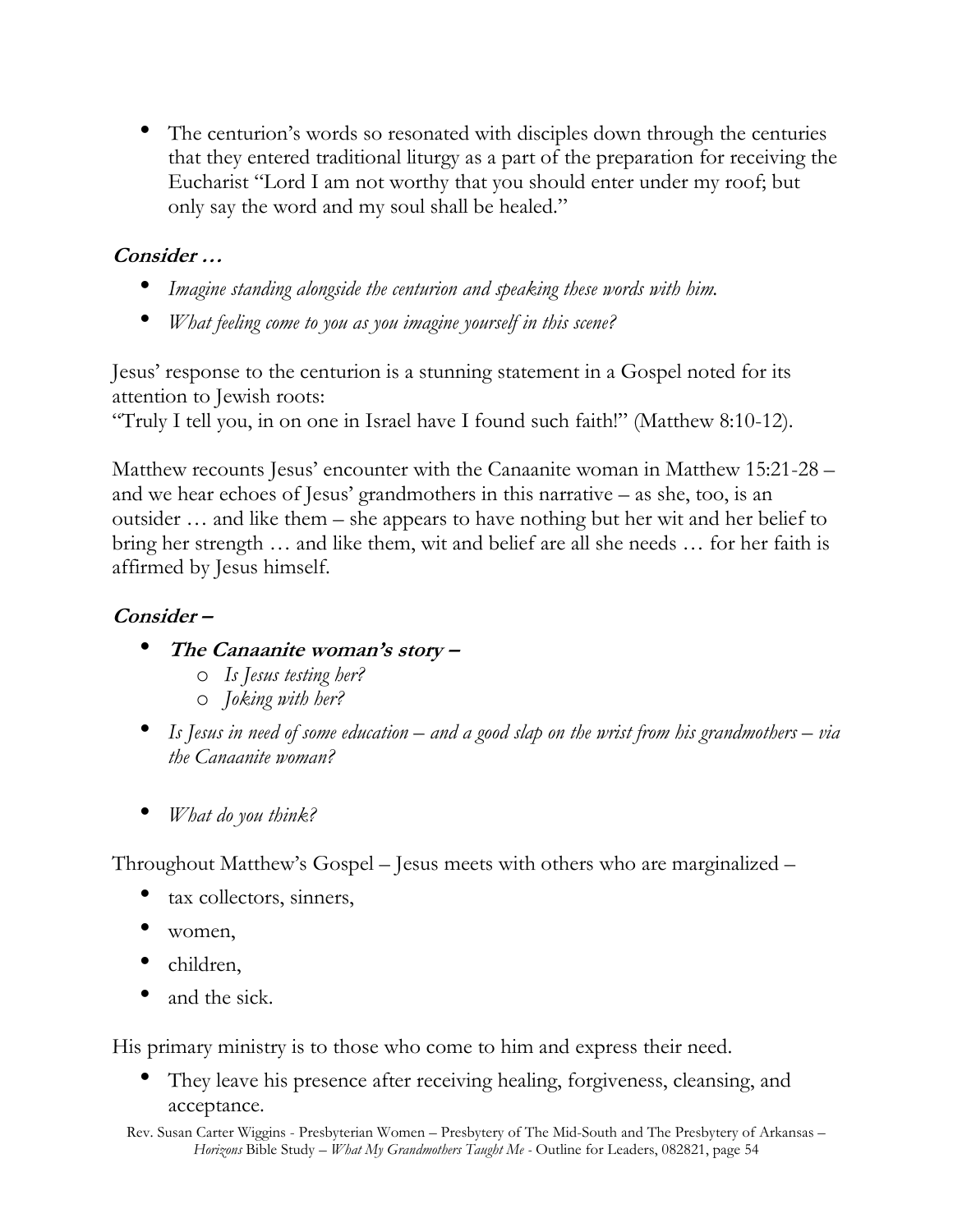• The memory of Jesus' grandmothers flows strongly through these encounters and upends any idea of privilege or favoritism that the insiders might feel.

The women of the genealogy set up a positive lens through which we read the Gentiles and other women in the rest of the Gospel -

- Women are also prominent at the end of Jesus' story –
- They surround him at his crucifixion –
- Receive the first news of his resurrection –
- And bring the good news to Jesus' other disciples.

Matthew's Gospel announces that Jesus' new family –

• those who are committed to following his way of doing God's will – includes people from the margins.

Jesus' family does not have a hierarchy – or assign privileged places due to race or gender.

• Women are equal in discipleship to men.

By including the stories of Tamar, Rahab, Ruth, Bathsheba, and Mary in the very first verses of his Gospel, Matthew alerts us to the startling newness of the Realm of God – that pulls the rug out from under the feet of those comfortable and settle with how thing are –

- a realm that laughs gently at those with pretentions of insider status –
- a realm that requires us constantly to question our areas of exclusion and our points of prejudices.
- We are given an invitation to stand with these women and with all who witness to Christ's resurrection
- We are called to continue telling the Good News so that all without exception – may be overwhelmed with joy!

## **The author then invites us to ponder …**

- *Who are your "grandmothers" in faith?*
- *How have their stories inspired and strengthened you?*

Rev. Susan Carter Wiggins - Presbyterian Women – Presbytery of The Mid-South and The Presbytery of Arkansas – *Horizons* Bible Study – *What My Grandmothers Taught Me -* Outline for Leaders, 082821, page 55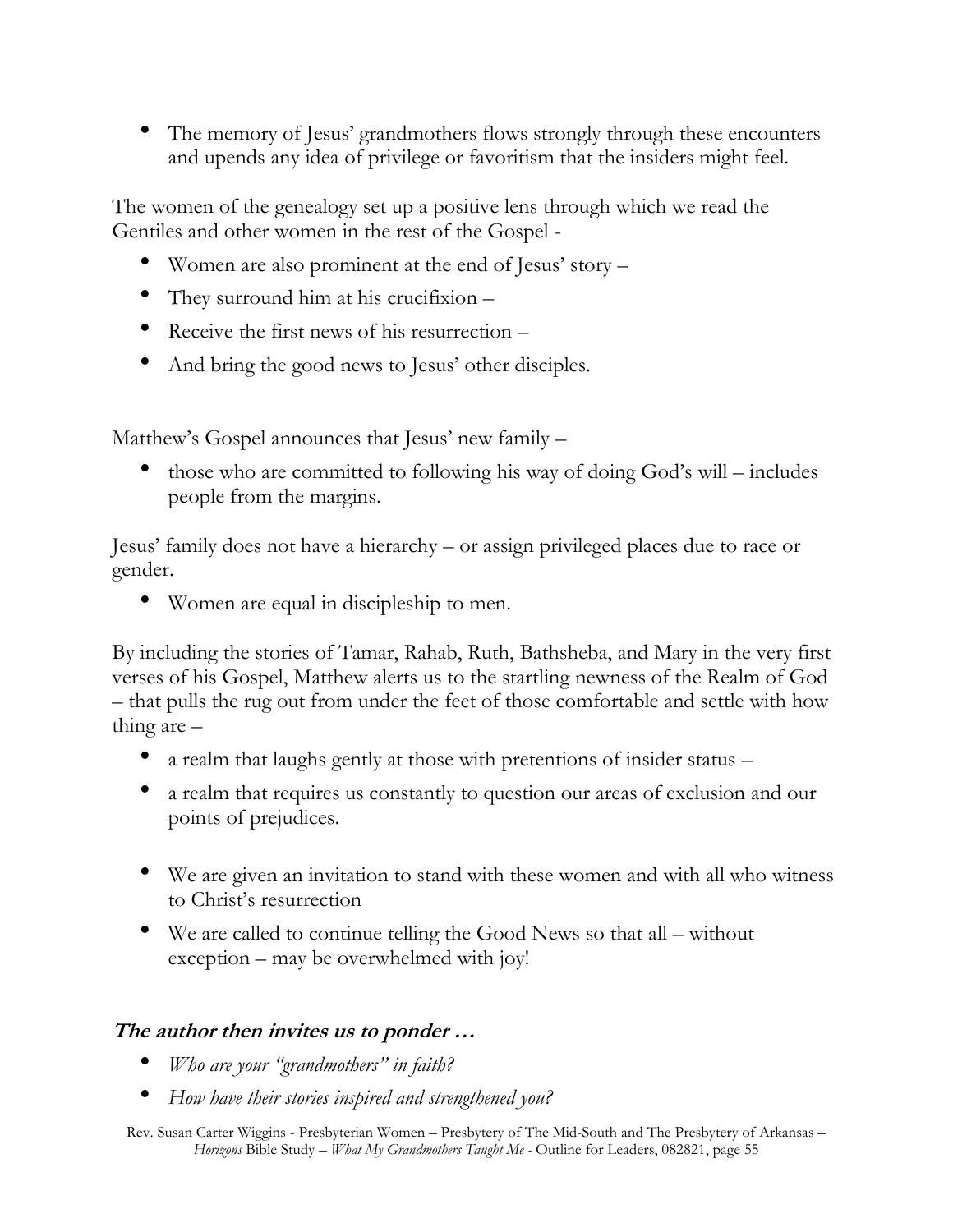- *How did they overturn expectations and shake up the way things are?*
- **6. Closing Prayer** page 82 including bringing forward the names of your grandmothers in faith – biblical women – women in your family tree – Sunday school teachers – your preachers – women who faithfully encouraged you to live with grace and love. You might want to light a candle in memory of – and gratitude for – these women.

### **Lesson Nine: Suggestions for Leaders, p. 83**

- **1. Prepare –**
- Create a "Gallery of Strong Women" by gathering pictures and biographical notes for contemporary women – who – like those in Matthew's genealogy – have become icons despite their humble beginnings.
- See suggestions on p. 83 and also find others whose narratives resonate with you.
- Preview and arrange to show the TED Talk "The Danger of a single story," (18:33) by Chimamanda Ngozi Adichie at https://www.ted.com/talks/chimamanda\_ngozi\_adichie\_the\_danger\_of\_a\_sin gle\_story/transcript?language=3n.

## **2. Open –**

## **Strong Women Making History –**

- Introduce the "Gallery of Strong Women" you've assembled ... name their qualities you admire – and discuss.
- Reach Matthew 1:1-17 highlight one more time the names of women in Jesus' genealogy.
- Invite participants to name the qualities they admire in these women.
- Discuss the scholars' theories about why these women are included.
- Discuss the questions from the lesson.

## **3. Explore the Lesson –**

• Passing the Baton –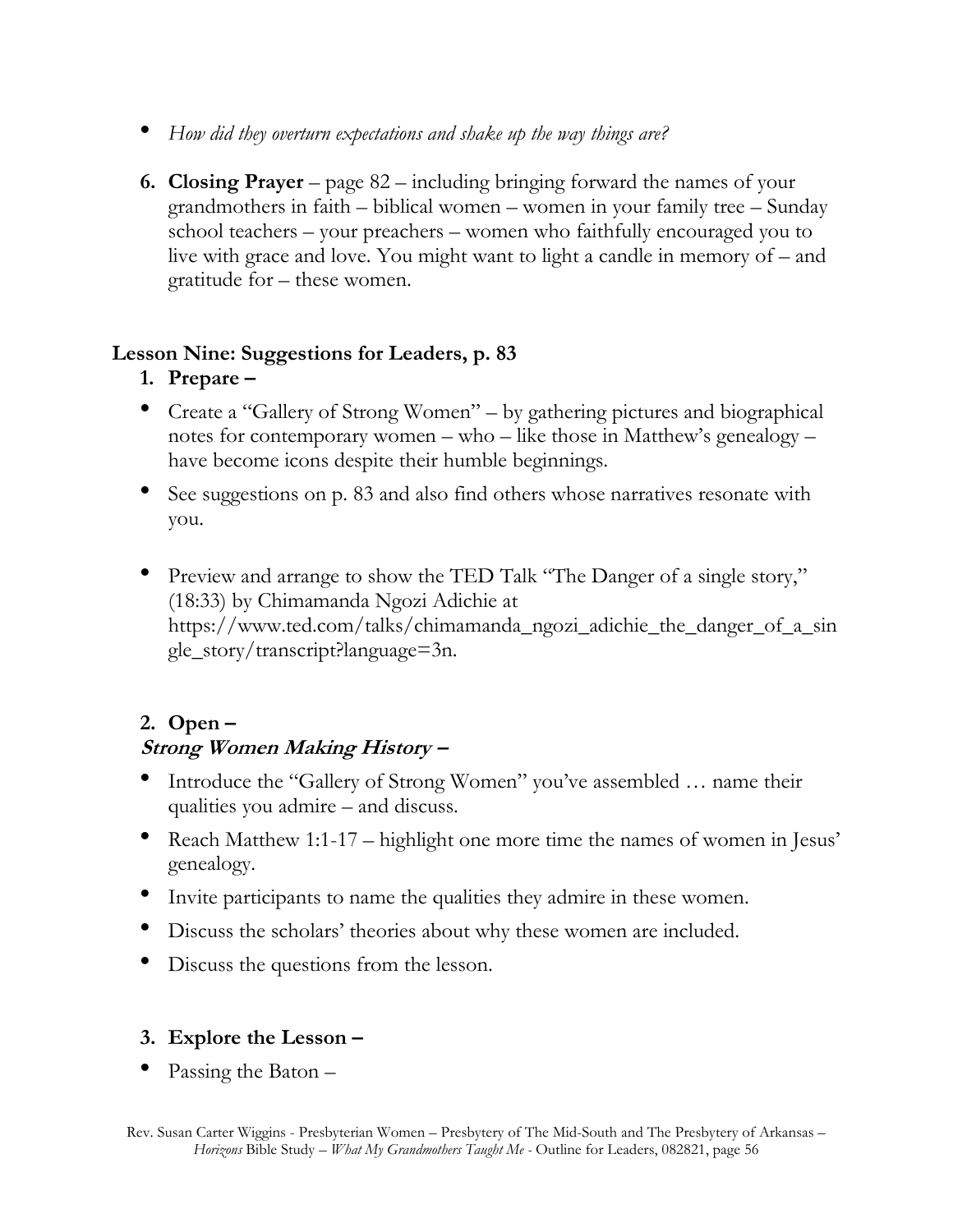• As you discuss what biblical scholar Raymond Brown says about Matthew's genealogy of Jesus –

**Ask –**

- *What is the significance of Jesus being called "a son of Abraham" and a "son of David?"*
- *Why is this "passing of the baton" important for Matthew's community?*
- *What difference does it make that Jesus is the fulfillment of a promise?*
- *What does that tell us about God?*
- *How does this impact our own faith?*

#### **A Jealous God or and Inclusive God? Read Exodus 34:10-16 –**

 $Ask -$ 

- *How does this passage echo Exodus 20?*
- *What conditions are stipulated by God for the renewal of the covenant?*
- *What is the main reason for the commandment against marrying foreign women?*
- *Where do we draw the line between faithfulness and hospitality?*

#### **Read Deuteronomy 7:2-6 –**

#### $Ask -$

- *What do you find agreeable or problematic about these commandments?*
- *How would you justify obedience to a God who calls for the destruction of others and the denial of mercy?*
- *How does this kind of language (and thinking) continue to influence laws, society, and especially, hate groups?*

#### **Read Nehemiah 13:23-27 –**  $Ask -$

- *What is your reaction to foreign women being blamed for King Solomon's sin?*
	- o *How does this foreshadow the tendency in our own day to shift blame from the perpetrator to the victim?*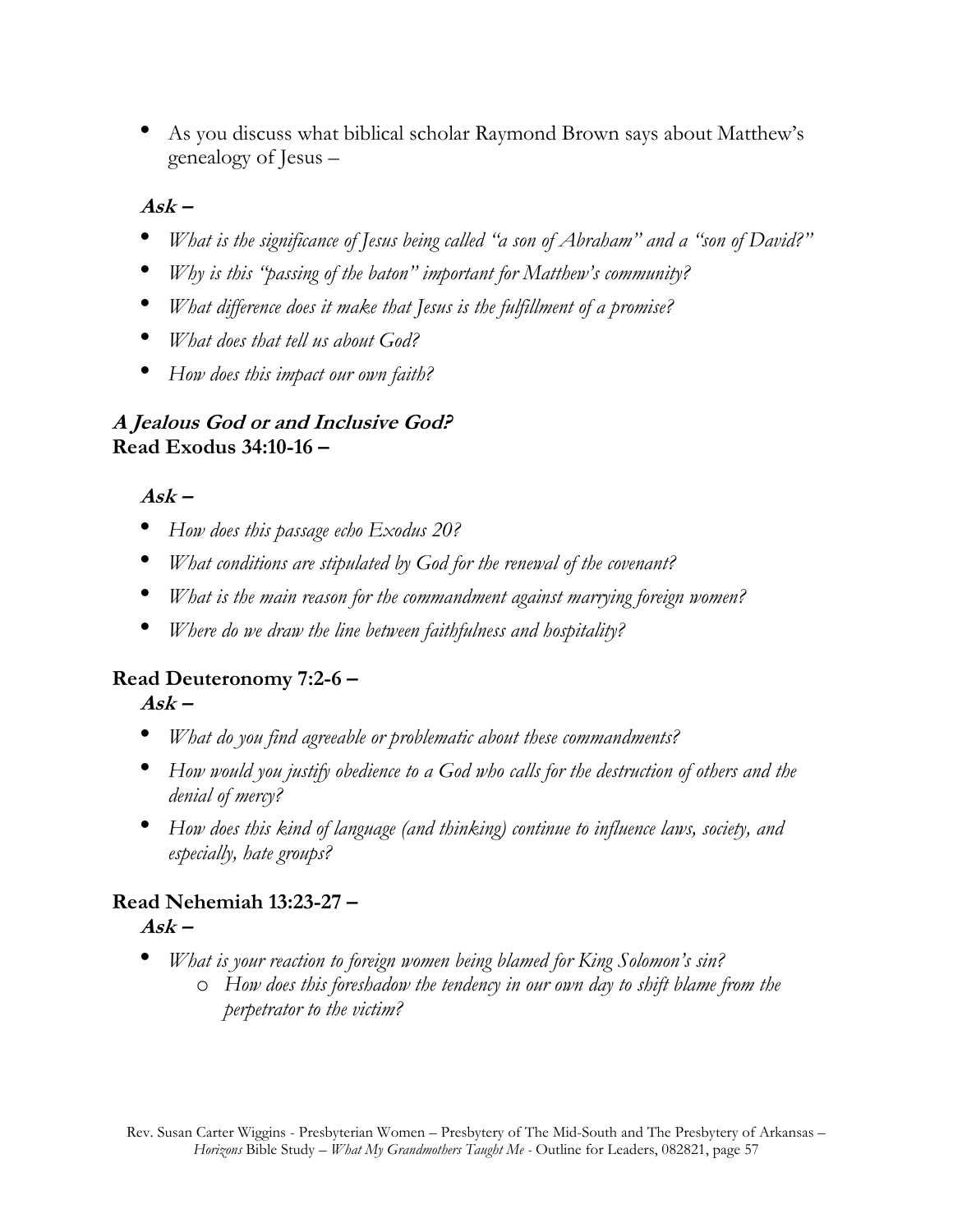# **Read Ezra 9 –**

#### $Ask -$

• *In verse 12b, financial interests are introduced as part of the reason to keep foreigners at bay?* o *How is this also a part of today's anti-immigrant rhetoric?*

#### **Read Isaiah 56:6-7 Ask –**

• *What guidance is given here for the treatment of foreigners?* o *How does this illustrate the danger of reading the scriptures out of context?*

#### **Embracing the New**

• Summarize the first part of Acts 10 ... then ... o Read Acts 10:34-38, 44-46 … then …

#### $Ask -$

- *Upon whom did the Holy Spirit fall?*
- *Why was this astounding for the Jewish believers?*

#### **Discuss these questions from the lesson …**

- *Who are some who have been left out of the Church?*
- *Have you been excluded?*
- *Have you excluded others?*

#### **The Faithfulness of Foreigners**

- Divide the group into two ...
- Ask Group 1 to read Matthew 8:5-13 the healing of the centurion's servant)
- Ask Group 2 to read Matthew 15:21-28 (the healing of the Canaanite woman's daughter).

#### **Ask –**

- *How do these foreigners demonstrate their faith and devotion?*
- *What is the significance of Jesus praising their faith?*
- Rev. Susan Carter Wiggins Presbyterian Women Presbytery of The Mid-South and The Presbytery of Arkansas *Horizons* Bible Study – *What My Grandmothers Taught Me -* Outline for Leaders, 082821, page 58